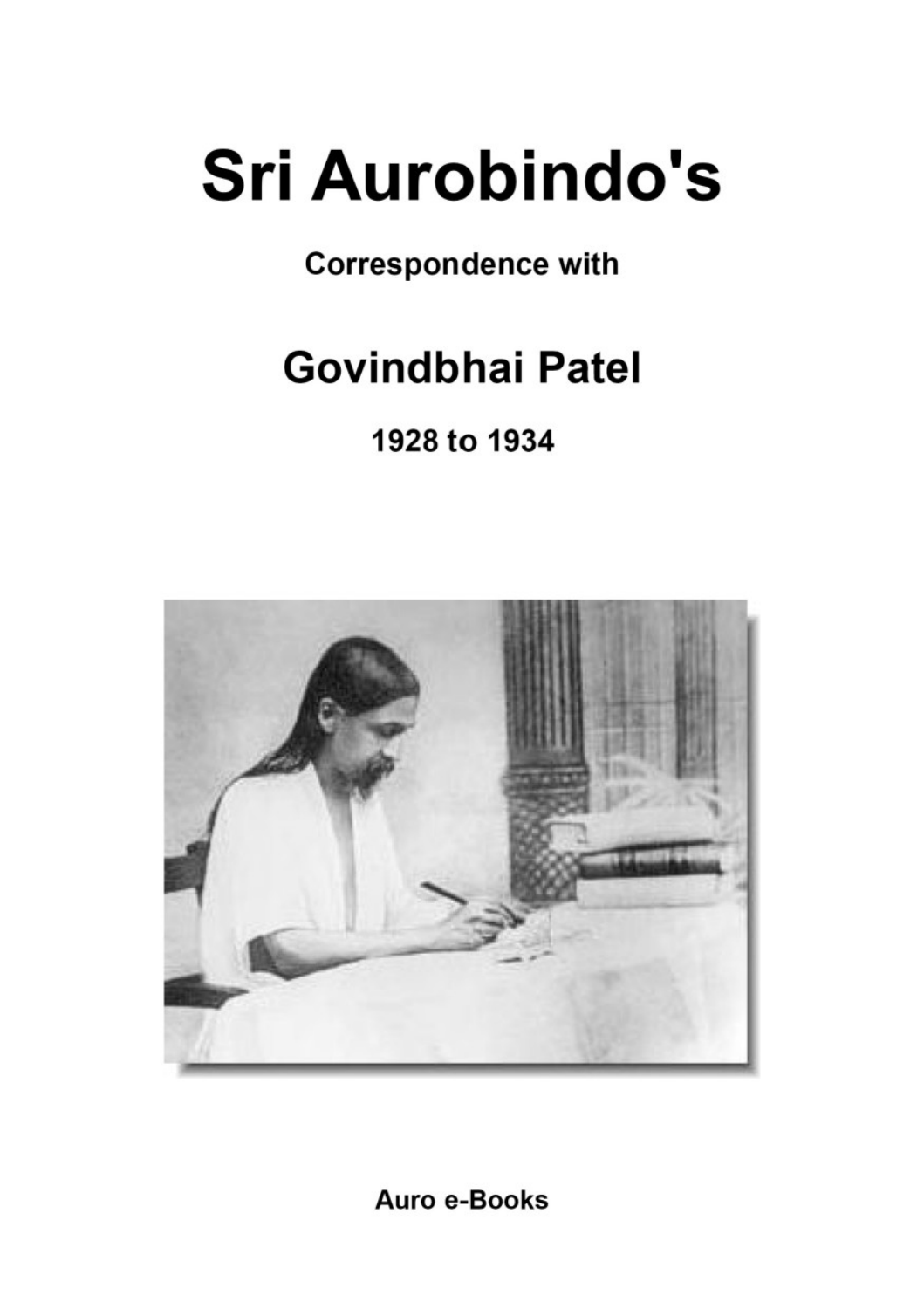## Sri Aurobindo

**Correspondence**

**with**

**Govindbhai Patel**

**1928 to 1934**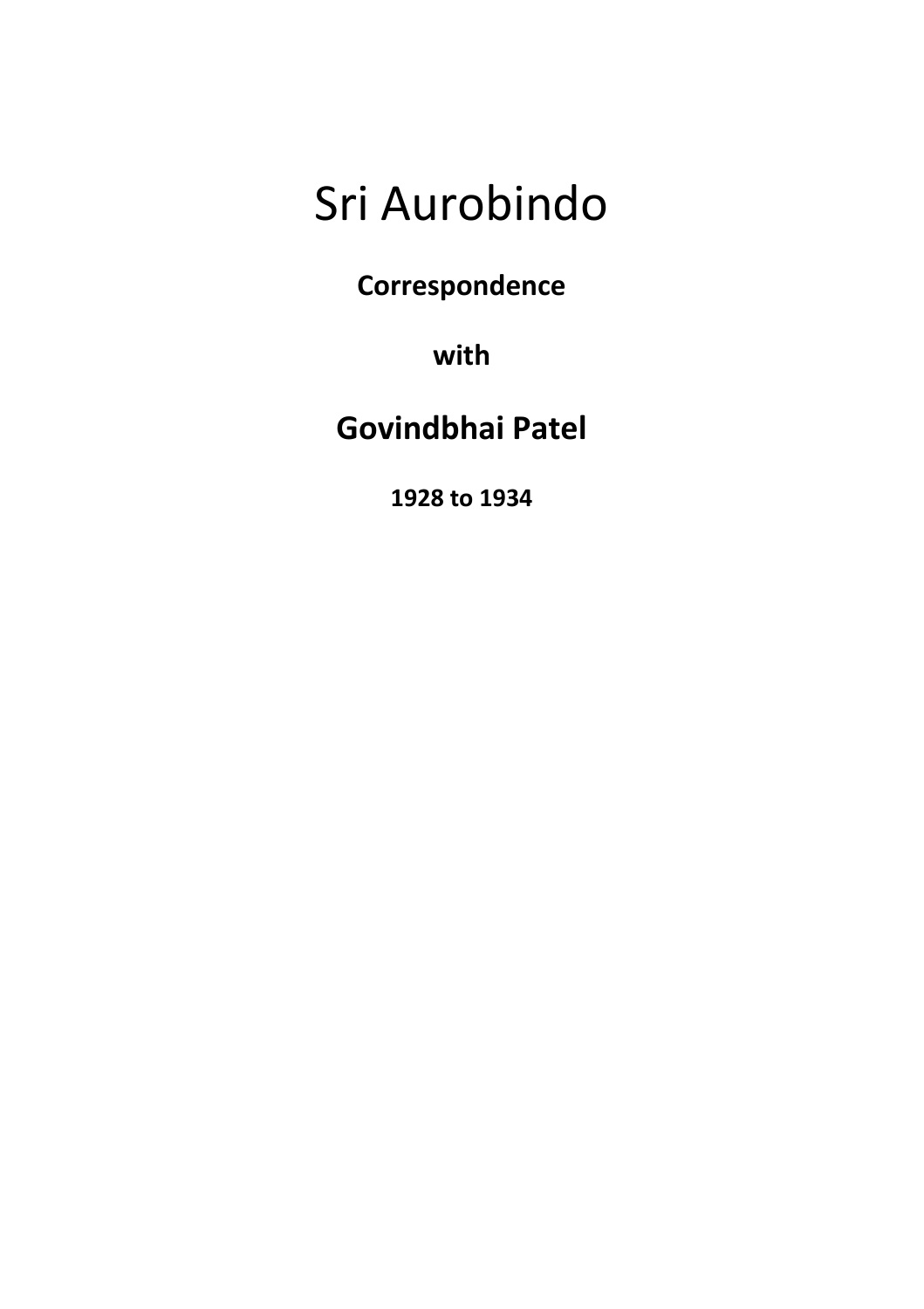This e-book has been prepared by Auro e-Books, an international website dedicated to e-books on Well-Being and Spirituality.



Discover more e-books and other activities on our website: [www.auro-ebooks.com](http://www.auro-ebooks.com/)

Ebook Edition 2016

© Sri Aurobindo Ashram Trust 1974 Published by Sri Aurobindo Ashram Publication Department Website: [http://sabda.sriaurobindoashram.org](http://sabda.sriaurobindoashram.org/)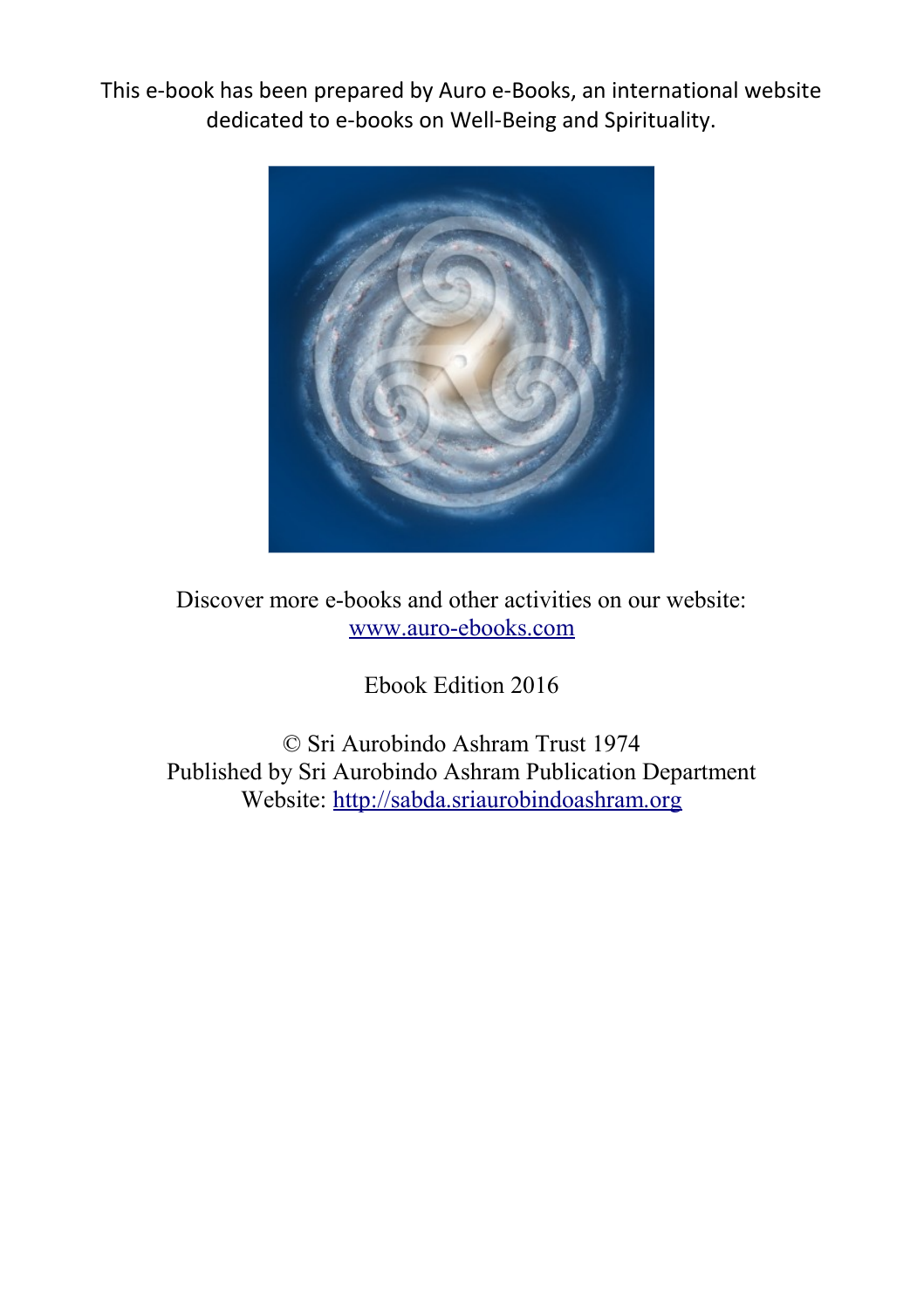## **Contents**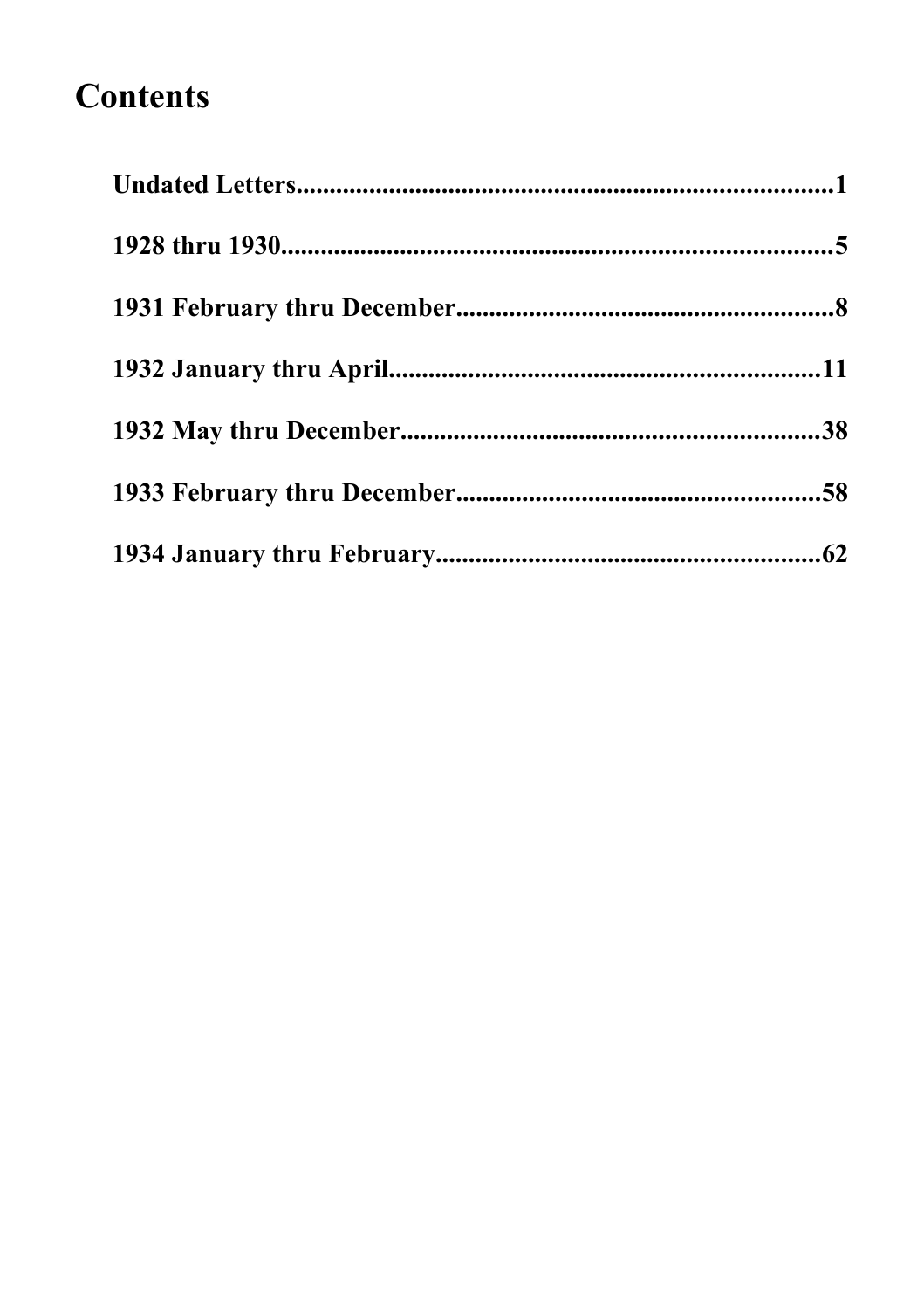### <span id="page-4-0"></span>**Undated Letters**

*What should be the true attitude of a sadhaka of this Toga towards sex and power?*

The sadhaka has to turn away entirely from the invasion of the vital and the physical by the sex-impulse; for, if he does not conquer the seximpulse, there can be no settling in the body of the Divine Consciousness and the Divine Ananda.

\*\*\*

There can be no mental rule or definition (for the life, after attaining the Purushottama – the highest consciousness). One has first to live in the Divine and attain to the Truth – the Will and the awarenessof the Truth will organize the life.

\*\*\*

The conditions for living ever in union with Purushottama: –

1. Loss of egoism – including all ambition (even "spiritual" ambition) pride, desire, self-centered life, mind, will.

2. Universalization of the consciousness.

3. Absolute surrender to the transcendental Divine.

\*\*\*

*What is the difference between* samata *of the soul and mental equality?*

Yogic *samata* is equality of soul, equanimity founded on the sense of the one Self, the one Divine everywhere – seeing the One in spite of all differences, degrees, disparities in the manifestation. The mental principle of equality tries to ignore or else to destroy the differences, degrees and disparities, to act as if all were equal there or to try and make all equal. It is like Hridaya, the nephew of Ramakrishna, who when he got the touch from Ramakrishna began to shout,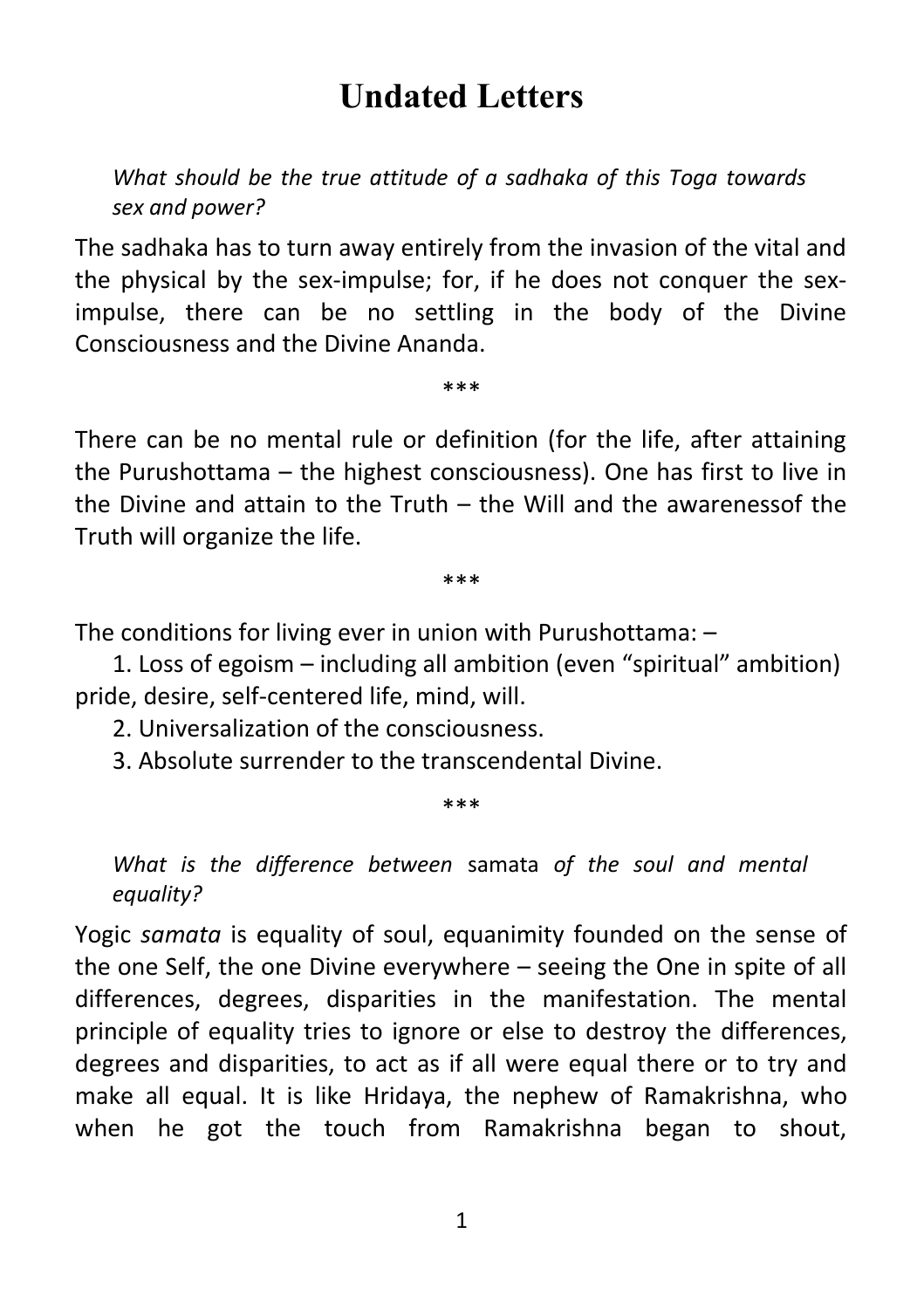"Ramakrishna, you are the Brahman and I too am the Brahman; there is no difference between us", till Ramakrishna, as he refused to be quiet, had to withdraw the power. Or like the disciple who refused to listen to the mahout and stood before the elephant, saying, "I am Brahman", until the elephant took him up in his trunk and put him aside. When he complained to his guru, the guru said, "Yes, but why didn't you listen to the mahout Brahman? That was why the elephant Brahman had to lift you up and put you out of harm's way." In the manifestation there are two sides to the Truth and you cannot ignore either.

*What should be the true necessity of a sadhaka? Should he try to get extra things from outside – apart from Ashram supply? What is the idea behind giving pocket expense?*

\*\*\*

The idea when the arrangement was made was simply to see how and in what spirit the sadhakas dealt with money when they had any at their disposal.

\*\*\*

*What is the difference between the individual and Cosmic Truth and Cosmic Ignorance?*

There is no ignorance that is not part of the Cosmic Ignorance, only in the individual it becomes a limited formation and movement, while the Cosmic Ignorance is the whole movement of world consciousness separated from the Supreme Truth and acting in an inferior motion in which the Truth is perverted, diminished, mixed and clouded with falsehood and error. The Cosmic Truth is the view on things of a cosmic consciousness in which things are seen in their true essence and their true relation to the Divine and to each other.

\*\*\*

I do not know that there is anything like Purushottama consciousness which the human being can attain or realize *for* himself; for in the *Gita*,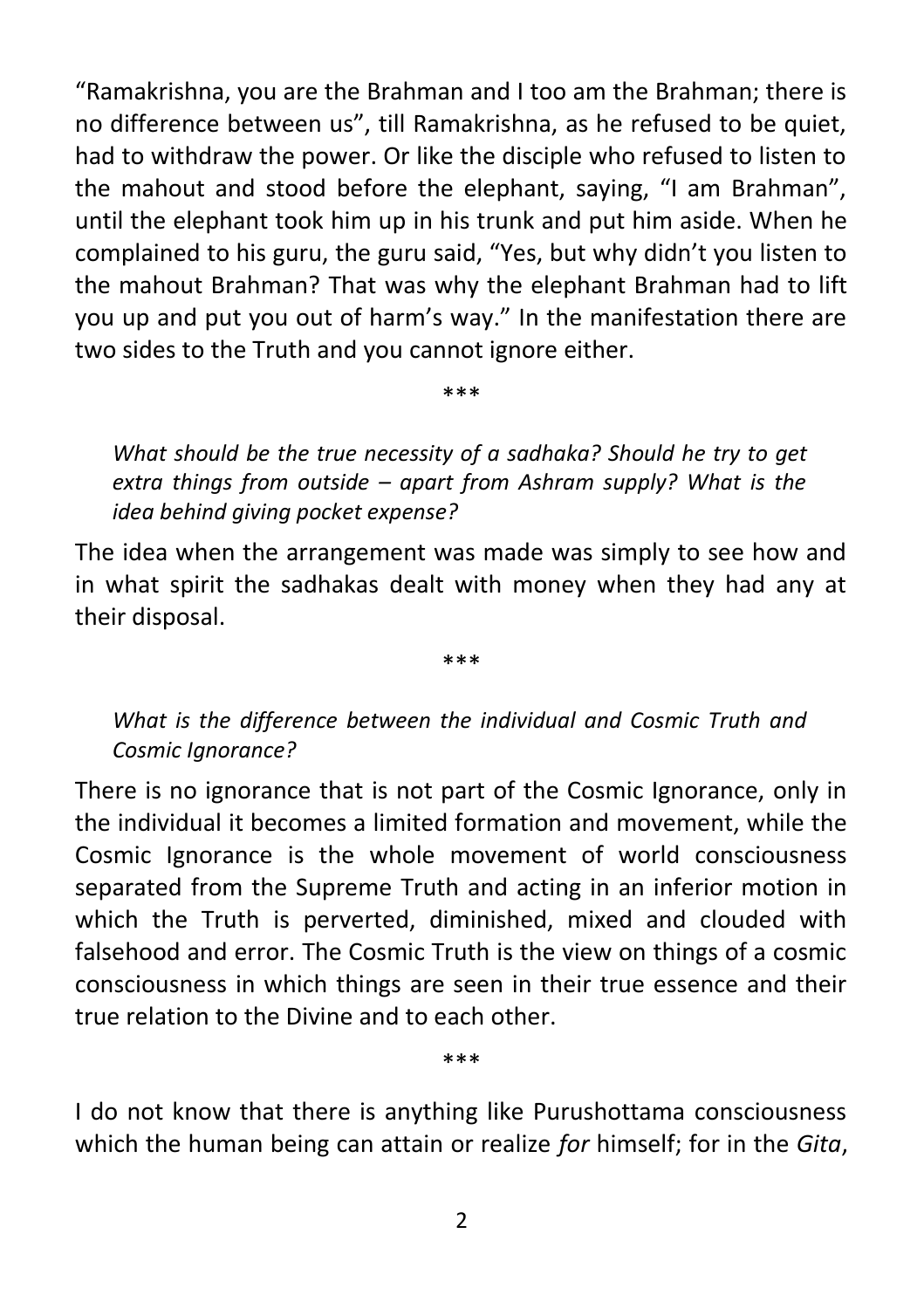the Purushottama is the Supreme Lord. The Supreme Being, who is beyond the immutable and the mutable and contains both the One and the Many. Man, says the *Gita*, can attain the Brahmic consciousness, realize himself as an eternal portion of the Purushottama and live in the Purushottama. The Purushottama Consciousness is the consciousness of the Supreme Being and man by loss of ego and realization of his true essence can *live in it*.

\*\*\*

The conditions for following the Mother's will are to turn to her for Light and Truth and Power, to aspire that no other force shall influence or lead you, to make no demands or conditions in the vital, to keep a quiet mind ready to receive the Truth but not insisting on its own ideas and formations; finally to keep the psychic awake and in front, so that you may be in constant contact and know truly what her will is; for the mind and the vital can mistake other impulsions and suggestions for the Divine Will, but the psychic makes no mistake.

The right attitude in approaching the Mother when she sees one, is to keep the being perfectly quiet and open to receive, without any activity of the mind or desire in the vital, with only the surrender and the psychic readiness to accept whatever is given.

\*\*\*

Tomorrow, 24th the Mother sees you for meditation, so that she may see and do whatever is needed.

You seem to be very much in hurry to get at the Supermind. I have said that it cannot be done like that, a patient preparation of the nature is needed and I am concerned with that now.

\*\*\*

\*\*\*

*Several times I see a sort of current running from each individual to his relations. In this way each individual has his own cosmos which is*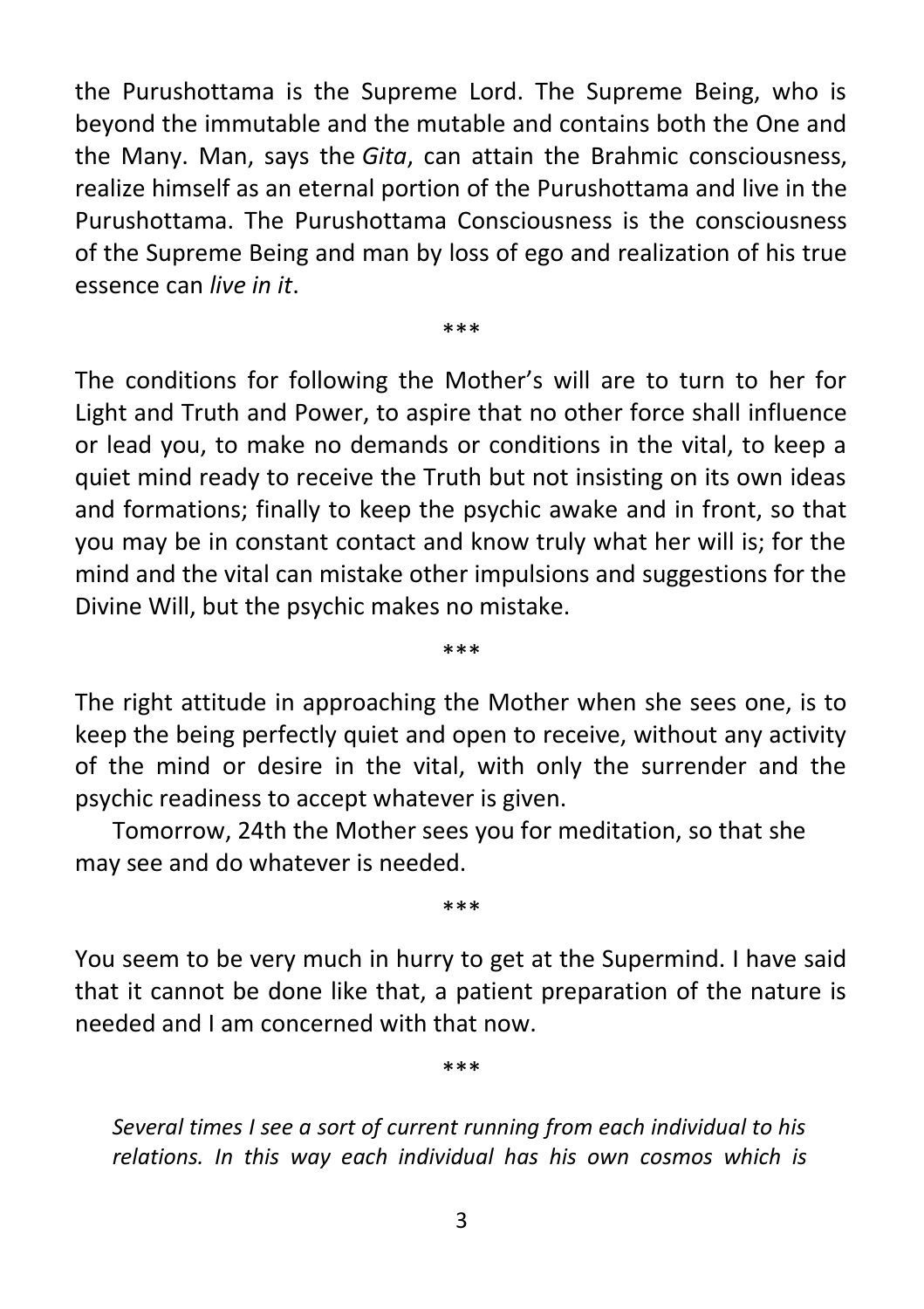*always in communication-in interchange and exchange with its each centre governed by a radius of current, and with other centres also. Many times these currents become very tangible and are visible even with open eyes-physical eyes.*

*In this way I see currents of various colours,-enveloped with the atmosphere of its source-running in the whole atmosphere.... Do these currents exist?*

Yes, it is the current of the cosmic forces.

*What is the fundamental difference in the understanding of the dynamic divine Truth between the old Yogas and our Yoga?*

\*\*\*

The fundamental difference is in the teaching that there is a dynamic divine Truth (the Supermind) and that into the present world of Ignorance that Truth can descend, create a new Truth-consciousness and divinize Life. The old Yogas go straight from mind to the absolute Divine, regard all dynamic existence as Ignorance, Illusion or *Lila*; when you enter the static and immutable Divine Truth, they say, you pass out of cosmic existence.

\*\*\*

The moon is sometimes a symbol of the Light in the mind – if it is a full moon. The crescent moon may be a symbol of growing spirituality of the mind centre.

I have written hastily and roughly. If you find it difficult to read you can send it back marking the places.

\*\*\*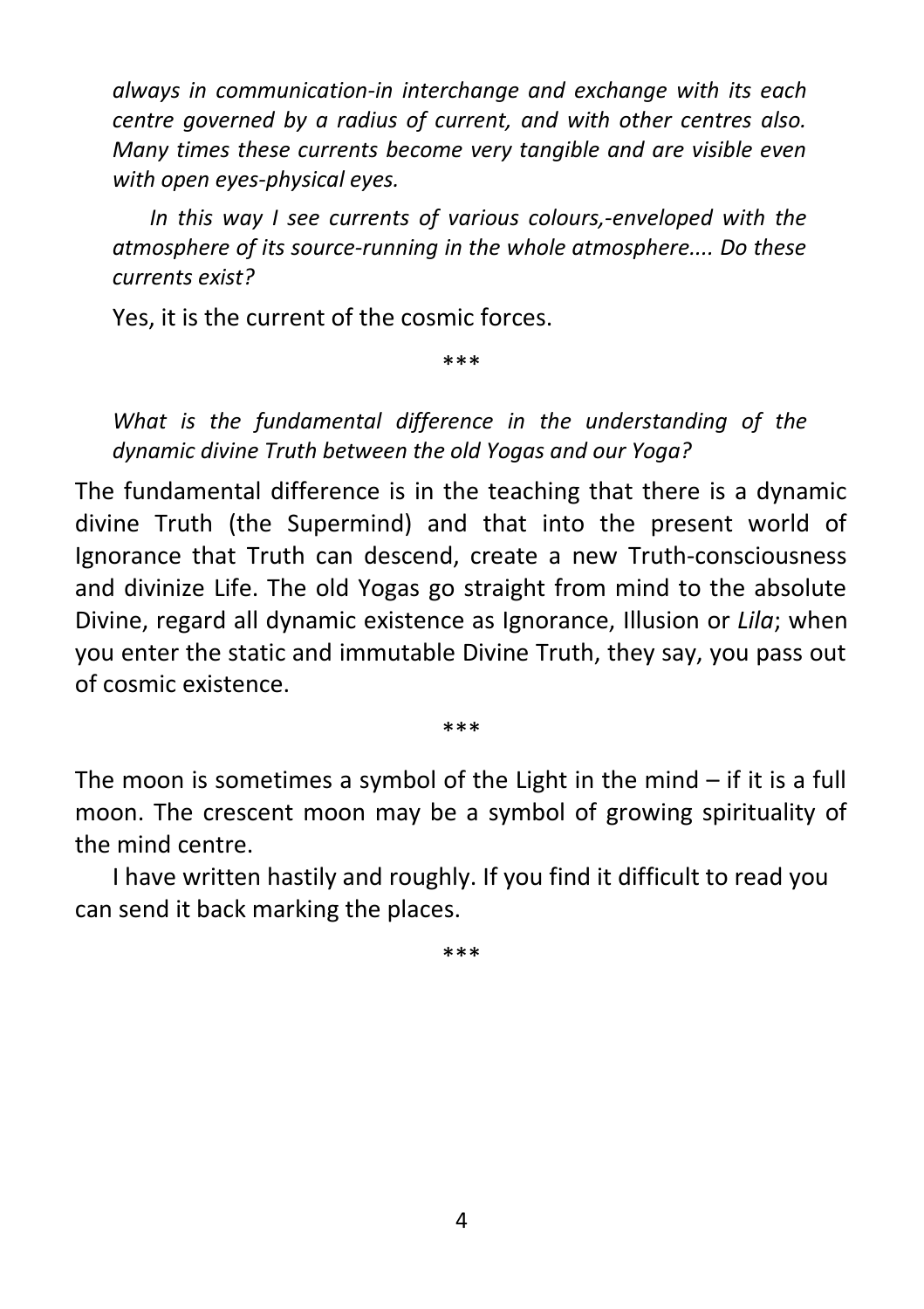### <span id="page-8-0"></span>**1928 thru 1930**

#### AUGUST 15, 1928

Sri Aurobindo has sent compliments to you for the greater change that took place in you.

#### OCTOBER 2, 1929

*Sometimes sleep is really an experience of death, for the consciousness merges into the Matter. Outwardly one becomes absolutely unconscious, one loses his real self in some dull and gloomy state and one does not know what happens around him.*

In such death-like sleep, in such unconscious state even if we experience something, we do not remember anything when we awake. In such unconscious condition, the forces from the dark regions attack us.

*Sometimes I have experienced, they send waves of darkest lower movements. If I continue to have unconscious sleep, I fear, they will succeed in creating those lower movements.*

*.... Last night I was in sound sleep, and the waves began to come. I felt that something very dark was coming to attack the sex centre.... I became conscious, I jumped out of the bed and began to walk in the room, aspiring and praying for protection and light....*

*After this experience, I try to avoid sleep as much as possible.... I think sleep is nothing but one of the worst habits the human being has developed and has become slave of it.*

*If you like and if you allow, I would like to come into a more helpful and favourable atmosphere. I will come in your house after 12.00 p.m. and sit in the stairs, meditating.... Will you kindly allow?*

This is quite impossible. It is better to go to sleep and make it a discipline to become conscious in your sleep. Sleep may be only a habit,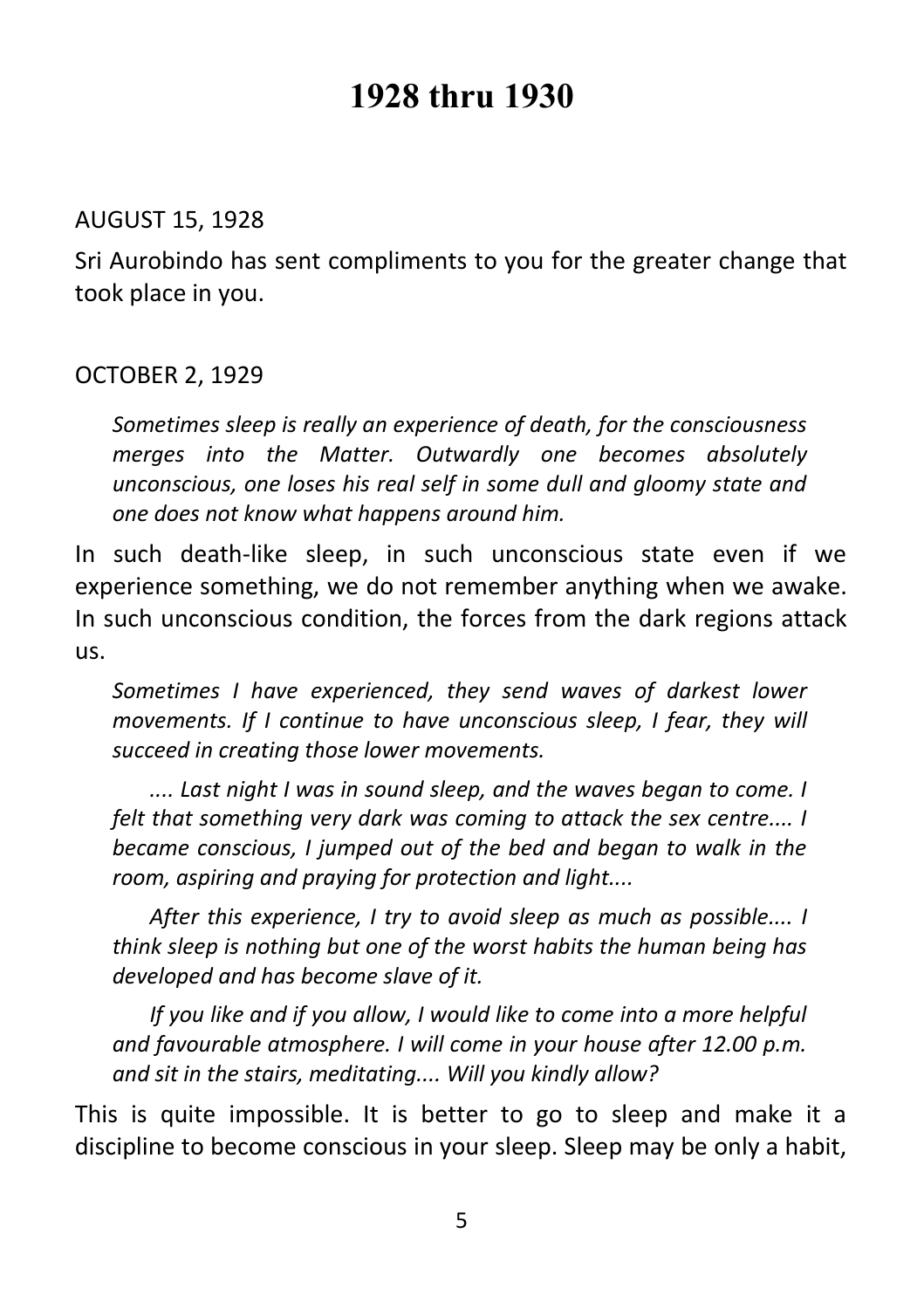but it is a necessary habit at present and the thing is not to suppress but to transform it into a conscious inner state.

#### MAY 28, 1930

*All of a sudden I found as if the whole house was on fire. So vivid was the scene that in the quietude of the night the crackling of the fire and the falling of burning logs were heard....*

*There was nobody in the house in reality, but the cries of weeping people and their pathetic appeal to save their lives were heard....*

*I separated myself and began to look from above. I saw there was nothing like real fire; but there were some half-visible forms making this scene so vivid by adding their appeal to save their lives....*

*As soon as I came to the decision, they changed their plan and began to encircle me and to spin circles around me. I decided to meet them face to face and challenged....*

*I made a circle over them, beginning from the left side. They fell into pieces and merged away – melted away in the air....*

*Again, they began to come in groups.... I kept my "finger of Light" outstretched and the finger began to throw sparks of fire.... all of them were burnt down....*

*This was not all. These beings are very clever and the most cunning one of them took the form of the Mother and came.... But it was quite visible from its atmosphere and the lines of its masked face that it was a blood-hound.... It came near the windows and the windows got closed of themselves automatically.... It could not enter the room....*

These are the usual forms of the Rakshasi Maya, illusory formations of the vital world. They wanted to make a formation of the house on fire in order that you might accept it and then with the help of your acceptance they would have tried actually to put the house on fire. Reject and dissolve these formations as soon as they appear. To take the appearance of myself or the Mother is also a familiar trick and a dangerous one. But as long as you keep the power of discrimination, all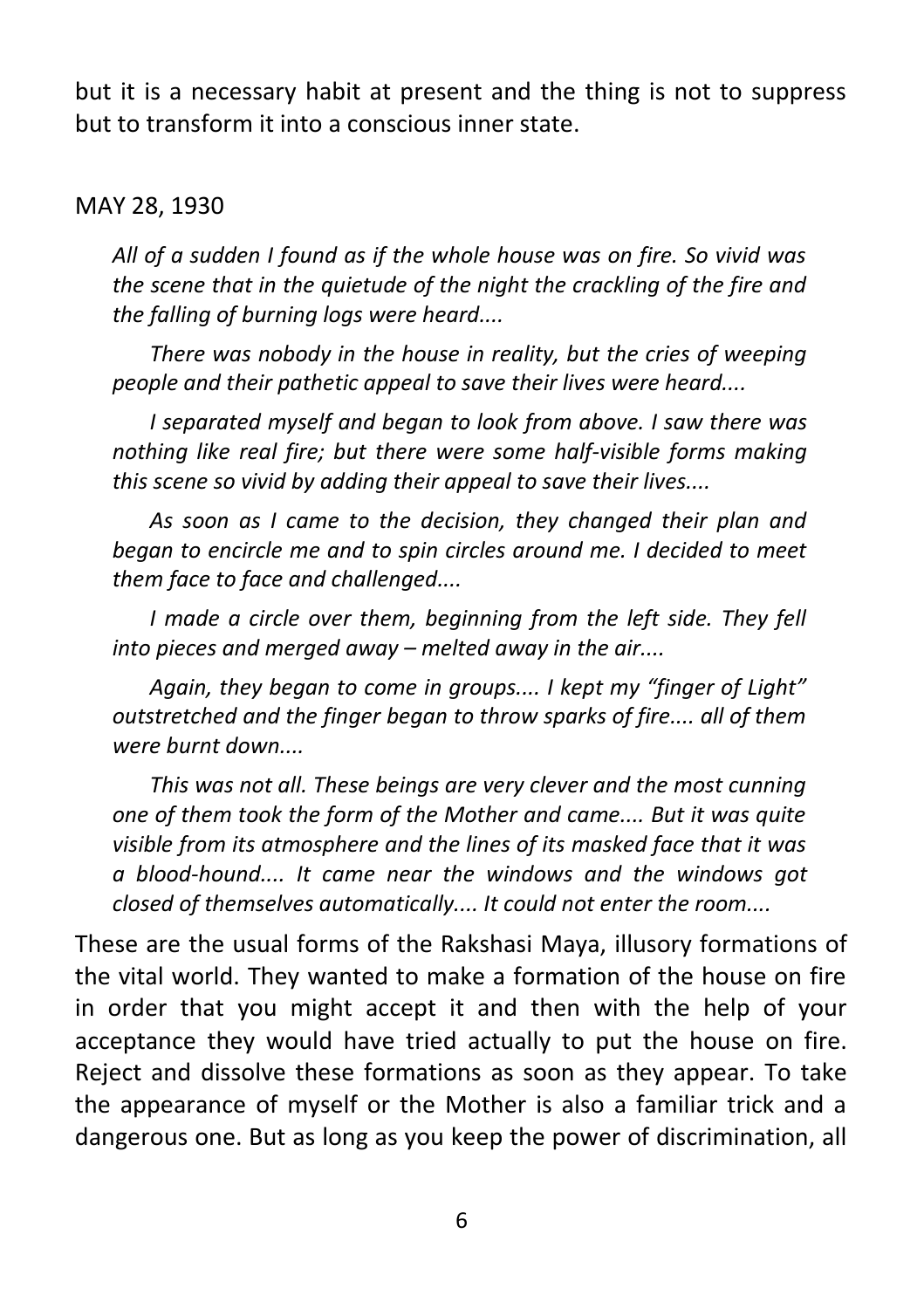is well.

*Do hostile forces attack a person to test him? Why do they attack particular persons?*

Hostile forces attack every sadhaka; some are conscious, others are not. Their object is either to influence the person or to use him or to spoil the sadhana or the work or any other motive of the kind. Their object is not to test – but their attack may be used by the guiding Power as a test.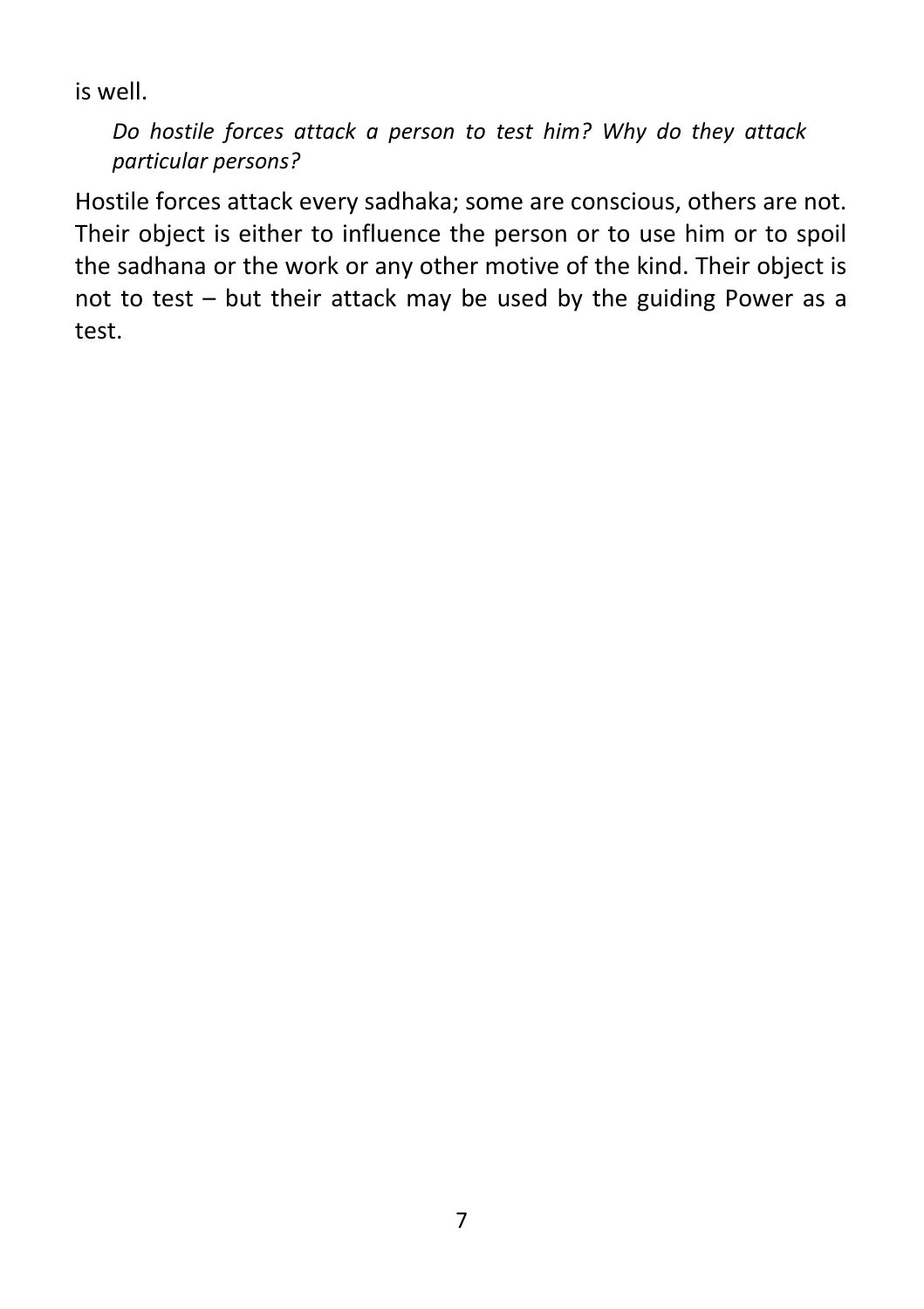## <span id="page-11-0"></span>**1931 February thru December**

#### FEBRUARY 28, 1931

#### *Is the way of sending stamps for correspondence objectionable?*

No, it is not objectionable; on the contrary, people who want to correspond with the Ashram do well to send stamps for replies. But, as these are of the especial kind, the Mother takes them for the Ashram collection; She will give you ordinary stamps in exchange.

#### MARCH 5, 1931

#### *Should a sadhaka ask for things from outside?*

A sadhaka should not have demands and ask for things for his personal use from people outside, but if they of their own accord and without any request or suggestion send them to him, he can receive them. The most important point is that he should not indulge any spirit of greed or desire under any excuse or colour; and should be unaffected in his vital being by the presence or absence of these things that satisfy desire.

#### AUGUST 26, 1931

I wrote to you before that I did not see my way clear in this matter. My main reason, or one of the main reasons, was that the time and the present conditions are adverse to success. All the information I have received since entirely confirms it; most have suffered by the long prevailing depression and few are either in a mood or a position to give largely. In these circumstances the idea of a mission to collect lakhs of money must be abandoned or at least postponed to better times.

There were other difficulties I saw, but these need not be discussed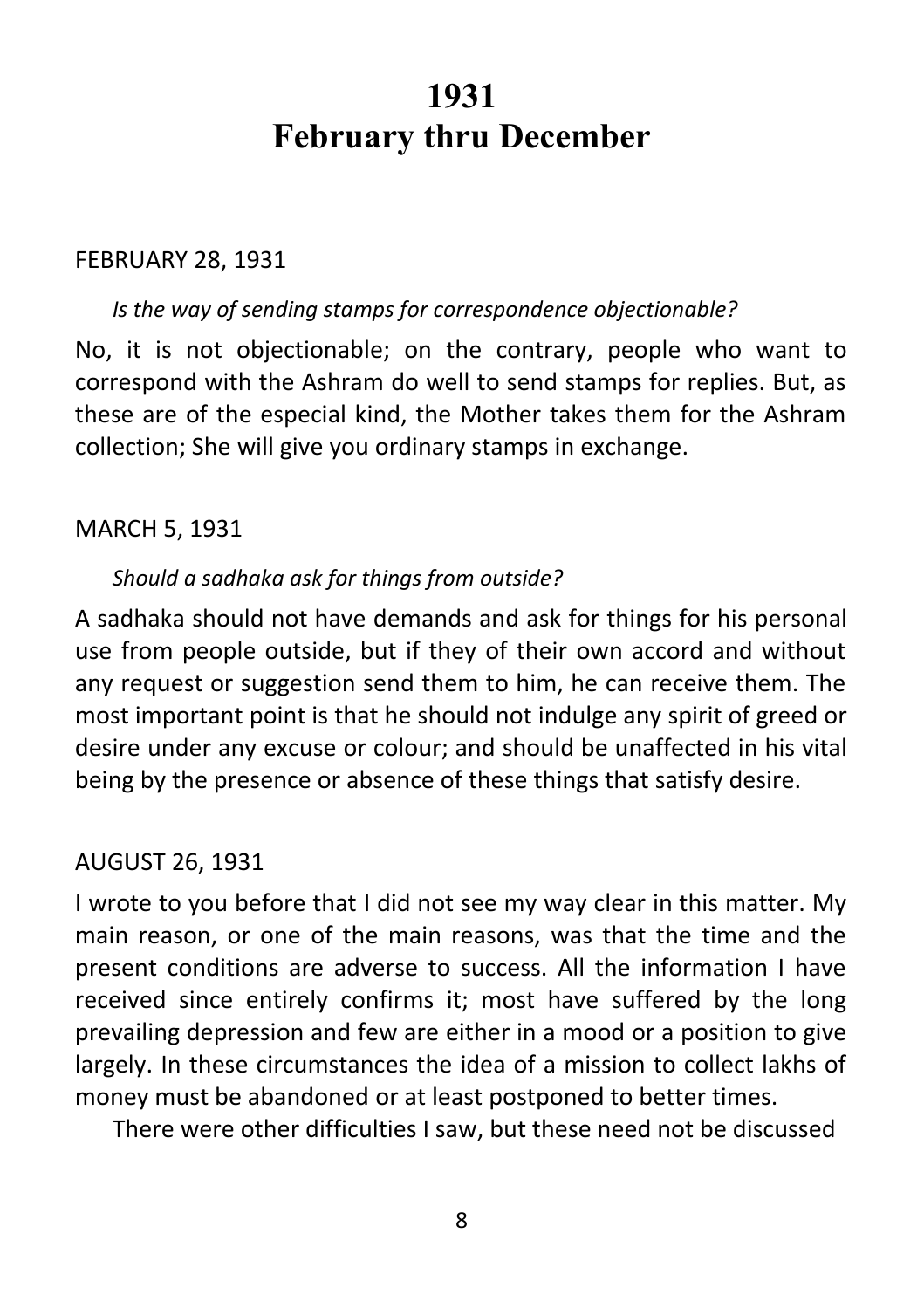at present, since the mission itself is barred by the lack of all reasonable chance of success.…

#### AUGUST 28, 1931

If you feel strongly that this is the thing needed for your sadhana and if that is your considered resolution, the Mother can make no objection to your retirement for a time.

In view of this request of yours, I need not write about the work. I intended merely to emphasize this very point that the work here is not intended for showing one's capacity or having a position or as a means of physical nearness to the Mother but as a field and an opportunity for the Karmayoga, part of the integral Yoga – for learning to work in the true Yogic way – dedication through service, practical selflessness, obedience, scrupulousness, discipline, setting the Divine and the Divine's work first and oneself last; harmony, patience, forbearance, etc. When the worker will learn these and cease to be ego-centric, as most of you are now, then will come the time for work in which capacity can really be shown – though even then the showing of capacity will be an incident and can never be the main consideration or the object of Divine Work.

#### AUGUST 30, 1931

The Mother considers that in any case you should leave the work you are doing now; for it is not in harmony with your nature. You may give it up from tomorrow. Some other work will have to be found which you can do quietly by yourself. But at present it is not apparent what work of this kind can be given to you.

Meanwhile, you can take your whole time for your sadhana, but the Mother does not see the necessity of such a complete and drastic retirement as you propose.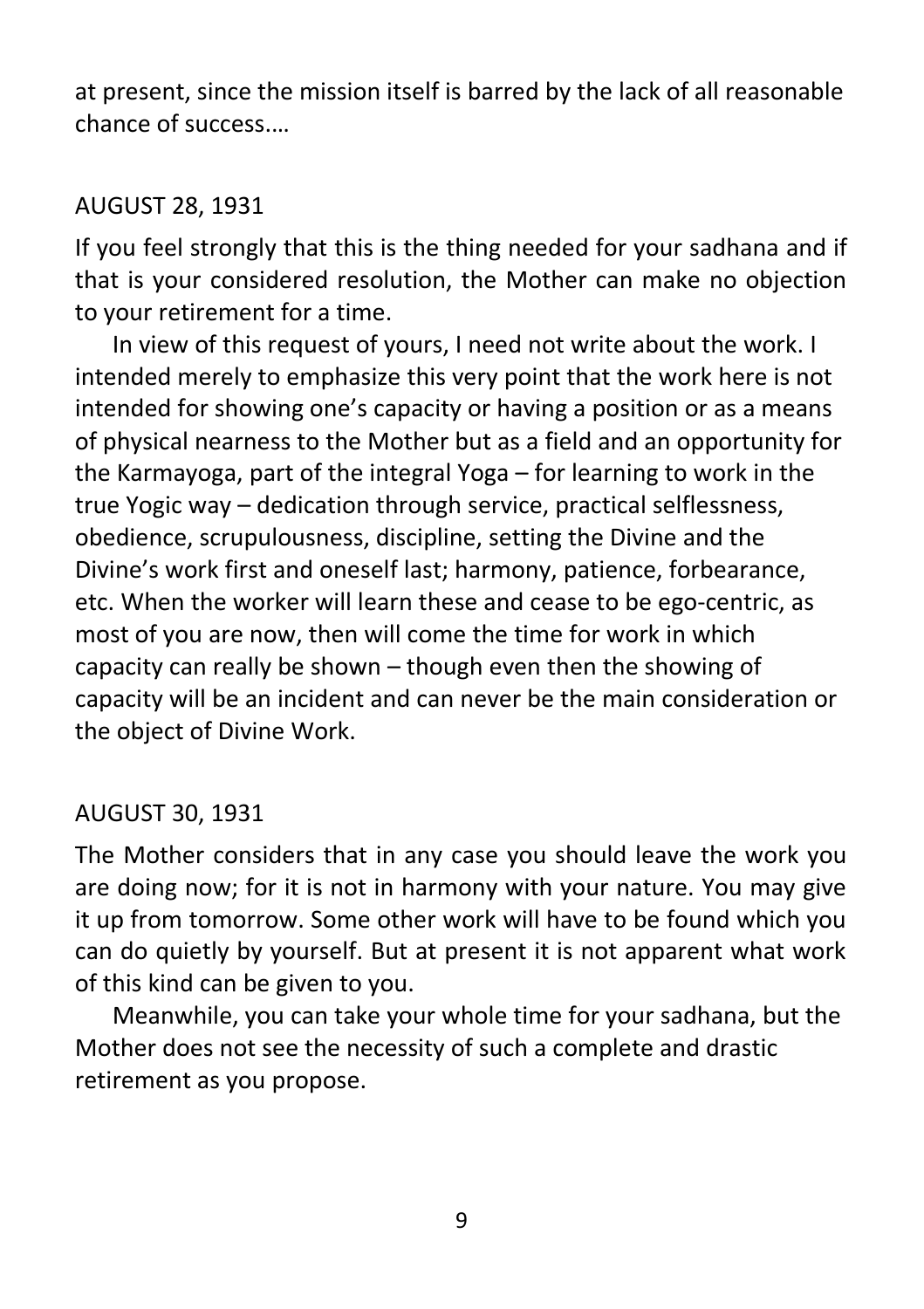#### SEPTEMBER 1, 1931

I do not know what answer you can give to your uncle that would satisfy him, as he is evidently living in mentality of the past and would not readily understand anything about spiritual evolution, the Supermind and the Divine manifestation in life and matter. You can perhaps tell him casually that it is not our hope to transform suddenly the whole human race. Your object is precisely to lead a higher life away from ordinary world. It is not solitary; there is a collective side to it and a side not only of meditation, but of work, action and creation. There is nothing in this that is impossible.

#### NOVEMBER 27, 1931

I would willingly give you work if I had any; but the only regular work I had, has long been entrusted to N.... and with the exception of some very occasional things done by A...., it is all.

#### DECEMBER 10, 1931

If by trance, you mean going inside in meditation altogether, there is no harm in it. Only, it is not good to be always in that condition or too long a time in it during the day; for the hold on the external must be kept and, besides, the best part of the work to be done, just note, is the change of the physical consciousness and external nature.

If you mean by trance going out of the body, that should only be done under conditions which make it safe.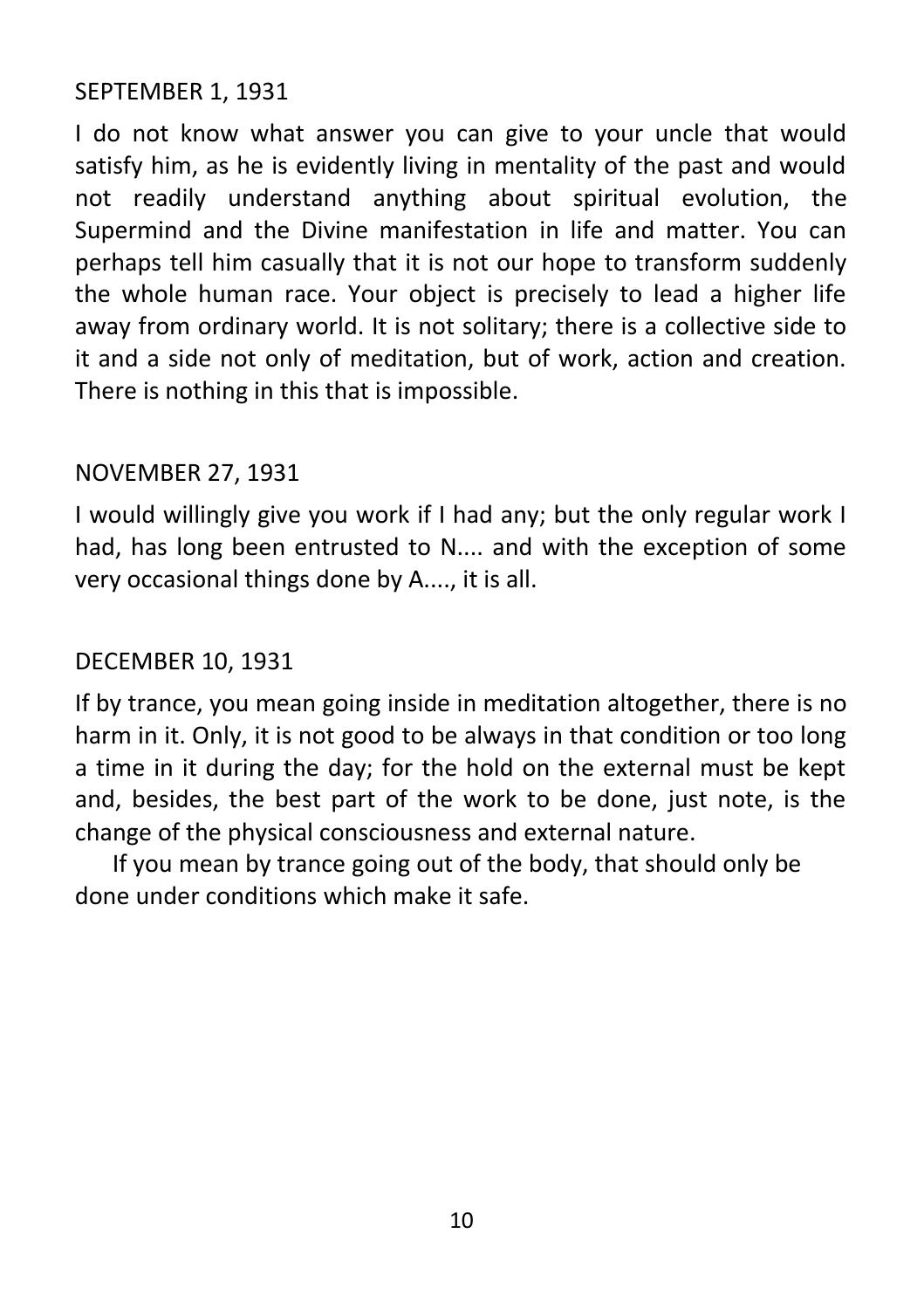## <span id="page-14-0"></span>**1932 January thru April**

#### JANUARY 2, 1932

The problem of health in general and medicines has to be considered before giving an answer.

Meanwhile, it does not seem that the wash can do harm, and it might serve to help the object you consider most important – keeping the bowels clear.

*Sudarshan* is usually an inoffensive remedy which helps the liver. You may take it or not, as you think best.

To heal by the true force is obviously the best – provided the body is amenable. It has a consciousness of its own which must be fully enlightened before it gives a full response.

#### JANUARY 15, 1932

The time has not yet come for me to write about these things – (the physical transformation, its circumstances and its nature). Mentalizing about it is not of much use at this stage: The physical is the part of the being, least open to mental influence. A higher Power and Light are needed.

#### FEBRUARY 1932

There was an attempt to become an instrument conscious of the forces.... The first result of the down flow of the overmind power is always to exaggerate the ego, which feels itself strong, almost irresistible (though it is not really so), divinized, luminous. The first thing to do after some experience of the thing is to get rid of this magnified ego. For that, you have to stand back, not allow yourself to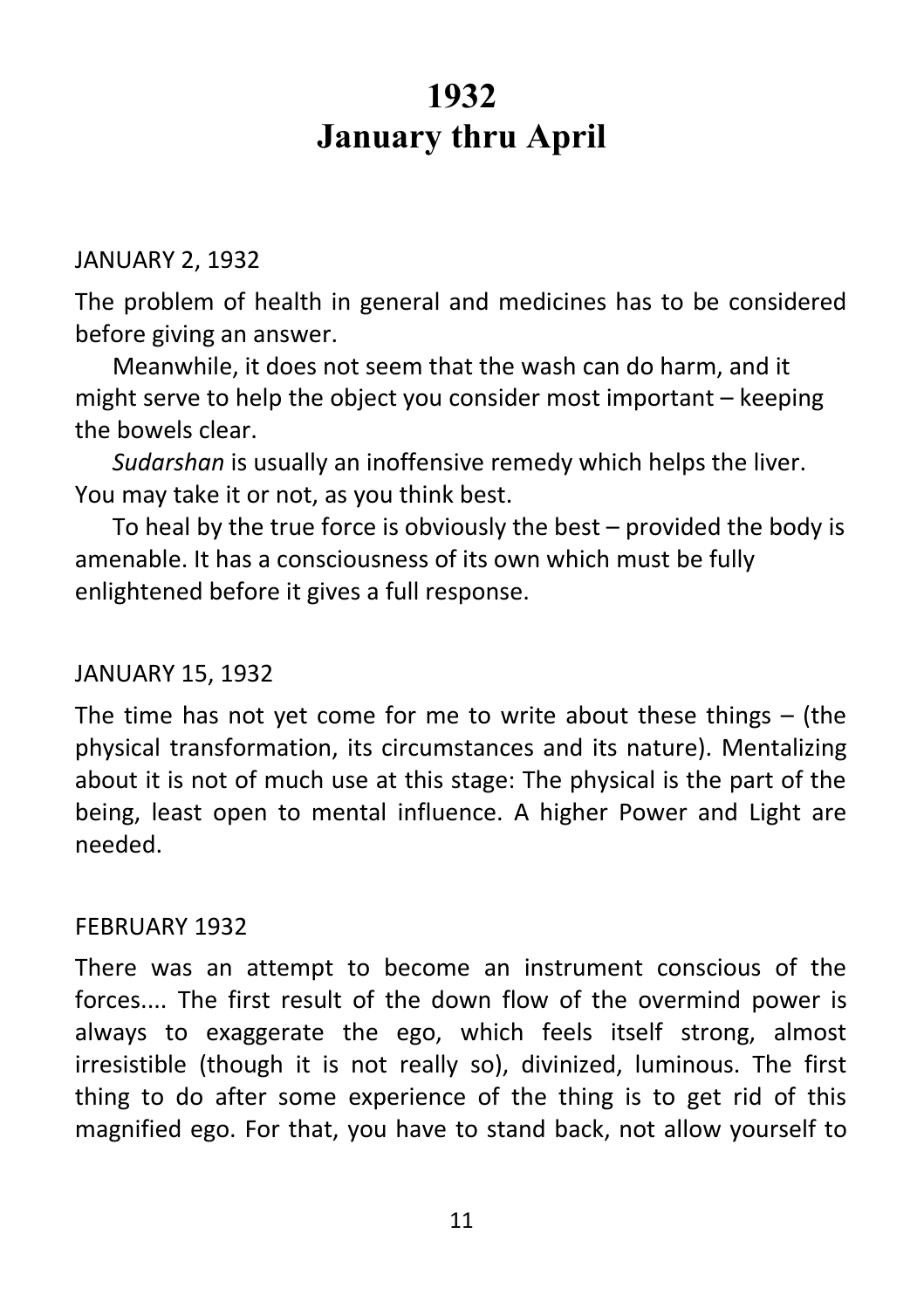be swept in by the movement, but to watch, understand, reject all nature, aspire for a purer and yet purer Light and action. This can be done perfectly if psychic comes forward. The mind and vital, especially the vital receiving these forces, can with difficulty resist a tendency to seize on, and use them for the ego's objects or, which comes practically to the same thing, mix the demands of the ego with the service of a higher object.

#### FEBRUARY 1932

It was the overmind power (that was working), not pure, but modified, mixed, clouded by the Ignorance of the lower planes. The stuff of the lower planes always mixes with the overmind forces and diminishes or even falsifies and prevents their truth and power.

#### FEBRUARY 15, 1932

The mind and the vital are much more full of ego than the body  $-$  in the body the ego is obscure and instinctive only. There is no reason why ego should not be conquered in the end – although it is difficult – even in the external nature.

#### FEBRUARY 16, 1932

The principle of all sadhana is to fix the will not on desires  $-$  even if presented to the mind as needs – but on realization only.

Our object is the Supramental realization and we have to do whatever is necessary for that, or towards that under the conditions of each stage. At present the necessity is to prepare the physical consciousness; for that a complete equality and peace and a complete dedication free from personal demand or desire, in the physical and the lower vital parts is the thing to be established. Other things can come in their proper time. What is the real need now is the psychic opening in the physical consciousness and the constant presence and guidance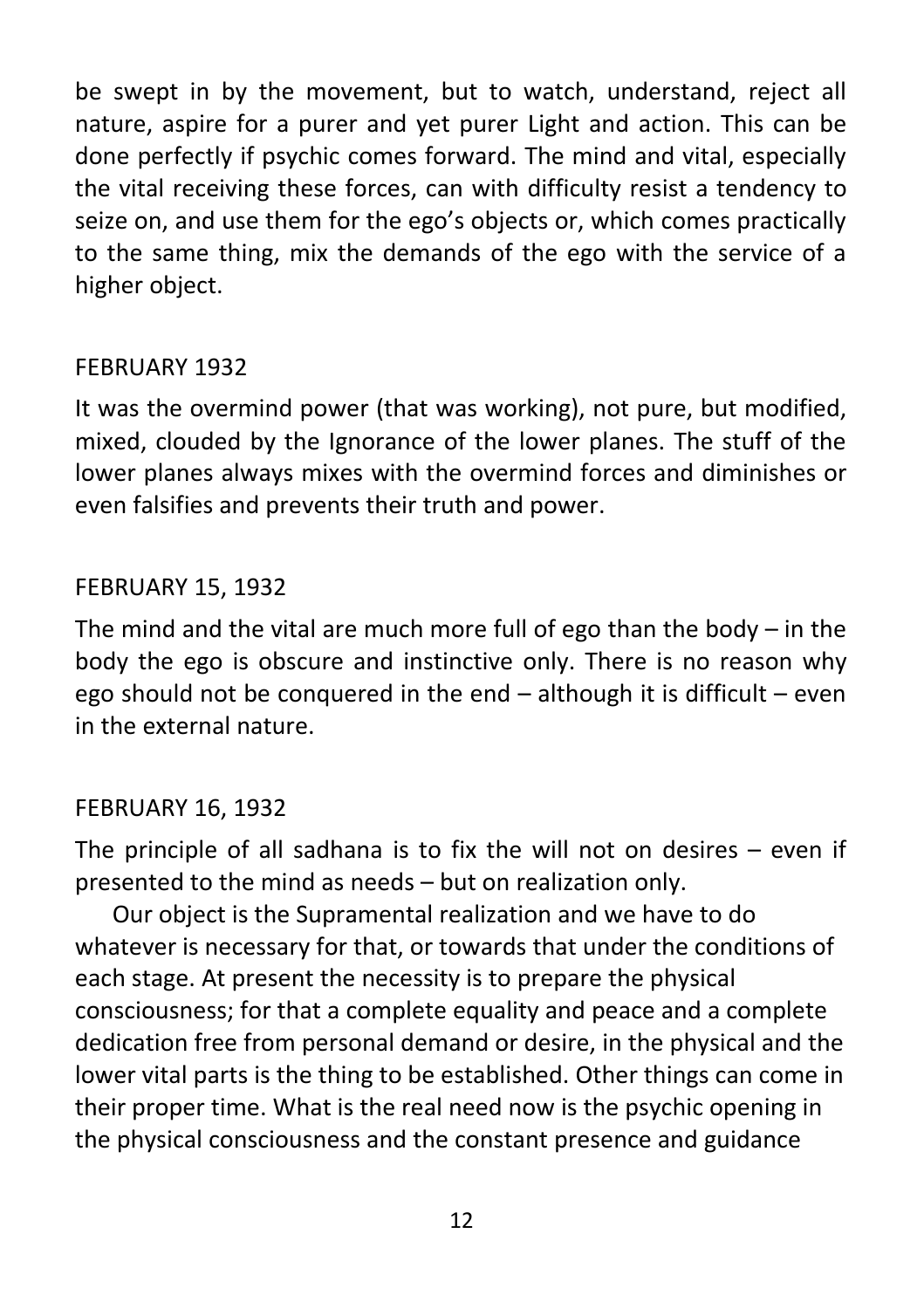#### there....

#### FEBRUARY 18, 1932

Demand and desire are only two different aspects of the same thing nor is it necessary that a feeling should be agitated or restless to be a desire; it can be, on the contrary, quietly fixed and persistent or persistently recurrent. What I wanted to say was, that demand or desire comes from the mental or the vital and psychic or a spiritual need is a different thing. The psychic does not demand or desire; it aspires; it does not make conditions for its surrender or withdraw if its aspiration is not immediately satisfied  $-$  for the psychic has complete trust in the Divine or in the Guru and can wait for the right time or the hour of the Divine Grace. The psychic has an insistence of its own, but it puts its pressure not on the Divine, but on the nature, putting a finger of light on all defects there, that stand in the way of the realization, sifting out all that is mixed, ignorant or imperfect in the experience or in the movements of the Yoga and never satisfied with itself or with the nature till it has got it perfectly open to the Divine, free from all forms of ego, surrendered, simple and right in the attitude and all the movements. This is what has to be established entirely in the mind and vital and in the physical consciousness before supramentalisation of the whole nature is possible. Otherwise what one gets is more or less brilliant, half luminous, half cloudy illuminations and experiences on the mental and vital and physical planes, half truth half error or at the best true only for those planes and inspired either from some large mind or larger vital or at the best from the mental reaches above the human that intervene between the intellect and the overmind. These can be very stimulating and satisfying up to a certain point, and are good for those who want some spiritual realization on those planes, but the Supramental realization is something much more difficult and exacting in its conditions and the most difficult of all is to bring it down on to the physical level.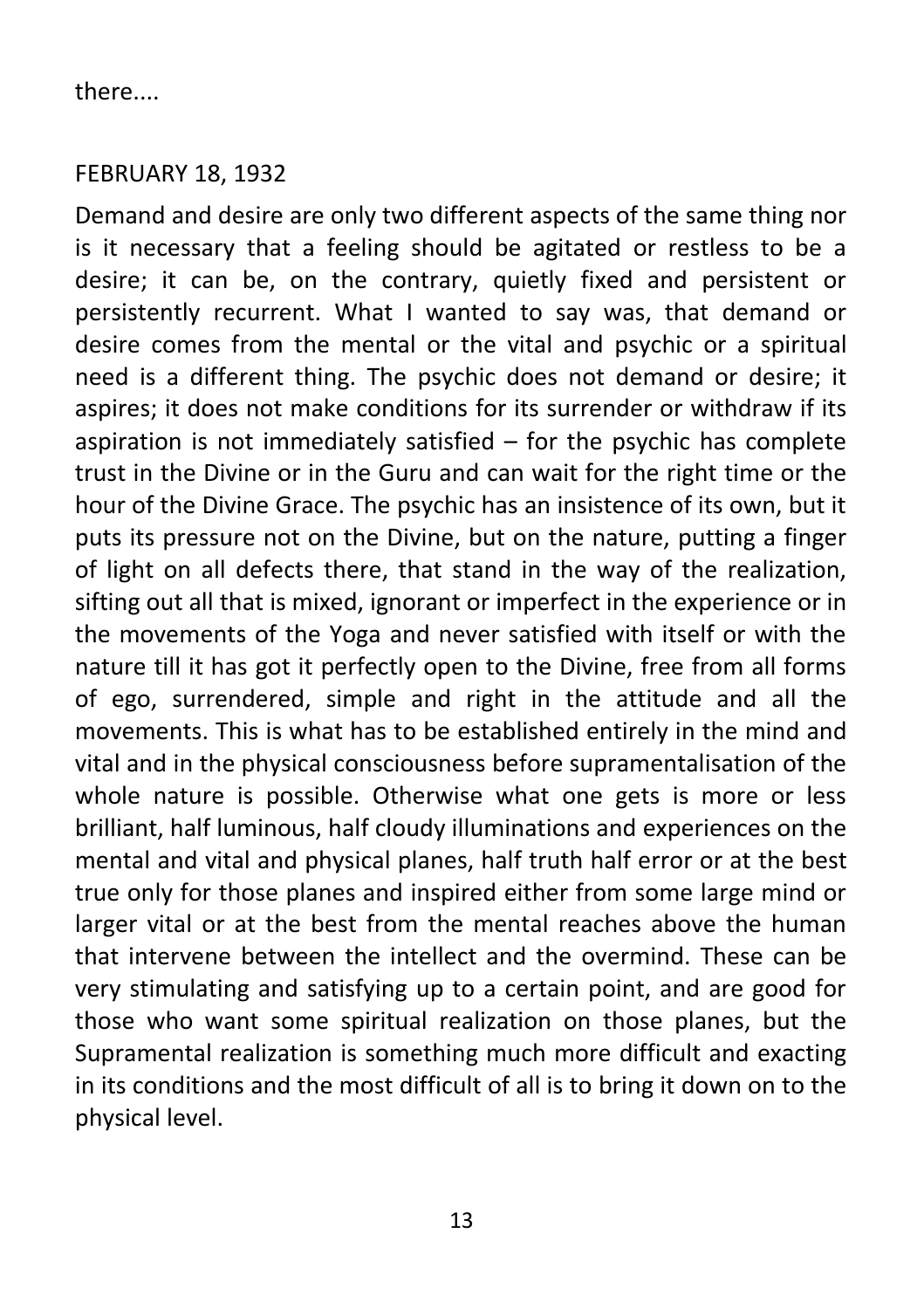#### FEBRUARY 20, 1932

*Is there any significance in Mother's standing on the right side and your standing on the left side in my experiences?*

Yes, she is the executive power and must have the right arm free for action. The symbolism which puts her on the left side belongs to the ignorance. In the ignorance she is in the left side, not free in her action – all is a wrong action or half result....

#### FEBRUARY 20, 1932

*1. Rising in the Consciousness of Sat-Chit-Ananda, I find myself as if standing above the universe.... The whole universe is under my view....*

*2. There appears a sun in the heart, radiating its light on the universe.... The things become more exact and tangible; and, as if turning into the physical facts – there begin to run away troops and troops of serpents and goats....*

*3. All sorts of forces rush up by the pressure and appear rushing out of the general atmosphere.... Such force carries with it the atmosphere of its source (of the individuals who feed or tame them).... The atmosphere which envelopes these forces is of unwillingness to depart with them and desires to keep them for some more time....*

1. An image of the overmind action and cosmic consciousness.

2. The Light of the sun descending into the heart (the Sun of Knowledge) turns upon the physical and purifies it. Serpents indicate adverse energies, goats usually indicate sex-tendencies.

3. It is the forces of the lower nature compelled to appear by the rays of the sun of knowledge and seem moved to depart but something in the ego-nature still clings to them and delays the true purification. That always happens in everybody.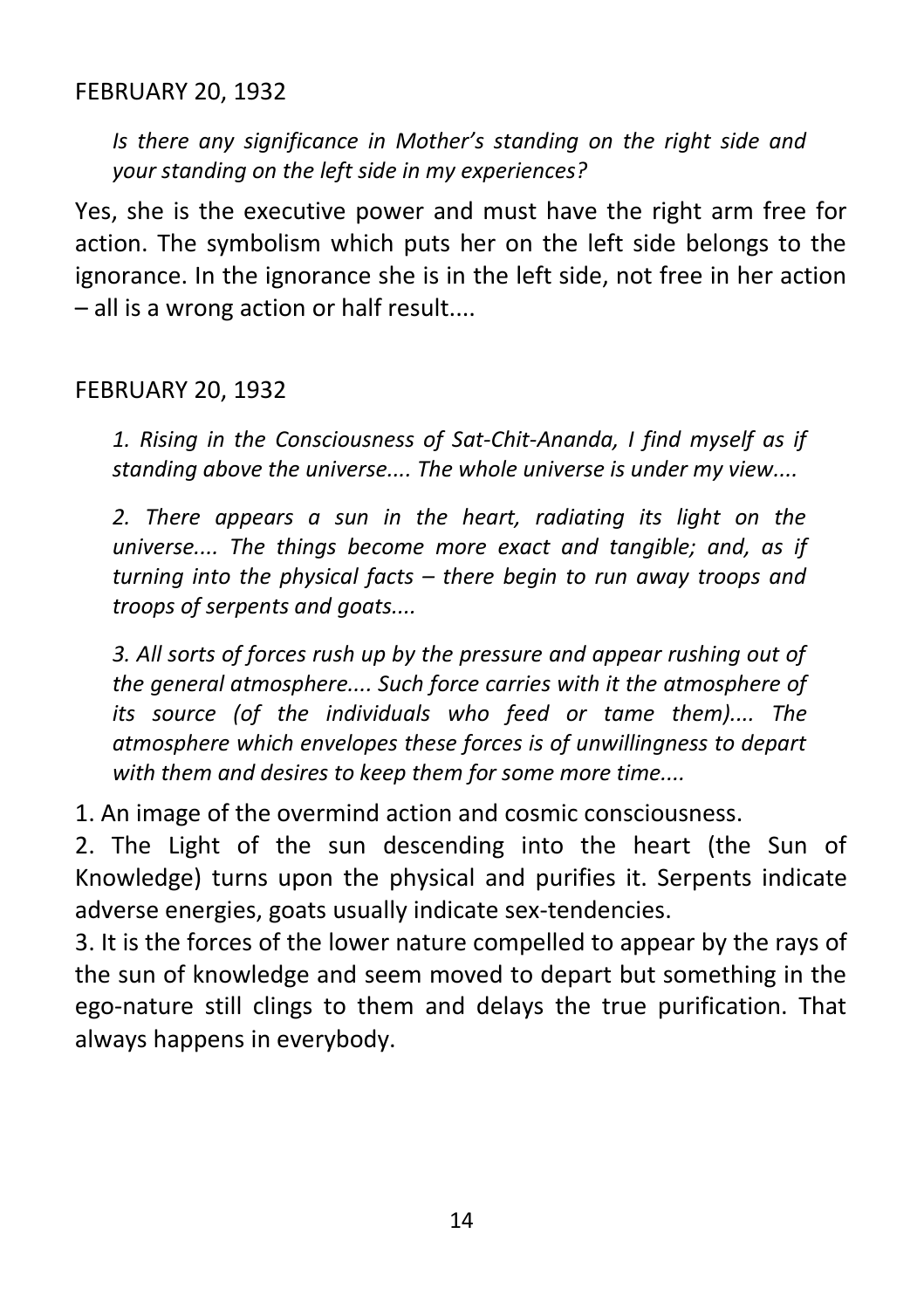#### FEBRUARY 20, 1932

Your experience means manifestly the uniting of the Ishwara-Shakti sides of the manifestation – as in the Hara-Gauri figure – with the result of a universalization of the individual consciousness indicated by the shooting out towards infinite distances. The currents are of course, the currents of the double force working to make this liberation. The blue and gold must be the blue of Krishna and the gold of the Mother (Durga – Mahakali)).

All this is not a Supramental experience but comes from the overmind. But overmind experiences must come first and liberate the consciousness. It is only after the overmind liberation that the true experience of the Supermind can come.

#### FEBRUARY 20, 1932

*I can become one with the Mother and you both even in cells of the body which was not possible before.*

*Was not the physical mind standing in the way when the experience was not possible?*

*2. Is it not that after a course of purification and liberation of the physical consciousness that this intimacy and union were made possible?*

There was something in the vital also (which was standing in the way of union).

2. Some purification perhaps of something that acts between the vital and physical consciousness.

#### FEBRUARY 20, 1932

It is the Overmind transmitting something of the Supramental Light – but so long as the Supermind does not directly manifest, it is that Light modified by Overmind and applied to the needs of the individual nature.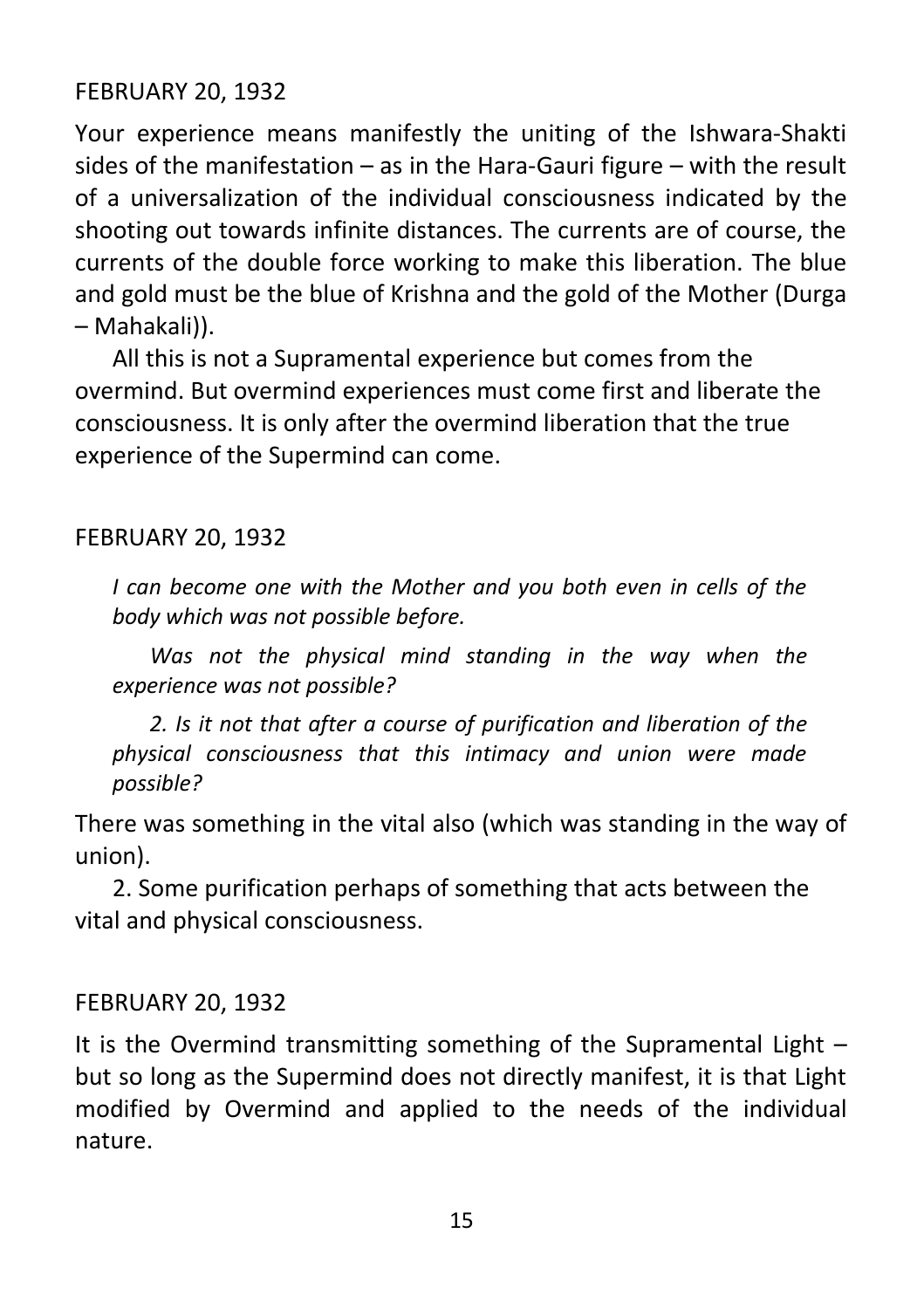Its success, e.g., in purifying the physical is not immediate and absolute as the full and direct Supramental action would be but still relative, conditioned by the individual nature and balance of the universal forces, it is progressive, but resisted by the adverse powers, by the unwillingness of the lower workings to cease, by the want of complete consent in the personal nature.

#### FEBRUARY 20, 1932

*Rising into the higher Sat-Chit-Ananda Consciousness, I united myself with you.... I found myself standing upon a ball of world in the golden lights of infinite vastnesses... a sun was radiating through all the centres of the body and turning each centre into a small radiating sun and flowing powerful electric currents in the body....*

*Multitudes of people lived upon this world and were seen moving in different directions.... The radiating Light was flowing upon all these people through unity of the centres of the* Sukshma Deha*....*

This is the opening by the power of the overmind, to the Cosmic Consciousness – to a certain extent, not complete. For, the complete Cosmic Consciousness takes time to come. What you saw was a symbol of the Cosmic force acting upon and through the separate individuals even when they were not conscious of it.

#### FEBRUARY 20, 1932

*I have seen that there are some planes where all the notations of this world – its conditions, circumstances and changes are noted. There are others still where things become ready prearranged to manifest upon the physical plane.*

*Do these planes of notations and prearrangements belong to the overmind?*

It is from or at least through the overmind plane that the prearrangement comes. And from it the determining vibrations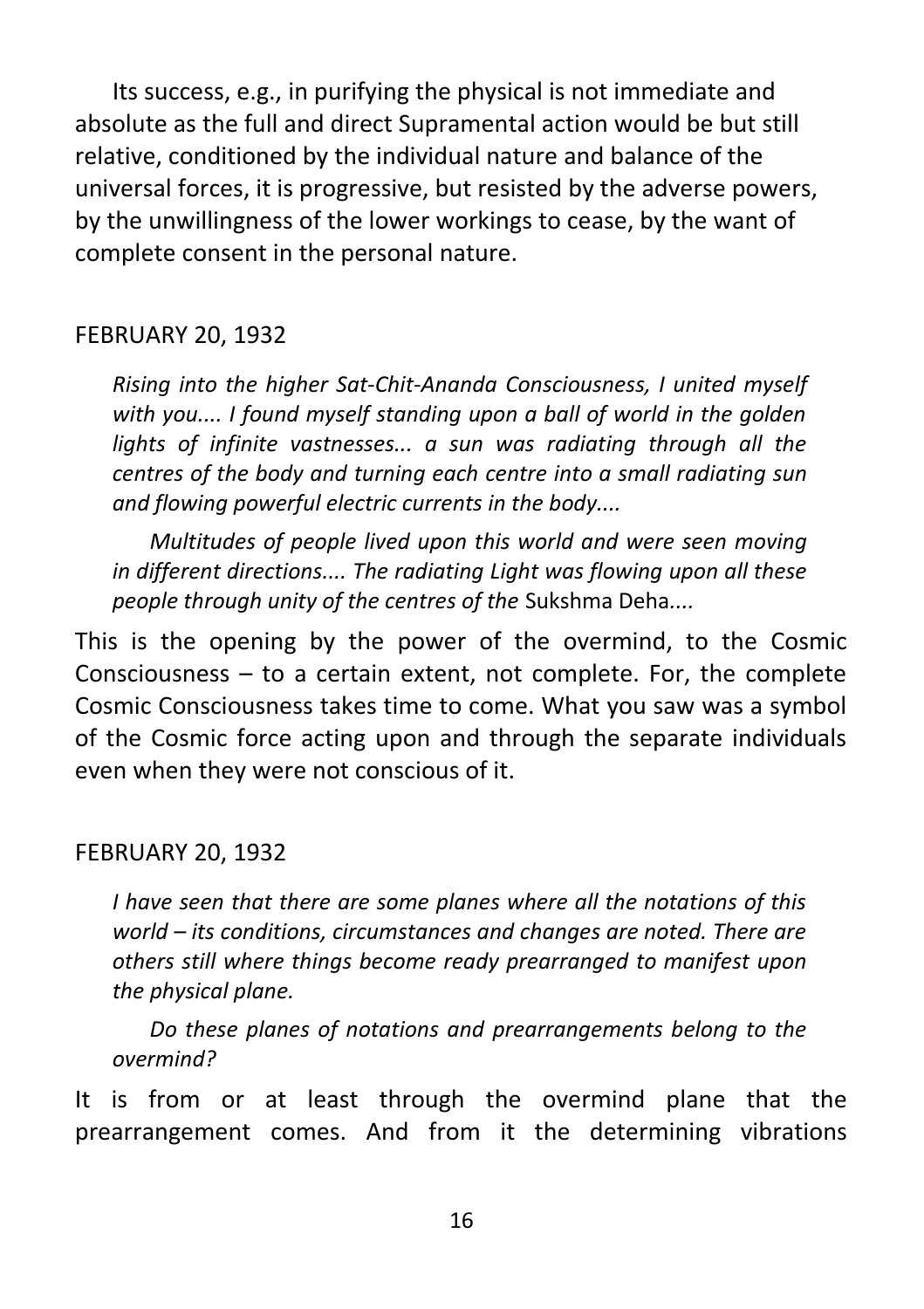originally come; but there are corresponding movements on all the planes.

#### FEBRUARY 23, 1932

That is how the overmind influence works on the lower planes, when it descends, but, it is not clear here whether it is the direct overmind influence or indirect power of it projected through the illumined mind – probably the latter. The Sun-symbol indicates a direct Light – whether Supramental, Overmental or Intuitive Truth.

#### FEBRUARY 23, 1932

The Moon is sometimes a symbol of the light in the mind  $-$  if it is a full moon. The Crescent moon may be a symbol of growing spirituality of the mind-centre.

#### FEBRUARY 23, 1932

As regards your other questions, a perfect perfection in working is only possible after Supramentalisation; but a relative good working is possible on the lower planes if one is in contact with the Divine and careful, vigilant and conscious in mind and vital and body. That is a condition, besides, which is preparatory and almost indispensable for the Supramentalisation.

#### FEBRUARY 23, 1932

#### *Is it not possible to get the direct Supramental working now?*

It is not possible to have the direct Supramental working now. The *Adhar* is not yet ready. First one must accept an indirect working which prepares the lower planes for Supramental change.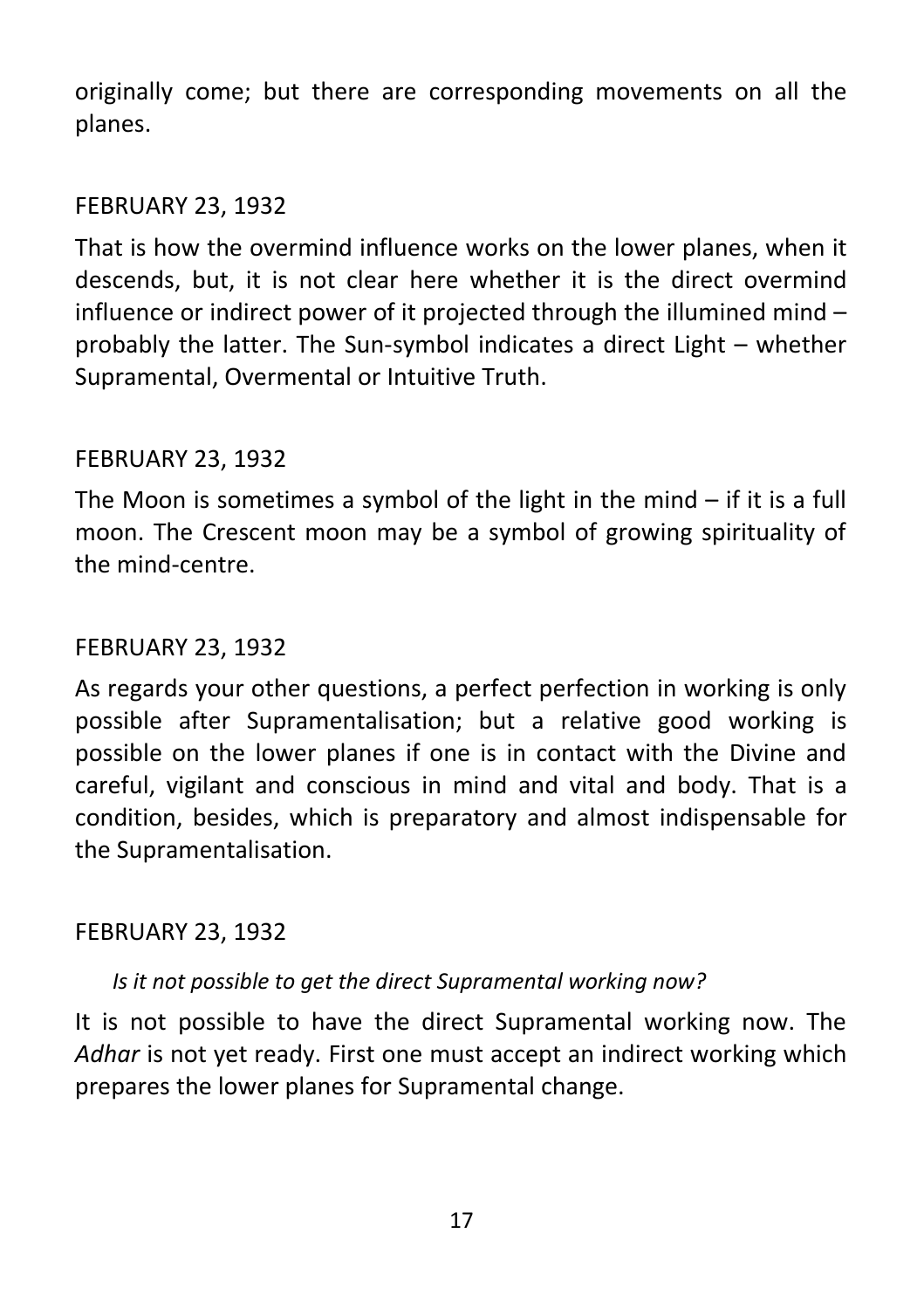#### FEBRUARY 23, 1932

*What is the difference between direct and indirect descent of the Light?*

When a higher force comes down into a lower plane, it is diminished and modified by the inferior substance, lesser power and more mixed movements of that lower plane. Thus, if the overmind power works through the illumined mind, only part of its truth and force can manifest and be effective – so much only as can get through this less receptive consciousness. And even what gets through is less true, mixed with other matter, less overmental, more easily modified into something that is part truth, part error. When this diminished indirect force descends further down into the mind and vital, it has still something of the overmind creative Truth in it, but gets very badly mixed with mental and vital formations that disfigure it and make it half effective only, sometimes ineffective.

#### FEBRUARY 23, 1932

#### *What is the difference between spiritual and Supramental realization?*

Spiritual realization can be had on any plane by contact with the Divine (Who is everywhere) or by the perception of the Self within, which is pure and untouched by the outer movements. The Supermind is something transcendent – a dynamic Truth-consciousness which is not yet here and is to be brought down from above.

#### FEBRUARY 24, 1932

*While meditating with the Mother, I saw a golden light descending from above, touching the body, turning into orange-coloured light and flowing away....*

The golden light is usually a light from the Supermind – a light of Truth-Knowledge (it may sometimes be the Supramental Truth-Knowledge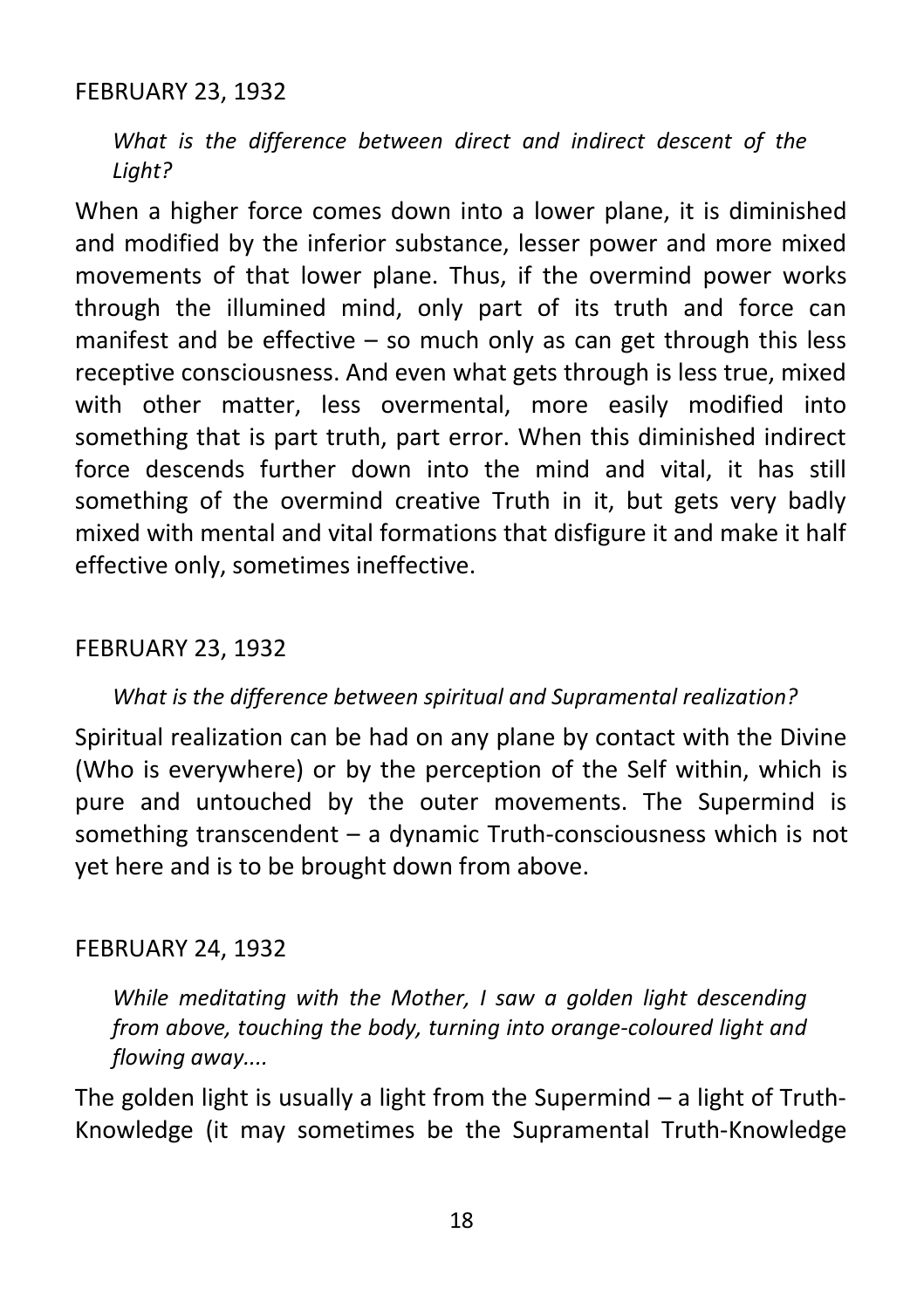turned into overmind or intuitive Truth). Orange often indicates occult power. You have a strong power of (subjective) creative formation, mostly, I think in the mental but partly too in the vital plane. This kind of formative faculty can be used for objective results if accompanied by a sound knowledge of the occult forces and their workings; but by itself it results more often in one's building up an inner world of one's own in which you can live very well satisfied, so long as you live in yourself, apart from any close contact with external physical life; but it does not stand the test of objective experience.

Probably what you felt today was the Mother's bringing down of Supramental Light with the object of changing this power of subjective formation into or replacing it by the true occult force (that would be the significance of the golden light becoming orange). It is an indication of a certain line of development possible to you if you can receive and assimilate the true guidance.

#### FEBRUARY 25, 1932

#### *Is occultism helpful in transformation?*

It is part, not of transformation but of self-development. A large selfdevelopment makes supramentalisation easier than a small development.

#### FEBRUARY 28, 1932

What we mean by occultism is the knowledge of the hidden forces and the way to use them on the occult forces of nature.

#### FEBRUARY 28, 1932

That is not occultism, it is sentimental philanthropy. (Sending vibrations of peace, love, meditation, etc.) (Clairvoyance, clair-audience, thoughttransmission, etc.) That is a lower kind of occultism.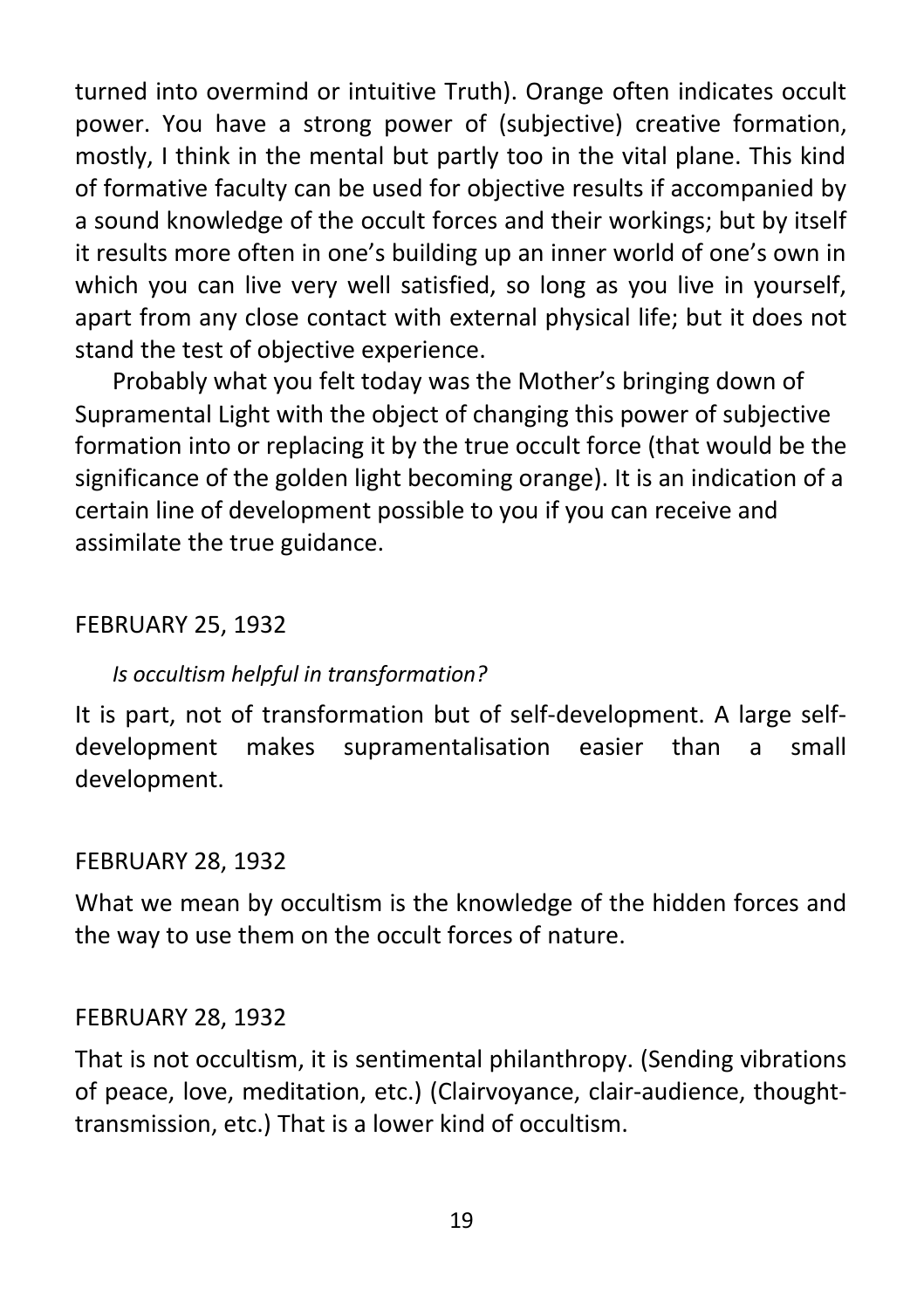#### FEBRUARY 29, 1932

There are two different things – one, when you have done things before in another life and work them out again with less effort, because, the power is already there in you – the other is when you have the power of formation of which I spoke, and whatever is suggested to the mind, the mind constructs and establishes a form of it in itself. But this latter power can cut two ways; it may tempt the mind to construct more images of the reality and mistake them for the reality itself. It is one of the many dangers of a too active mind.

#### FEBRUARY 29, 1932

#### *Is the faculty of formation different from creative power?*

You make a formation in your mind or on the vital plane in yourself – it is a kind of creation, but subjective only; it effects only your mental or vital being. You can create by ideas, thought-forces, images – a whole world in yourself or for yourself; but it stops there.

Some have the power of making consciously formations that go out and effect the minds, actions, vital movements, external lives of others. These formations may be destructive as well as creative.

Finally, there is the power to make formations that become effective realities on the earth-consciousness here, in its mind, life, physical existence. That is what we usually mean by creation.

#### FEBRUARY 29, 1932

Sleep cannot be replaced but can be changed, you can become conscious in sleep. If you are conscious, then the night can be utilized for higher working – provided the body gets its due rest, which is the object of sleep. It is a mistake to deny to the body food and sleep, as some ascetics want to  $do - that$  only wears out the physical support and although the Yogic or the vital energy can long keep at work a declining physical, a time comes when it is no longer possible.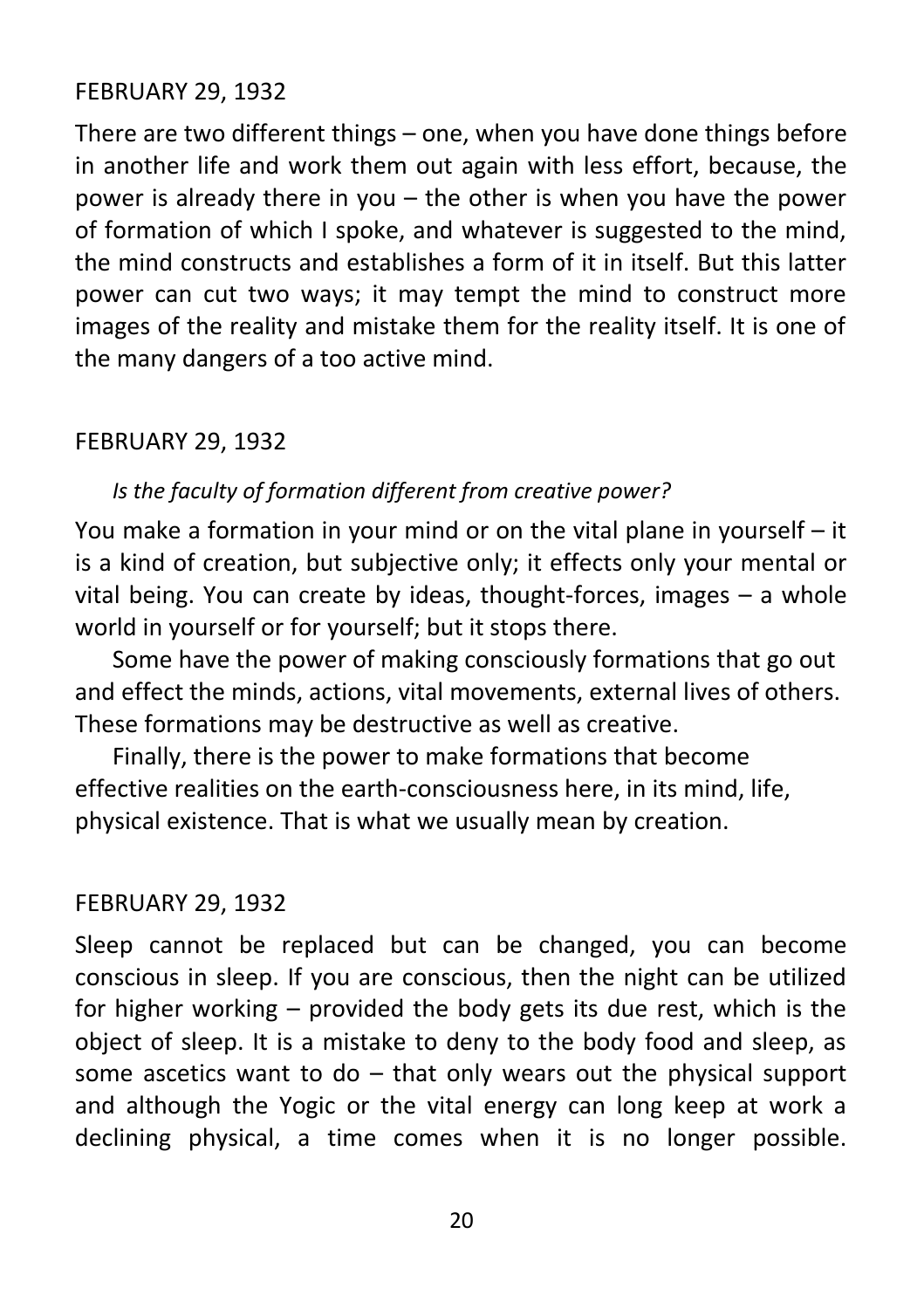Moderate but sufficient food (without greed or desire), sufficient sleep but not heavy tamasic sleep – this should be the rule.

#### MARCH 3, 1932

This action of the mental nature is the usual obstacle to progress. Each part of the nature wants to go on with its old movements and refuses, as far as it can, to admit a radical change and progress, because that would subject it to something higher than itself and deprive it of its sovereignty in its own field, its separate empire. It is this that makes transformation so long and difficult a process.

Mind gets dulled because at its lower bases is the physical mind with its principle of tamas or inertia – for in matter Inertia is the fundamental principle. A constant or long continuity of higher experiences produces in this part of the mind a sense of exhaustion or of unease or dullness.

Trance or *Samadhi* is a way of escape – the body is made quiet, the physical mind is in a state of torpor, the inner consciousness is left free to go on with its experience. The disadvantage is, that trance becomes indispensable and the problem of the waking consciousness is not solved, it remains imperfect.

#### MARCH 3, 1932

*While taking food I experience as if its soul or "that something within" shoots out of its heart and rises... unites and merges in the heart of each atom of air – as if a spark uniting with another spark.... Everywhere there streams out the joy of union.*

*Fine elements of food get analysed... rise; each one merges in the same kind of element of the body... and there streams out the joy of inter-union....*

*Inner and outer union makes one complete flame of a harmonious union and rises towards the Supreme.... Ah! the living air and the lifeless stones also unveil their hearts... bare their souls.... Sparks*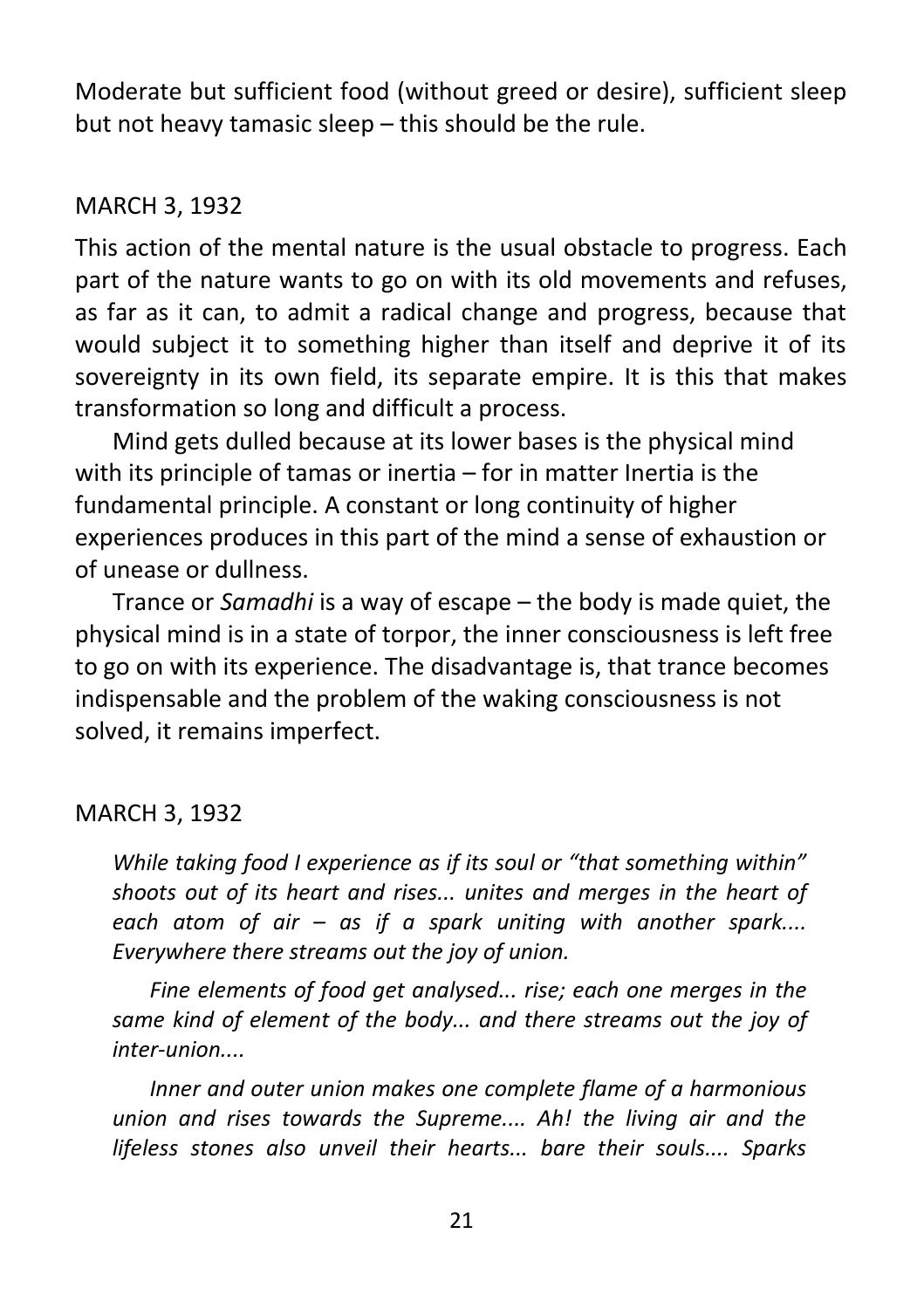*vibrant with Light and Life come out of the lifeless stones and join... revel... enlarge this sweetest tune to its infinite vastness...*

It is one of the thousand experiences one gets when the Cosmic Consciousness is opening.

#### MARCH 4, 1932

*I would like to know how to establish balance between the trance, the waking state and sleep, which can make possible the establishment of the timeless infinite consciousness.*

There can be no balance (in sleep) in the present condition. The balance can only come as the sleep becomes conscious and free from tamas....

I am concerned with preparing the nature for the Supramental possibility – however long that may take and I have no time or energy to waste on side issues. That preparation is the only thing I can recommend to you; all the "sides" necessary will come with it.

#### MARCH 4, 1932

I have repeatedly said recently that we are trying against great difficulties to bring down the Supramental into the physical plane. If the Supramental were already there, the body divinized, matter transformed, there would be no difficulty and no need of the endeavour.

I would recall to you what I said in my letter to D. that it was not the direct Supramental Force which was working up till now but a preparatory force that carried in it a modified light derived from the Supramental. The direct Force can begin working only when the mind, vital and physical are sufficiently ready.

#### MARCH 5, 1932

*What is the difference between the personal effort and the action of the Divine Force? How can the personal effort be eliminated?*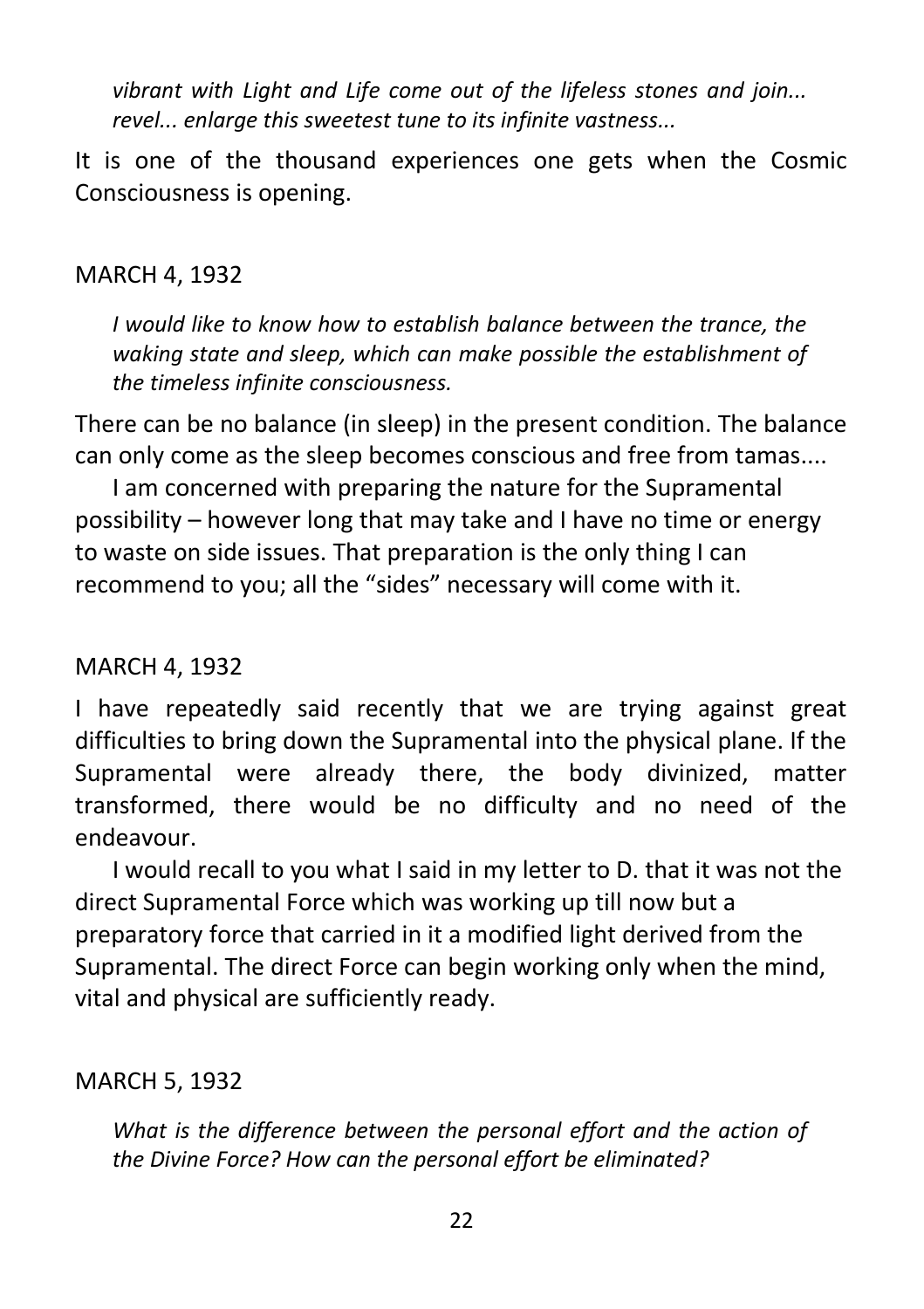*It is not possible to get rid of the stress on personal effort at once – and always desirable; for personal effort is better than tamasic inertia.*

The personal effort has to be transformed progressively into a movement of the Divine Force. If you feel conscious of the Divine Force, then, call it in more and more to govern your effort, to take it up, to transform it into something not yours but the Mother's. There will be a sort of transfer, a taking up of the forces at work in the personal *Adhar* – a transfer not suddenly complete but progressive.

But the psychic poise is necessary: the discrimination must develop, which sees accurately what is the Divine Force, what is the element of personal effort and what is brought in as a mixture from the lower cosmic forces. And until the transfer is complete which always takes time, there must always be as a personal contribution, a constant consent to the true Force, a constant rejection of any lower mixture – that is very important.

At present to give up personal effort is not what is wanted, but to call in more and more the Divine Power and govern and guide by it the personal endeavour.

#### MARCH 5, 1932

*How far can its general atmosphere and general conditions help or delay your bringing down the Supermind? Are these conditions interdependent?*

To a certain extent. If the Supramental descent is decreed, nothing can prevent it; but all things are worked out here through a play of forces, and an unfavourable atmosphere or conditions can delay even when they cannot prevent. Even when the thing is destined, it does not present itself as a certitude in the consciousness here (overmind, mind, vital, physical) till the play of forces have been worked out up to a certain point at which the descent not only is, but appears as inevitable.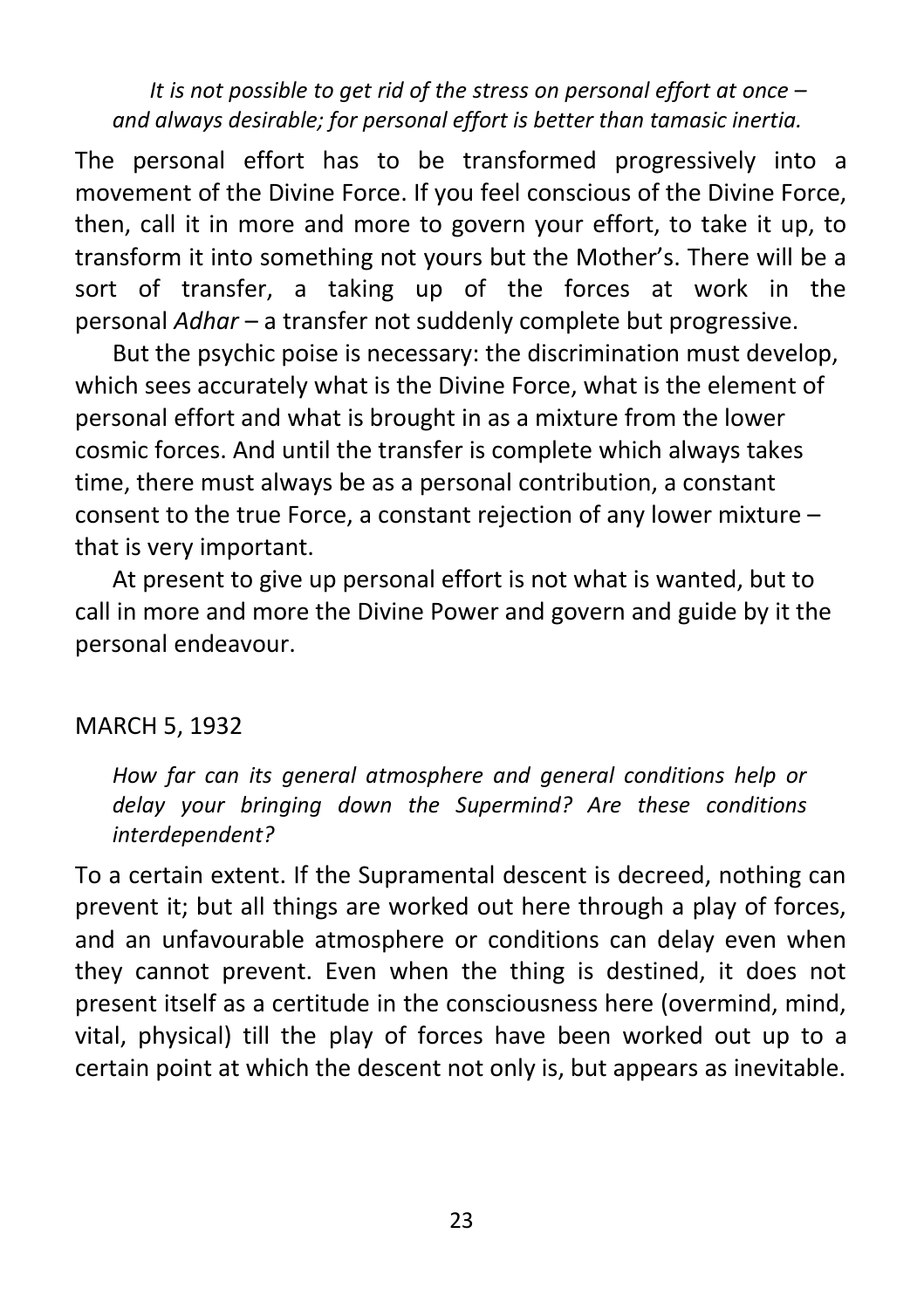#### MARCH 5, 1932

*What should be the true attitude of one who wants to be helpful to you, or what exact conditions you want us to fulfill to create here the Supramental possibility?*

1. Get the psychic being in front and keep it there putting its power on the mind, vital and physical – so that it shall communicate to them its force of simple-minded aspiration, trust, faith, surrender, direct and immediate detection of whatever is wrong in them and turned towards ego and error, away from Light and Truth.

2. Eliminate egoism in all its forms and from every movement of the consciousness.

3. Develop the cosmic consciousness – let the egocentric outlook disappear in wideness, impersonality, the sense of the Cosmic Divine, the perception of the universal forces, the realization and understanding of the cosmic manifestation, the play.

4. Find in place of ego the true being – a portion of the Divine issued from the World-Mother and an instrument of the manifestation. This sense of being the portion of the Divine and an instrument should be free from all pride, sense of claim of ego or assertion of superiority, demand or desire. For if these elements are there, then it is not the true thing.

5. Most, even in doing Yoga, live in mind, vital, physical, lit up occasionally or to some extent by the higher mind and by the illumined mind; but to prepare for the Supramental change it is necessary (as soon as, personally the time has come) to open up to the intuitive and the overmind, so that these may make the *Adhar* ready for the Supramental change. Allow the consciousness quietly to develop and widen, and the knowledge of these things will progressively come.

6. Calm, discrimination, detachment (but not indifference) are all very important; for their opposites impede very much the transforming action. Intensity of aspiration should be there, but along with these – no hurry, no inertia,– neither rajasic over-eagerness nor tamasic discouragement – a steady and persistent but quiet call and working.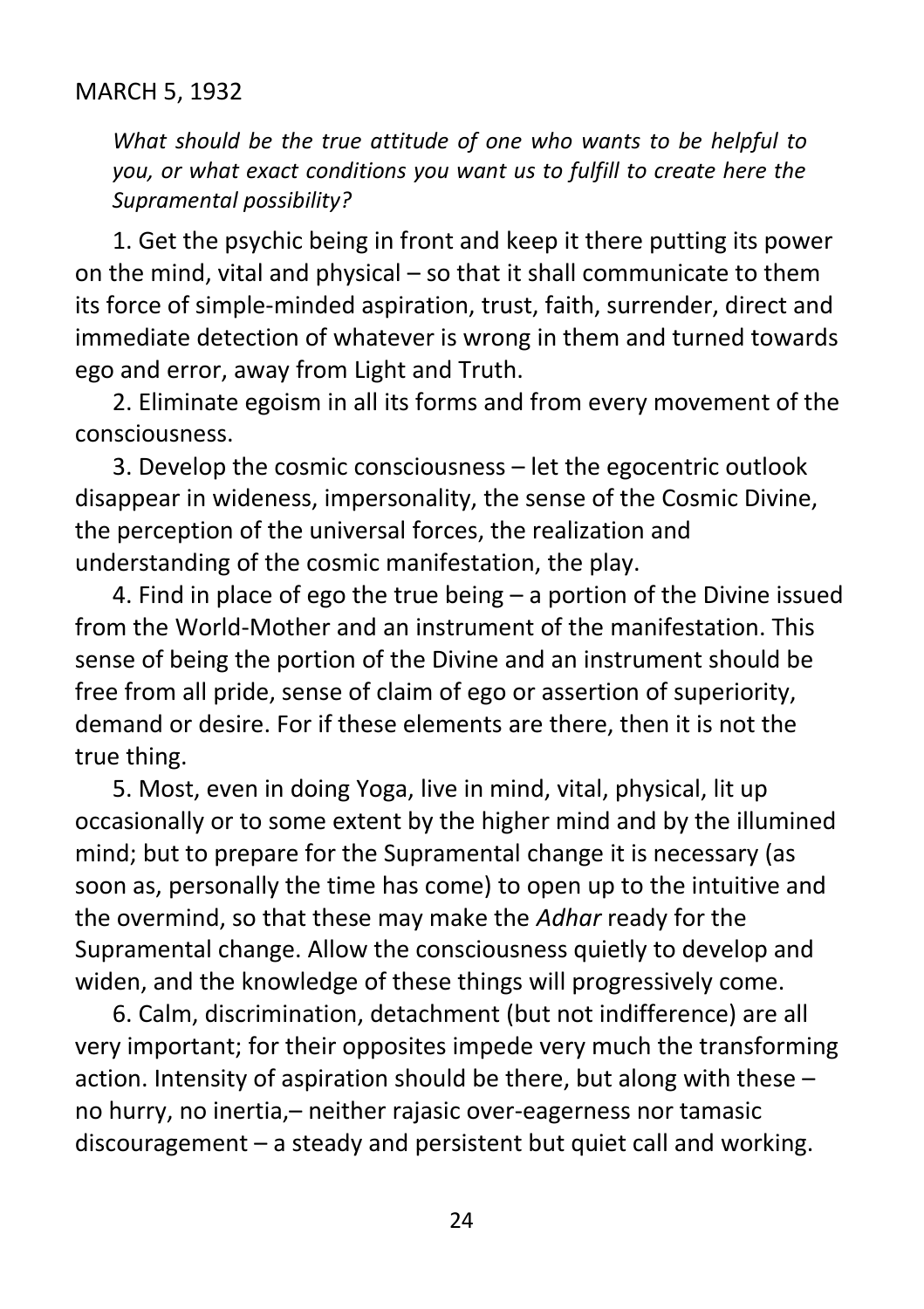No snatching or clutching at realization, but allowing realization to come from within and above, and observing accurately its field, its nature, its limit.

7. Let the power of the Mother work in you but be careful to avoid mixture or substitution in its place of either a magnified ego-working or a force of Ignorance presenting itself as Truth. Prepare especially for the elimination of all obscurity and unconsciousness in the nature.

These are the main conditions of preparation for the Supramental change, but none of them is easy, and they must be complete before the *Adhar* can be said to be ready. If the true attitude (psychic, unegoistic, open only to the Divine Force) can be established, then the process can go on much more quickly. To take and keep the true attitude, to further the change in *oneself*, is the help that can be given, the one thing needed to assist the general change.

#### MARCH 7, 1932

*As soon as I unite myself with you, the whole form gets extended in all directions – the head touches the sky; the feet go deep down in the ground and hands get extended into infinite distances in the ecstasy of the timeless, eternal, infinite consciousness.....*

*I feel as if the whole is aspiring through me and... there descends the sun radiating golden light and flows out from the whole body as orange-coloured fire....*

*No aspiration remains self-centred, nor is there any desire to keep the descending lights for personal use.... Everything flows out unhindered to the universe as Divine's Grace.... Day and night I see myself in this huge form... radiating the only thing – fire! fire!*

It is what it represents itself to be  $-$  an experience of the universal consciousness aspiring to the Divine Truth and beginning to receive its light. It is not your own consciousness, although you feel it in yourself, but a symbolic experience of the universal *Vishwa-Purusha*. These things one sees when one opens to the Cosmic Consciousness. Observed, felt and taken rightly, they help to liberate, universalize and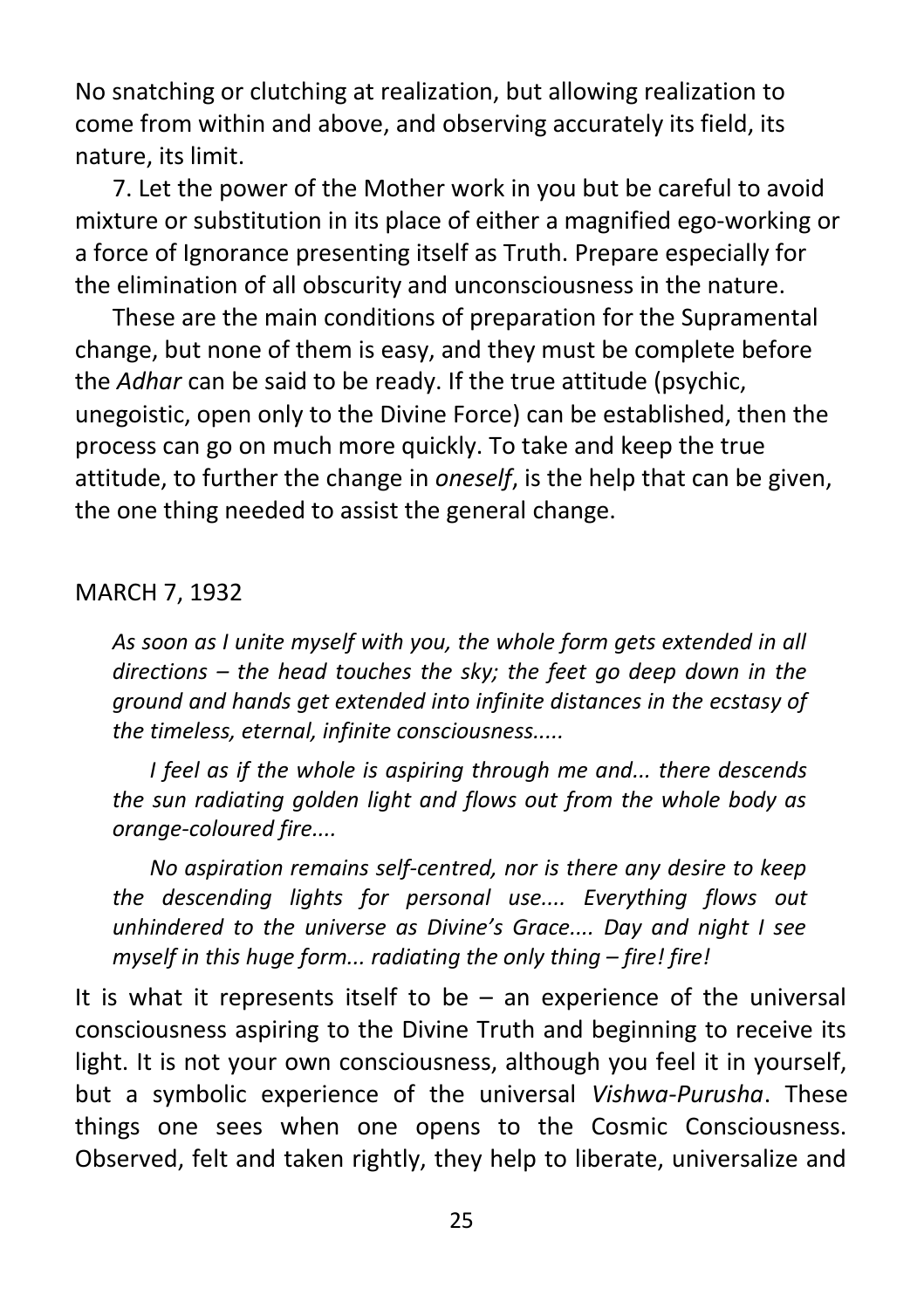impersonalize....

Observe and go forward.

#### MARCH 8, 1932

The necessities of a sadhaka should be as few as possible; for there are only very few things that are necessities in life. The rest are either utilities or things decorative to life or luxuries. These a yogin has a right to possess or enjoy only on one of two conditions:

(1) If he uses them during his sadhana solely to train himself in possessing things without attachment or desire and to learn to use them rightly, in harmony with the Divine Will, with a proper handling, a just organization, arrangement and measure; – or

(2) If he already attained a true freedom from desire and attachment and is not the least moved or affected in any way by loss or withholding or deprival. If he has any greed, desire, demand, claim for possession or enjoyment, grief, anger or vexation when denied or deprived, he is not free in spirit and his use of the things to possess is contrary to the spirit of sadhana. Even if he is free in spirit, he will not be fit for possession, if he has not learned to use things not for himself, but for the Divine Will, as an instrument, with the right knowledge, and action in the use for the equipment of a life lived not for oneself but for and in the Divine.

#### MARCH 8, 1932

There should be no straining after power, no ambition, no egoism of power. The power or powers that come should be considered not as one's own, but as gifts of the Divine for the Divine's purpose. Care should be taken that there should be no ambitions or selfish misuse, no pride or vanity, no sense of superiority, no claim or egoism of the instrument, only a simple and pure psychic instrumentation of the nature in any way in which it is fit for the service of the Divine.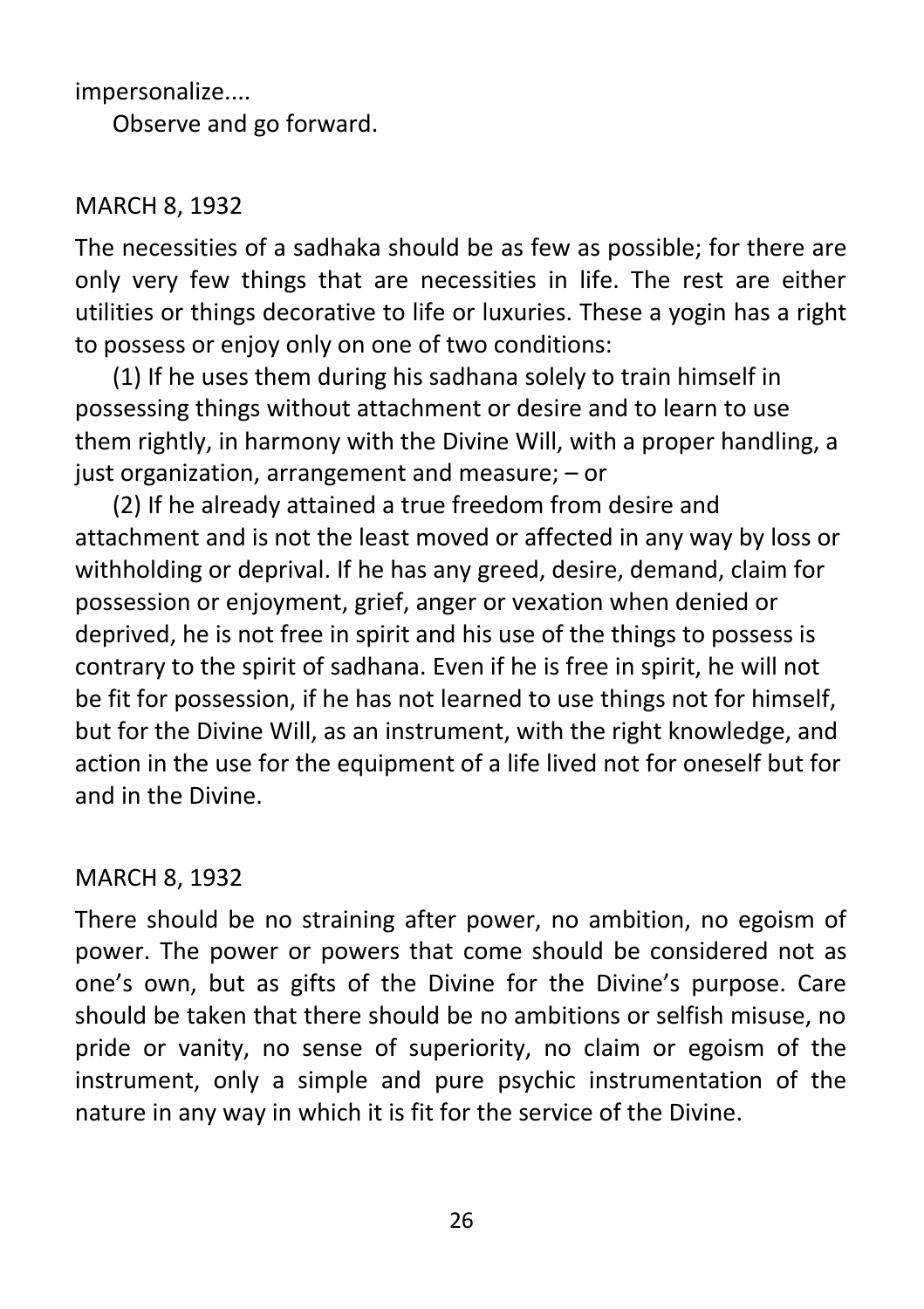#### MARCH 9, 1932

*As soon as I rise in the higher consciousness, first, the heart begins to feel a pain of unbearable expansion. It gets expanded and there comes a descent of that wide consciousness – with a jerk as if the heart is bursting; – Light makes its way and shoots out in all directions and gets united with the hidden heart of everything – with the soul-ray of each object....*

*The Light descends up to the navel and infinite vastness is felt not only in the mind but up to the navel. And in that entire portion I feel as if there is no cover of limiting body, but there is infinite vastness....*

It is the experience of cosmic wideness descending from centre to centre.

#### MARCH 9, 1932

Death and disease can only disappear by divinization of the body – and that is not yet here.

I said I would write hereafter because, on those points there are things that need to be said (not for you alone); as regards the overmind especially; for the sadhakas as yet seem to understand very little about these matters. But, I cannot fix a time.

#### MARCH 10, 1932

If by Centres you mean "Chakras" these are seven:

1. The thousand-petalled lotus on the top of the head.

2. In the middle of the forehead  $-$  the Ajna-Chakra  $-$  (Will, Vision, Dynamic Thought). It is not called the psychic eye.

- 3. Throat-Centre Externalizing mind.
- 4. Heart-lotus Emotional Centre in front, Psychic behind it.
- 5. Navel Higher Vital (Proper) Centre.
- 6. Below Navel Lower Vital Centre.
- 7. Muladhar Physical Centre.

All the Centres are in the middle of the body, not on left or right;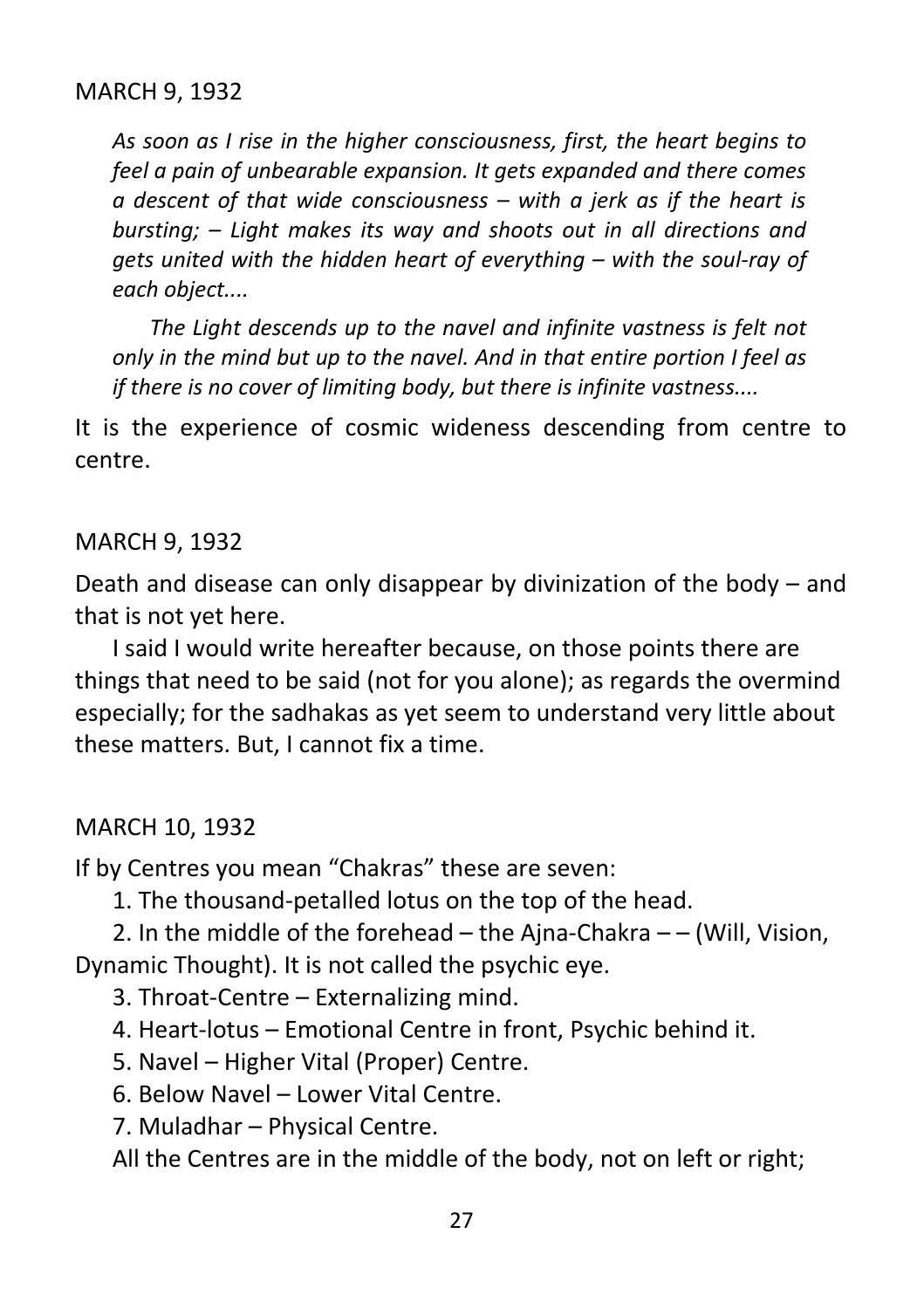they are supposed to be attached to the spinal cord; but in fact all these things are in the *Sukshma Deha*, though one has the feeling of their activities as if in the physical body when the consciousness is awake.

*What are the extremities and eyes through which light and currents flow out?*

These are not Centres; Light, etc., can flow anywhere. The eyes and the extremities are naturally parts through which light or dynamism concentrated in the body can be poured out on the surroundings.

#### MARCH 10, 1932

It does not at all concern the sadhakas to know to whom the messages are addressed. In fact, I do not know why they should be called "messages"; for in fact they are answers to questions or to letters, and only as much is circulated as is considered apposite or of general interest or use from the point of view of sadhana.

These movements obviously belong to the lower vital and physical consciousness. It is the petty love of gossip and the pleasure in small talk and scandal and fault-finding and the rest that are responsible. These are activities that, I believe, are generally supposed to be part of the "human nature," but do not adorn it and certainly quite foreign to sadhana and Yoga.

Obviously, curiosity and gossip and wrong movement cannot be helpful to sadhana. The messages are not meant as food for gossip, but to give sadhakas indications that can be of use to them in their sadhana. If they misuse them in this way, it is their own loss.

Care nothing about them; regard them with perfect indifference and reject them from the personal atmosphere. Do not do these things yourself and do not mind if others do them.

MARCH 11, 1932

*What is meant by occult forces of nature?*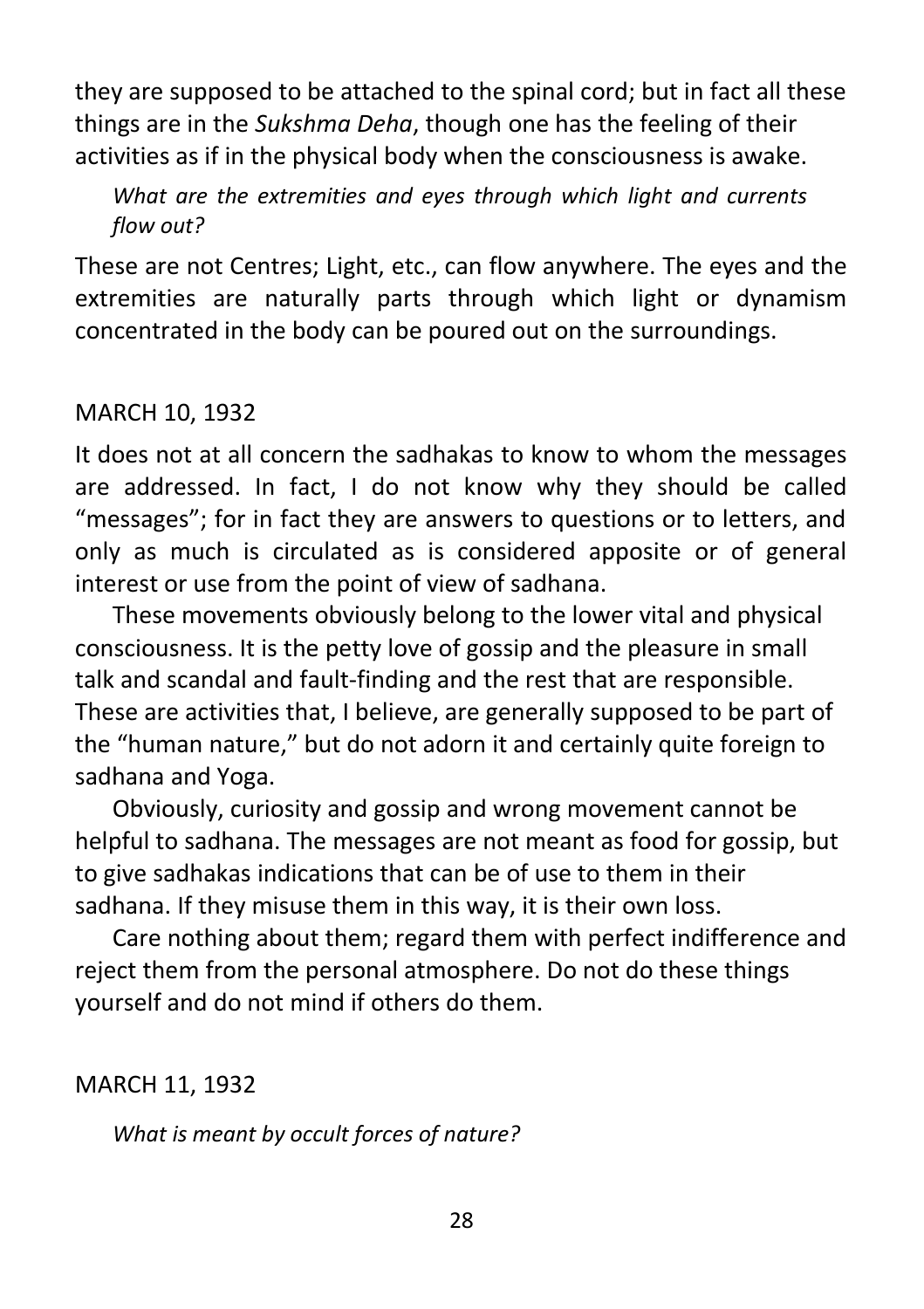The forces that can only be known by going behind the veil of apparent phenomena – especially the forces of the subtle physical and supraphysical planes.

#### MARCH 11, 1932

The cosmic consciousness does not belong to overmind in especial; it covers all the planes.

Man is shut up at present in his surface individual consciousness and knows the world (or rather the surface of it) only through his outward mind and senses and by interpreting the contacts with the world. By yoga there can open in him a consciousness which becomes one with that of the world; he becomes directly aware of a universal being, universal states, universal force and forces; universal mind, life, matter and lives in conscious relations with these things. He is then said to have the cosmic consciousness.

#### MARCH 12, 1932

Psychic eye is merely a phrase for the direct vision of the psychic being or its intimate feeling of the Truth. It does not refer to any Centre. The Centre of the psychic being is behind the heart and not in the forehead. The eye in the forehead is the eye of inner vision – this Centre is partly a Centre of vision, partly of will and its powers.

#### APRIL 13, 1932

*There is no mention of "overmind" anywhere in the* Arya*. The experiences which I am passing through are similar to indications given in the last chapters of the* Synthesis of Yoga*, which are considered as the chapters on Supermind. The meaning given by you to my experiences says that they are "overmind experiences". Then what to think of those chapters of the* Arya*? Can they be taken as overmind chapters?*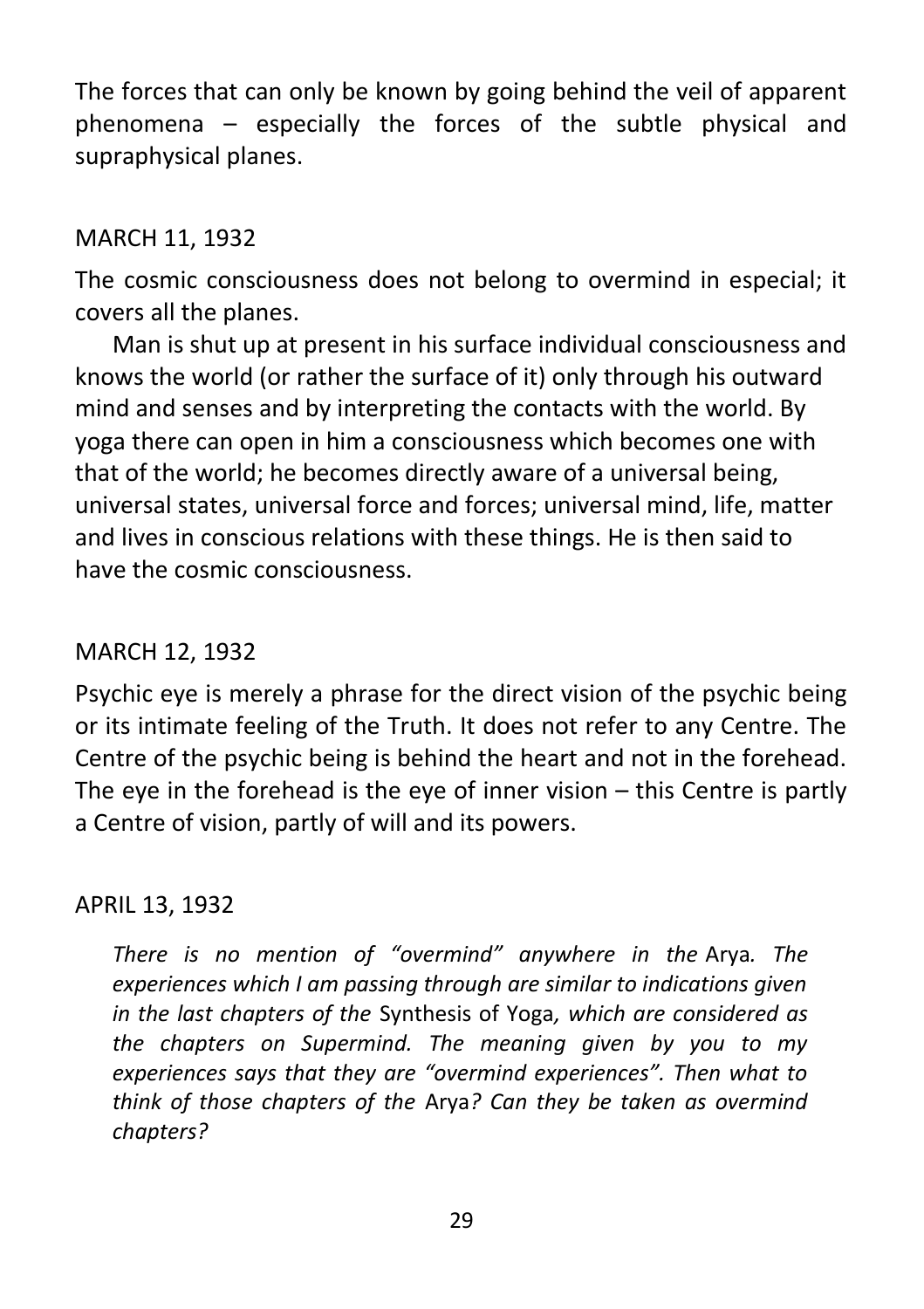At the time when these chapters were written, the name "overmind" had not been found; so, there is no mention of it. What is described in these chapters is the action of the Supermind when it descends into the overmind plane and takes up the overmind workings and transforms them. The highest Supermind or Divine Gnosis existent in itself is something that lies beyond still quiet above. It was intended in later chapters to show how difficult even this was and how many levels there were between human mind and Supermind; and how even Supermind, descending could get mixed with the lower action and turned into something that was less than the true truth. But these later chapters were not written.

#### APRIL 15, 1932

*Dynamism is everywhere, because the Force (*Shakti*) is everywhere. The perfect dynamism is there in the Supermind; no other can be unfailing.*

*Why does the body not stand dynamism?*

Why not? It depends on the condition of the body or rather of the physical and most material consciousness.

In one condition it is tamasic, inert, unopen and cannot bear or cannot receive or cannot contain the force; in another rajas predominates and tries to seize on the dynamism, but wastes and stills and loses it; in another, there is receptivity, harmony, balance and the result is a harmonizing action without strain or effort.

#### APRIL 16, 1932

*Last night at about 10-30 p.m., I saw a big valley near the slope of a hill. Four or five dark dwarfs were standing with logs of wood in their hands... after some time, I saw some of our people being beaten with those logs of wood by those dwarfs. All those who were beaten were thrown into a pit and were buried.*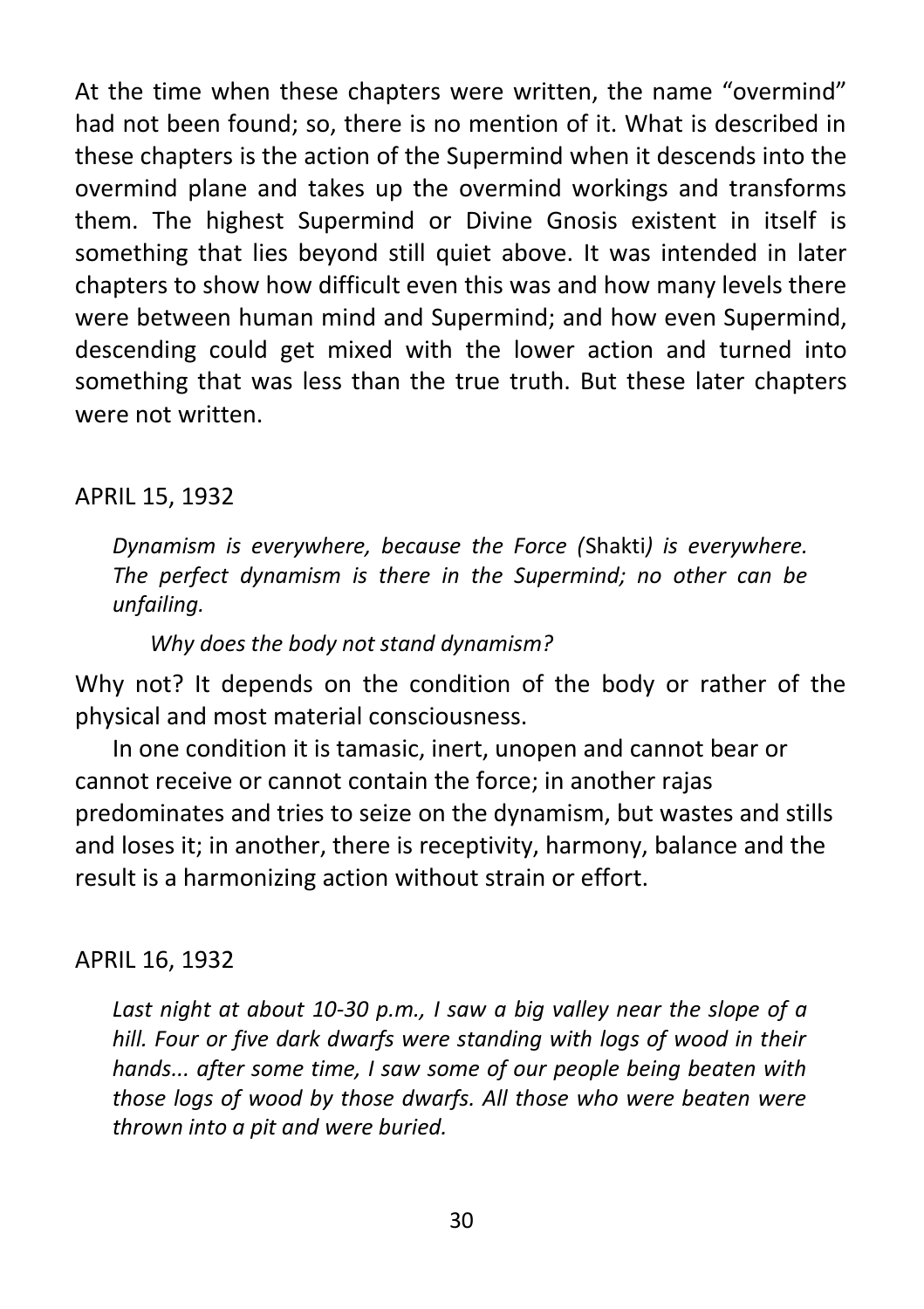*I saw B standing in a corner frightened and collapsed by terror – Many were under the ground within a few minutes....*

*I just tried to identify through my heart with those who were buried. After identification I gathered the dynamic power and threw it upon the dwarfs, and immediately they turned into clods of earth and those who were buried were drawn up and life was given to them....*

You seem to have gone into some very disagreeable part of the vital world and brought back a rather imposed transcription of some very unpleasant experiences. Things that happen in the vital world are, if it may be so expressed, often half-truths of possibility on that plane; sometimes actual events there, sometimes constructions of the vital mind, sometimes vital formations that want to realize themselves here and may or may not realize themselves, not in the terms in which they are seen but with a difference, unless they are vital records or transcriptions, of physical happenings – past, present or future – which sometimes occur.

#### APRIL 16, 1932

#### *Is constant running of the* Kundalini *a necessity in this* Yoga*?*

Such running of currents is frequent at different stages. They come when they are needed. I have not found that a continuous or systematic action of *Kundalini* is usual in this Yoga.

#### APRIL 16, 1932

*Last night I found myself near the house of S – of course, I do not know where her house is situated; but the atmosphere told me that it was her house – somewhere along the road near the sea....*

*I found Mr. R ordering all his servants to pack their things as quickly as possible. As the things got packed up, they were being arranged in a motor-lorry waiting outside the house. When the motorlorry was fully loaded, servants came in disguise and took their seats*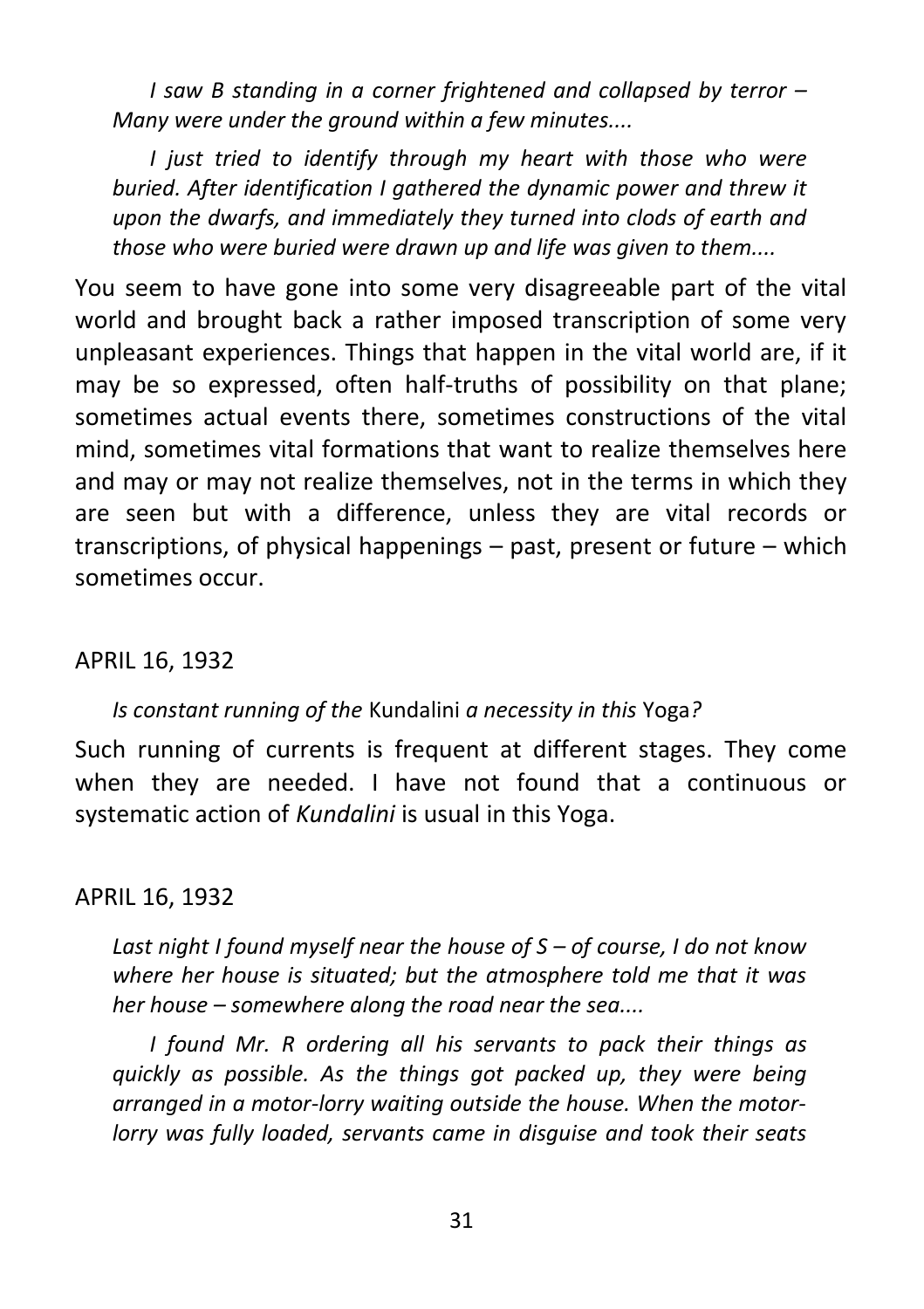*by the side of the driver. All the children were dressed in torn clothes, and were packed up in a motor-car and were sent away to some unknown place.*

*A specially prepared horse-carriage arrived and Mr and Mrs both dressed in disguise., hid themselves in the specially prepared box of the carriage, and the carriage was driven away at full speed as if running away to save their lives....*

What you say was some possibility, created there probably by the thoughts of people on the earth – especially as this is the election time when such things are likely to run about in people's minds.

#### APRIL 17, 1932

#### *Is Purushottama of the* Gita *and Supermind the same?*

No, that is quite a different matter. Purushottama of the *Gita* is the Supreme Being; the Supermind is a power of the Supreme – or proceeding from Him....

#### APRIL 17, 1932

*In answer to my experiences about going to other planes, you have said – "Again in the vital world" Do you mean to forbid me by saying that? Sometimes I go to those planes consciously and with intention.*

I don't understand why it should be a forbidding order.

Very few go to these planes of their own will. Very often one has to pass through them in going out of the terrestrial plane.

#### APRIL 21, 1932

Why do you allow yourself in the least to be troubled and concerned by what people say about you? It is for you to see whether there is any shadow of truth in what is said about or to you by others: If there is, you can yourself put it right in yourself; if there is no truth, then what is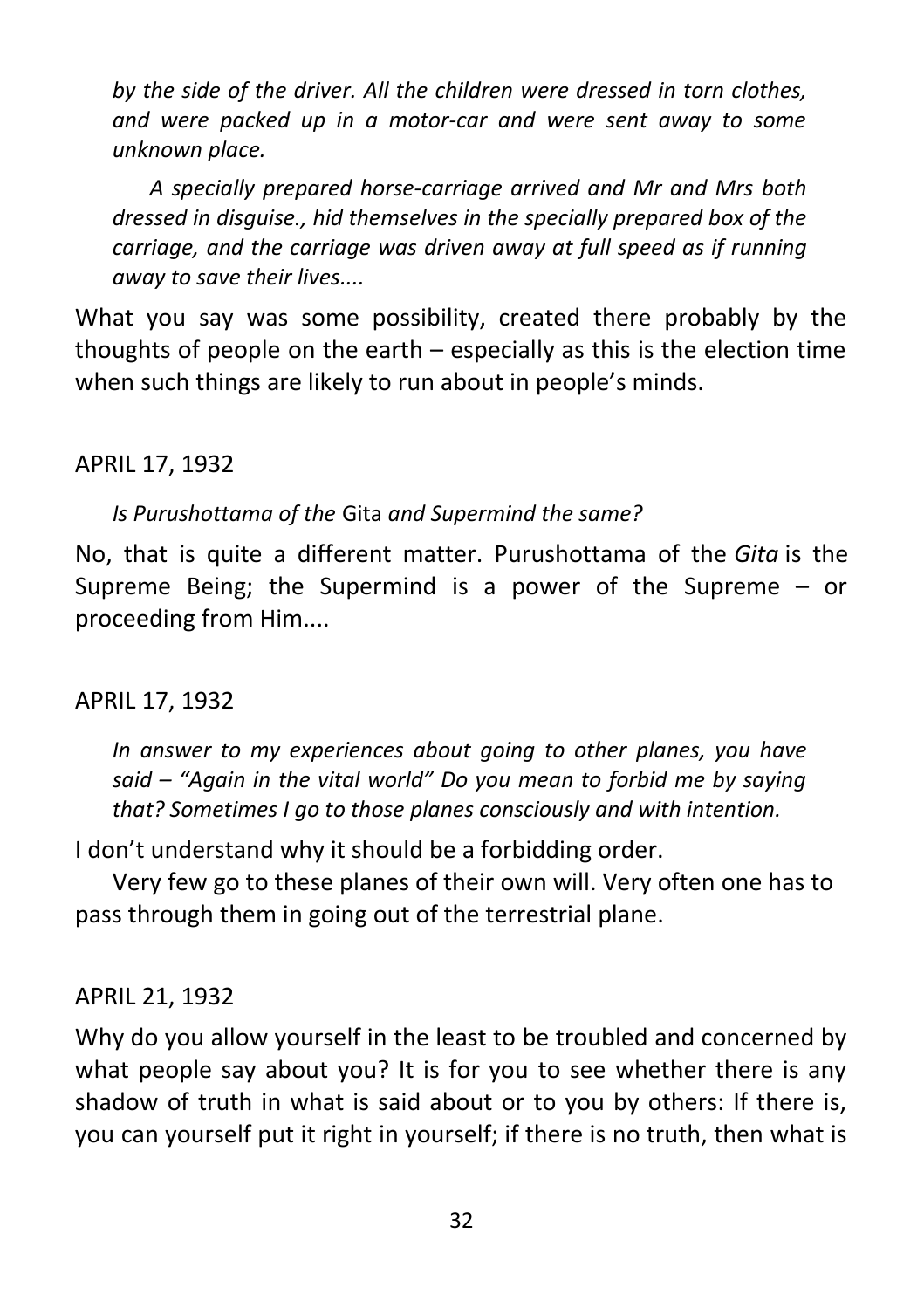said is not worth notice.

We can't prevent gossip and talk and fault-finding by decree; it is from within themselves that people must change in this matter.

#### APRIL 24, 1932

I will see whether I will find some work for you. If you take and keep this attitude, the true and constant connection is sure to be established.

#### APRIL 24, 1932

Very good and true. Yes, that is the true Yogic attitude.

Very good. Surely, this is what we want you to do (and everyone who is capable of it) to take the true psychic attitude or the true Yogic attitude and make a true progress – for it is only so that there can be something like a straight line of progress. If you take and keep this attitude, the true and constant connection is sure to be established.

#### APRIL 25, 1932

Yes, the connection is always there in the self and the psychic; but if there are obstacles in the mind, vital and physical, then, the connection cannot be manifest or, if at all manifest, it is mixed with elements which make it imperfect and unstable. The true connection is the psychic and spiritual relation; the relation in the other parts must be kept up on this psychic and spiritual connection and then it can be permanent.

#### APRIL 25, 1932

Dedication to the Divine. To read what will help the Yoga or what will be useful for the work or what will develop the capacities for the Divine purpose. Not to read worthless stuff or for mere entertainment or for a dilettante intellectual curiosity which is of the nature of a mental dram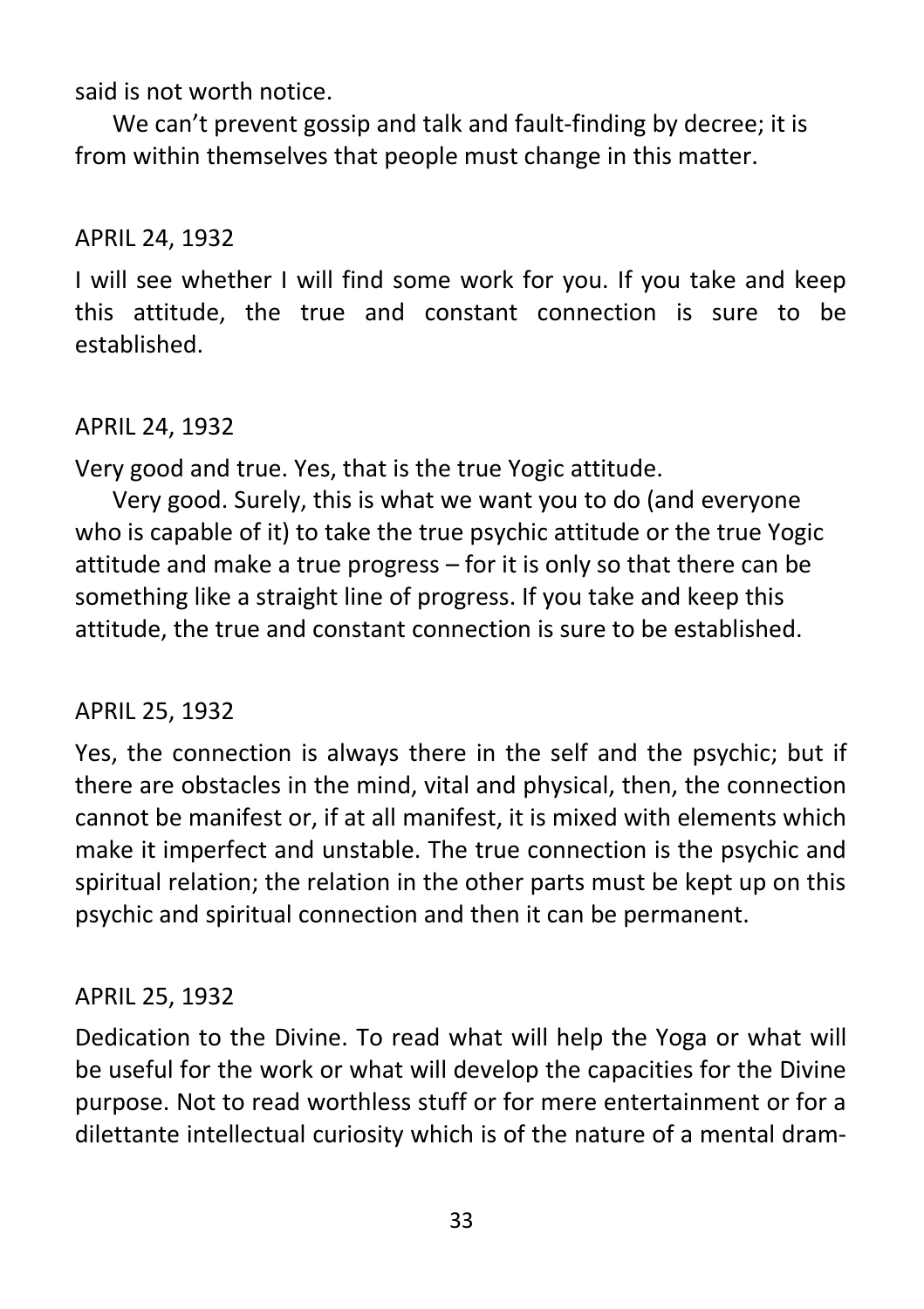drinking. When one is established in the highest consciousness, one can read nothing or everything. It makes no difference – but that is still far off.

#### APRIL 25, 1932

(a) Openness and, whenever needed, passivity, but to the highest consciousness, not to anything else that comes.

(b) Therefore there must be a certain quiet vigilance ever in the passivity. Otherwise there may be either wrong movements or inertia.

#### APRIL 25, 1932

*Sometimes, I find myself descended among these planes – mind, life and body, living in that infinite vastness and in oneness with all the beings on all the planes....*

This is the beginning of the fundamental universalization of the consciousness.

#### APRIL 25, 1932

*Should my attitude towards the world be only to remain detached from it? Is there no positive side to it?*

That (detachment) is the basis: detachment with a quiet goodwill not disturbed by what they seem to be or do.

That is a necessary element. What is positive, should come through union with the Divine, not in a separate relation to others.

#### APRIL 25, 1932

The psychic or the yogic attitude consists of calm, detachment, equality, universality – added to this the psychic element – *bhakti*, love, devotion to the Divine.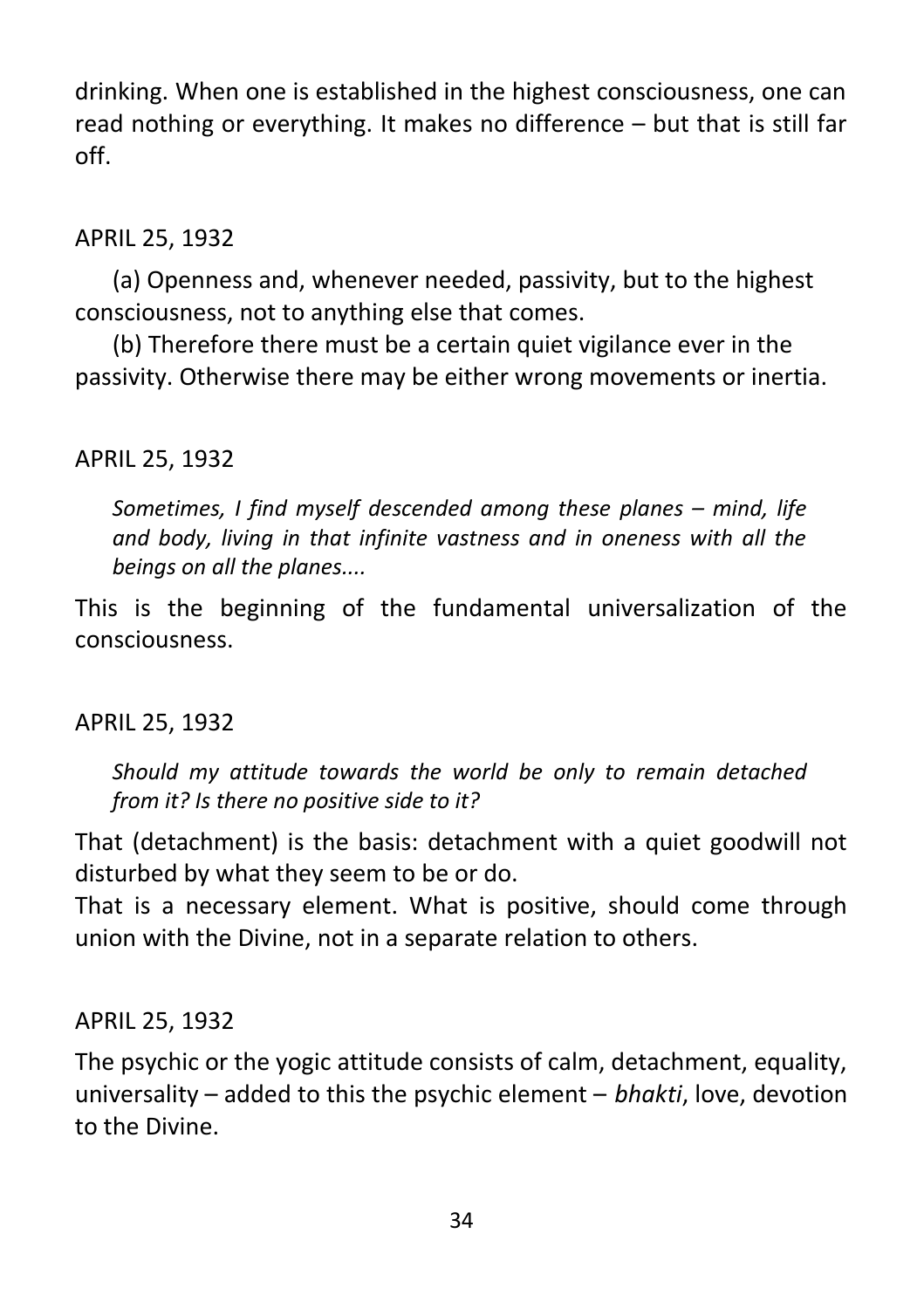#### APRIL 25, 1932

The sleep in which there is a luminous silence or else the sleep in which there is Ananda in the cells, these are obviously the best states. The four hours of which you are unconscious may be states in which you have gone out of the physical into the mental, vital or other planes. When you say, unconscious, it may simply be that you do not remember what happens; for in coming back there is a sort of turning over of the consciousness in which everything experienced in sleep except perhaps the last or else one that was very impressive recedes from the physical consciousness and becomes as if a blank. There is a state of inertia, but that is when one gets into the subconscient, and that is very undesirable; but, it is not very likely that you are in this condition at night often.

#### APRIL 25, 1932

Fatigue may come from various reasons:

1. It may come from receiving more than the physical is ready to assimilate. The cure is then a quiet rest in conscious immobility receiving the forces but not for any other purpose than the recuperation of strength and energy.

2. It may be due to the passivity taking the form of inertia – Inertia brings the consciousness down, towards the ordinary physical level which is soon fatigued and prone to tamas. The cure here is to get back into the true consciousness and rest there, not in inertia.

3. It may be due to mere overstrain of the body – not giving it enough sleep, etc. The body is not inexhaustible and needs to be husbanded. A certain moderation is needed even in the urgency for progress – moderation not indolence.

#### APRIL 25, 1932

*What should be the true attitude towards food? Not to take it from desire is sufficient?*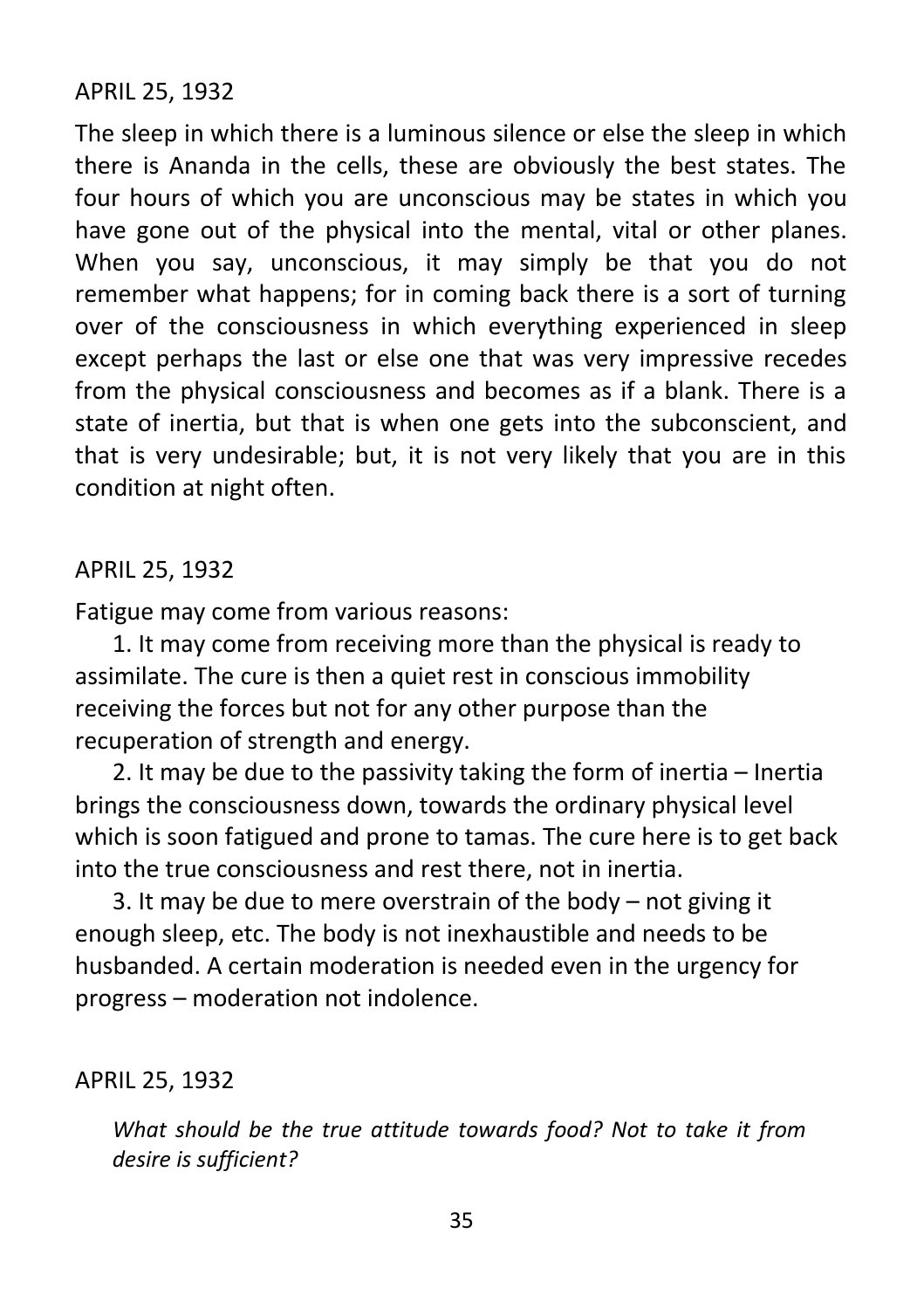1. Yes.

2. Yes, if salt is needed it should be taken; but it should be free from desire.

3. Yes, it depends on the fixing of equality in the nature.

#### APRIL 27, 1932

*Last night I had been to some palatial Court where many kings were present in a gold-plated room. The atmosphere was like that of a* Swayamvara*, where all big kings were invited and the princess was going to find out her lost husband.... The princess was moving with a brand new earthen pot, containing some grains.*

*She was moving to each king and was offering him the pot and was waiting in intent expectancy. She finished her turn to each of them but was not satisfied with the response less behaviour of the kings who were present.....*

*A servant entered the Court and announced that a very beautiful black man wanted to enter the Court.... All were amazed by this news and were waiting to see what is happening the next moment....*

*The princess at once ordered the servant to show the man in... and there entered amidst the amazement of all. The princess offered me a gold chair... all began to laugh and sneer at her, but she was very decisive in her movements and did not care for their taunts.... She came smiling and offered the earthen pot and opened it.... I kept my hand on the pot for some time and returned the pot, saying – Put some water in it, and the grains will be cooked, no fire will be required...... up to this everything tended towards a happy ending, but as soon as the garland was raised to put around my neck, I withdrew from that happy scene...*

It looks like a vital dream (I mean something "created" on the stuff of the vital plane). It does not seem to be symbolic.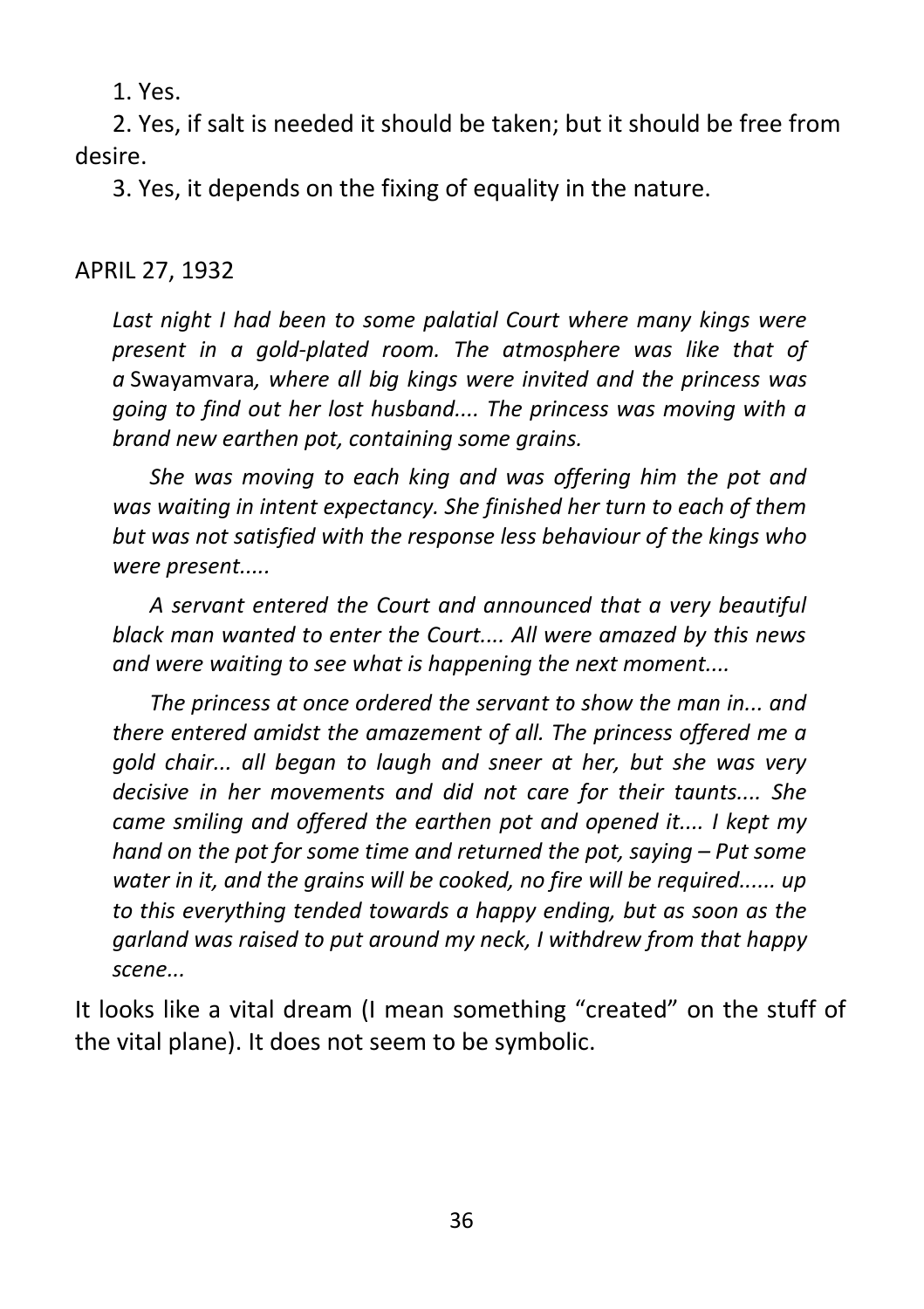#### APRIL 28, 1932

It is more perhaps an attitude of eager straining and pulling that tires the physical than anything else. Of course, if there is undue *tapasya* – not eating, not sleeping or resting enough etc., that also brings in the end a reaction in the body.

In writing about the body and its fatigue, I merely intended to state the general principles. You have to see for yourself how much does or does not apply in your case.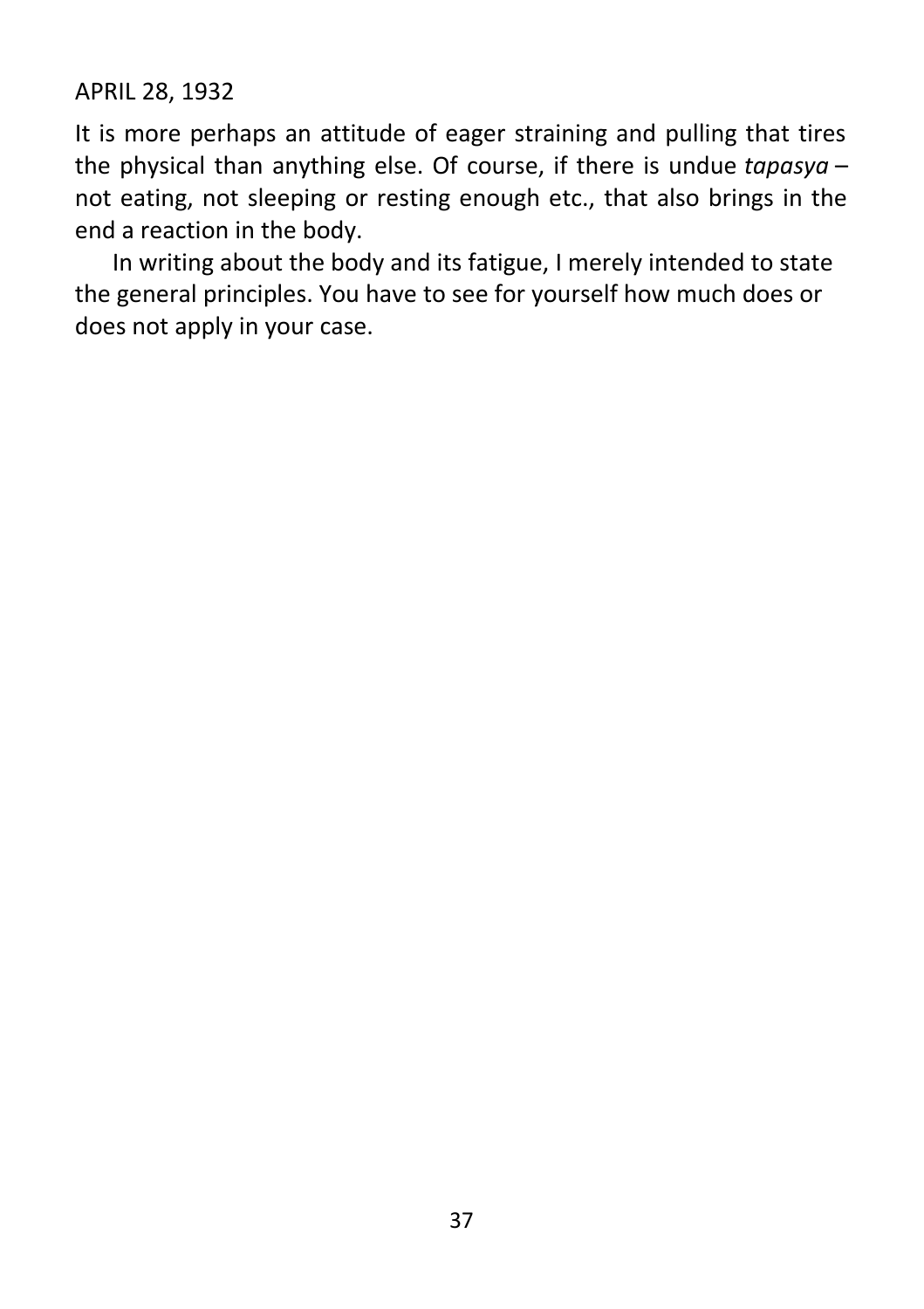## <span id="page-41-0"></span>**1932 May thru December**

MAY 4, 1932

It has nothing to do with sadhana except that there is evidently some weakness or obscurity in the physical consciousness that opens it to these things – but, that is a general principle and does not help for a precise cure.

MAY 5, 1932

Certainly; one can act and cure it. Only it is not always easy as there is much resistance in matter, a resistance of inertia. Much persistence is necessary; gradually the control of the body or of a particular illness becomes stronger. Again, to cure an illness, is comparatively easy, to make the body immune from it in future is more difficult. A chronic illness is more difficult to deal with entirely than an occasional one.

So long as the control of the body is imperfect there are all these difficulties.

If you can succeed by the inner action in preventing increase, that is always something; you have then by *abhydsa* to increase the power till it becomes able to cure. Note that so far as the power is not entirely there, some aid of physical means is not to be altogether neglected.

#### MAY 5, 1932

*My constipation is greatly cured. It may be the action of the Divine Will which I was putting and concentrating upon the physical centre,* Muladhara*.*

*Inflammation is greatly cured. I am looking upon the hardened veins. If it is Divine's Will it will be done in its time.*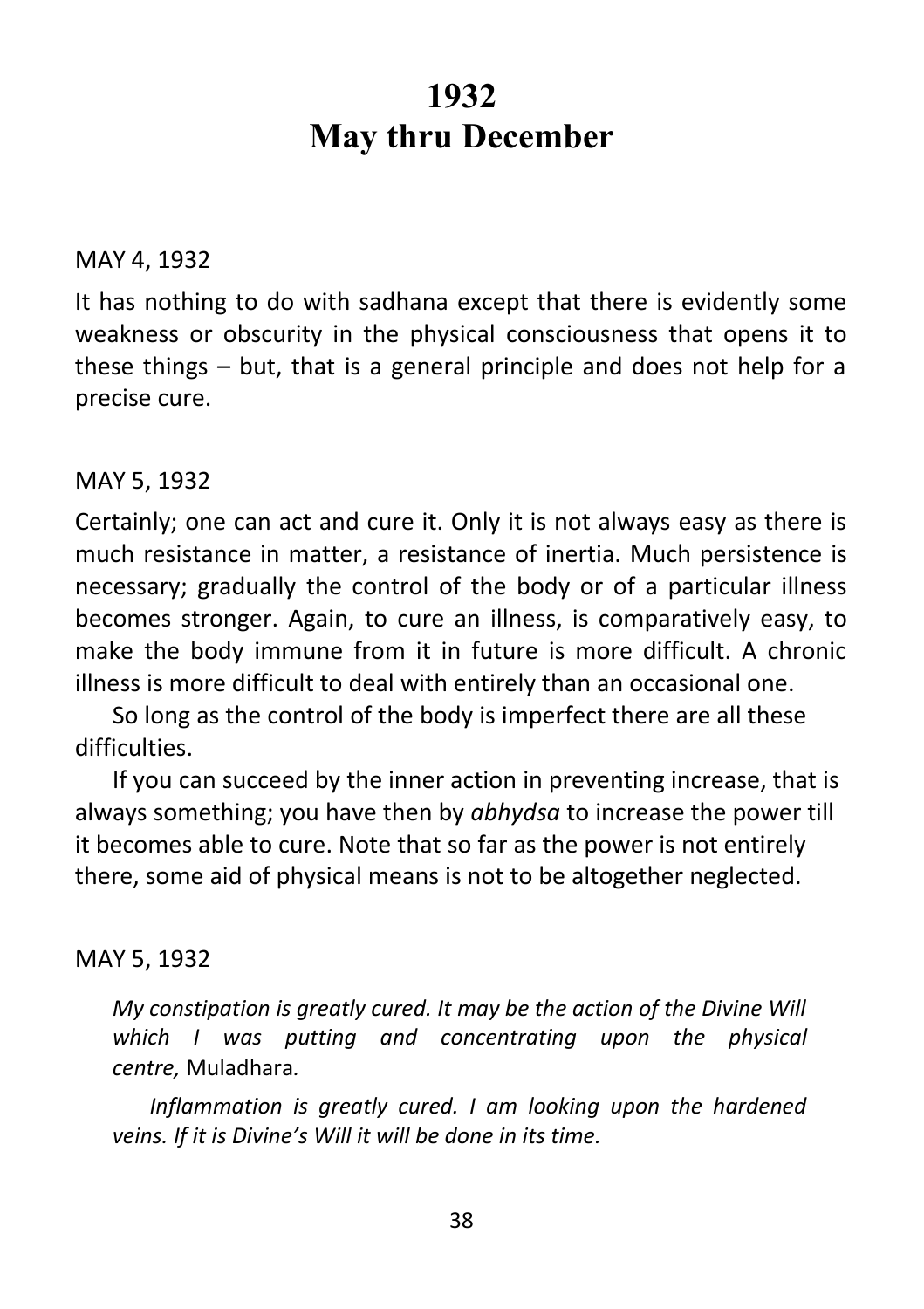Good, it is a progress.

#### MAY 5, 1932

*If Supermind has not come down in your body, then in what respect we used to observe immortality day – 26th of November?*

It was not the immortality *of* the body, but the consciousness of immortality *in* the body; that can come with the descent of overmind into matter or even into the physical mind, or with the touch of the modified Supramental Light on the general physical mindconsciousness. These are preliminary openings, but they are not the Supramental fulfilment in matter.

#### MAY 6, 1932

*A possibility of R's coming back is transcribed in the vital plane, which I saw last night. It was unexpectedly announced to D that R had come.*

*D informed the Mother and D was asked to take him to T's house. He was given the vacant room in that house.... Though the room was prepared by T, she was grumbling – "He was coming from such a hideous atmosphere." If I stop hearing all these things what will happen? Do you think that I can have any positive gain from all this? What should be the true attitude towards all these things?*

All these dreams are very obviously formations you meet on the vital plane, more rarely on the mental. Sometimes they are the formations of your own mind or vital, sometimes the formations of other minds with an exact or modified transcription in yours; sometimes formations made by forces or beings on that plane. These things are not true in the physical world, but they may have effects in the physical if they are framed with that purpose or that tendency and if they are allowed. The proper course with them is simply to observe and understand or, if they are from a hostile source, like this one, reject or destroy them.

There are other dreams of course that have not the same character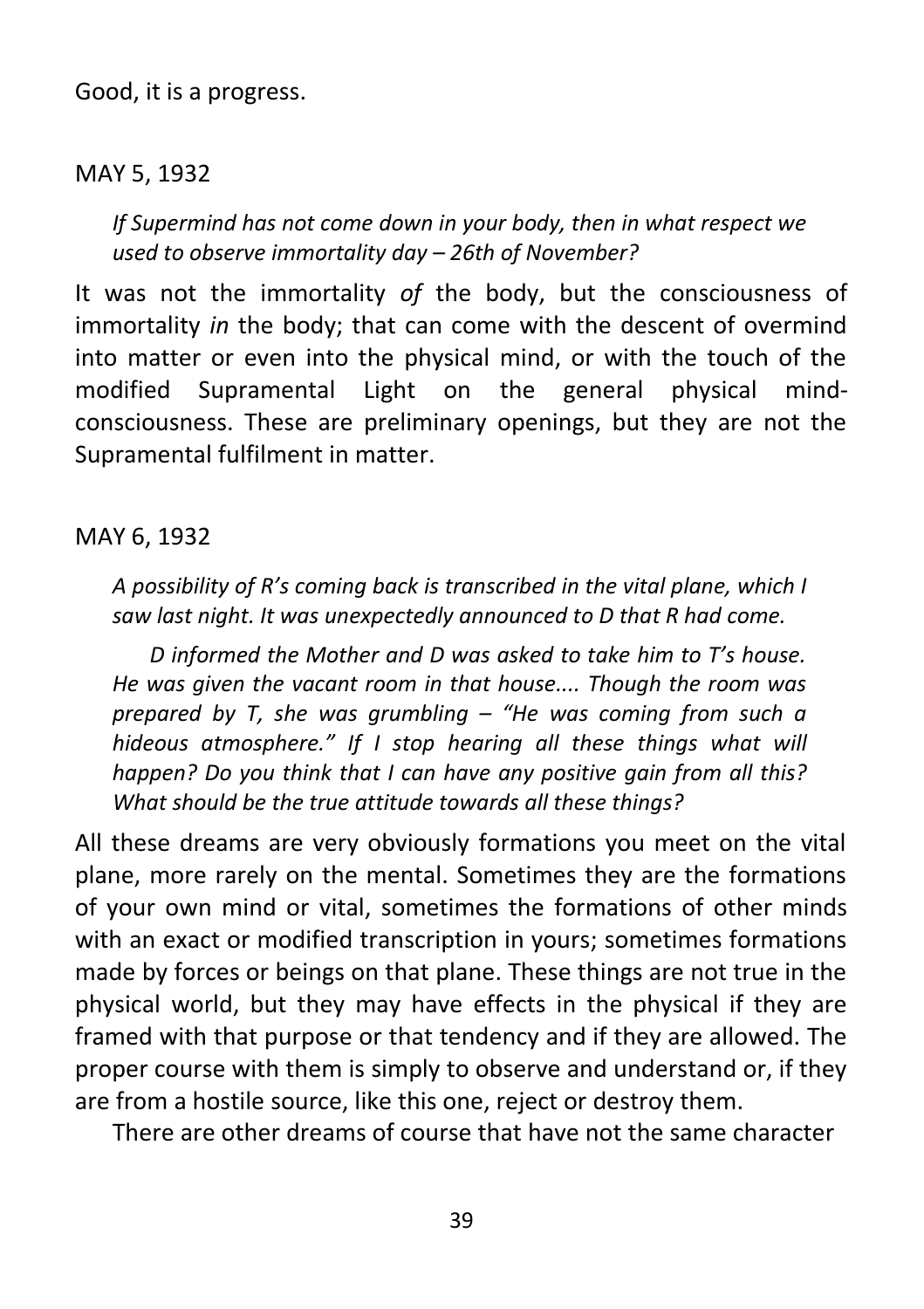but are things that happen on other planes, in other worlds. There are others still that are symbolic; and others again that indicate movements and propensities or old memories or things stored or still alive in the subconscient which have to be changed or got rid of as one rises into a higher consciousness.

#### MAY 8, 1932

*1. If I meet my own formations why can't I recognize them as formations of my own mind and vital?*

*2. What about the promised letter? Probably you had no time as yet.*

1. Nobody can until he becomes very conscious and practised in these things.

2. That is it; interrupted by a strong pressure or flood of things.

#### MAY 10, 1932

*Is overmind descent a necessity in sadhana?*

Certainly, it is necessary for those who want the Supramental change. Unless the overmind opens, there can be n o direct Supramental opening of the consciousness. If one remains in mind, even in illumined mind or the intuition, one can have indirect messages or an influence from the Supramental, but, not a direct Supramental control of the consciousness or the Supramental change

#### MAY 12, 1932

*[One letter on the psychic being and a conversation about the parts of the being were sent to Sri Aurobindo for correction:]*

This is certainly not a letter of mine, for it is full of mistakes in English and sometimes the things are not properly expressed. It has perhaps been taken down from something I said or is a summary or incorrect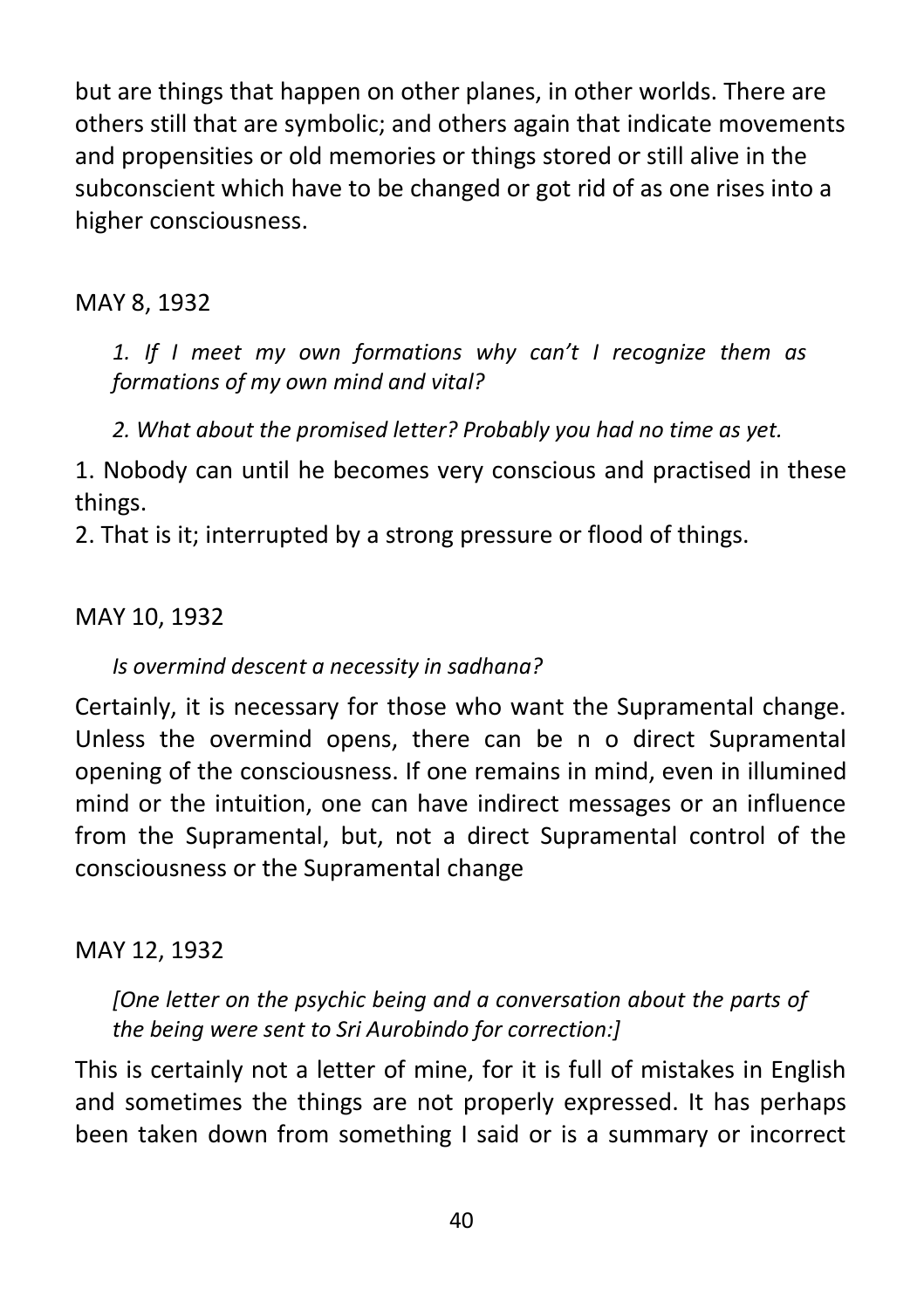copy. But the things said are correct and useful and I am keeping it for correction.

The conversation you sent me is not of much use as it stands. It is either an incorrect report or it has put together what I said partially and without the proper sequence. I will work at it again.

#### MAY 15, 1932

In this Yoga certainly  $-$  transformation is the essential aim, the transformation of the fundamental consciousness first, through that a progressive transformation of the instruments.

#### MAY 15, 1932

The aim of the Yoga is to open the consciousness to the Divine, to live in the inner consciousness more and more while acting from it on the external life, to bring the inmost psychic into the front and by the power of the psychic to purify and change the being, so that, it may become ready for transformation and in union with Divine Knowledge, Will and Love. Secondly, to develop the Yogic consciousness, e.g., to universalize the being in all the planes, become aware of the cosmic being and cosmic forces and be in union with the Divine in all the planes up to the overmind. Thirdly, to come into contact with the transcendent Divine beyond the overmind, through the Supramental consciousness, supramentalised the consciousness and the nature; and make oneself instrument for the realization of the dynamic Divine Truth and its transforming descent into the earth-nature.

#### MAY 24, 1932

*One night something came rushing and pushing and caught all the parts of the body with its many hands. It began to put some of its fingers in my nose, some in my ears; and closed the mouth with one of its hands and took its seat on the feet which were outstretched.... The*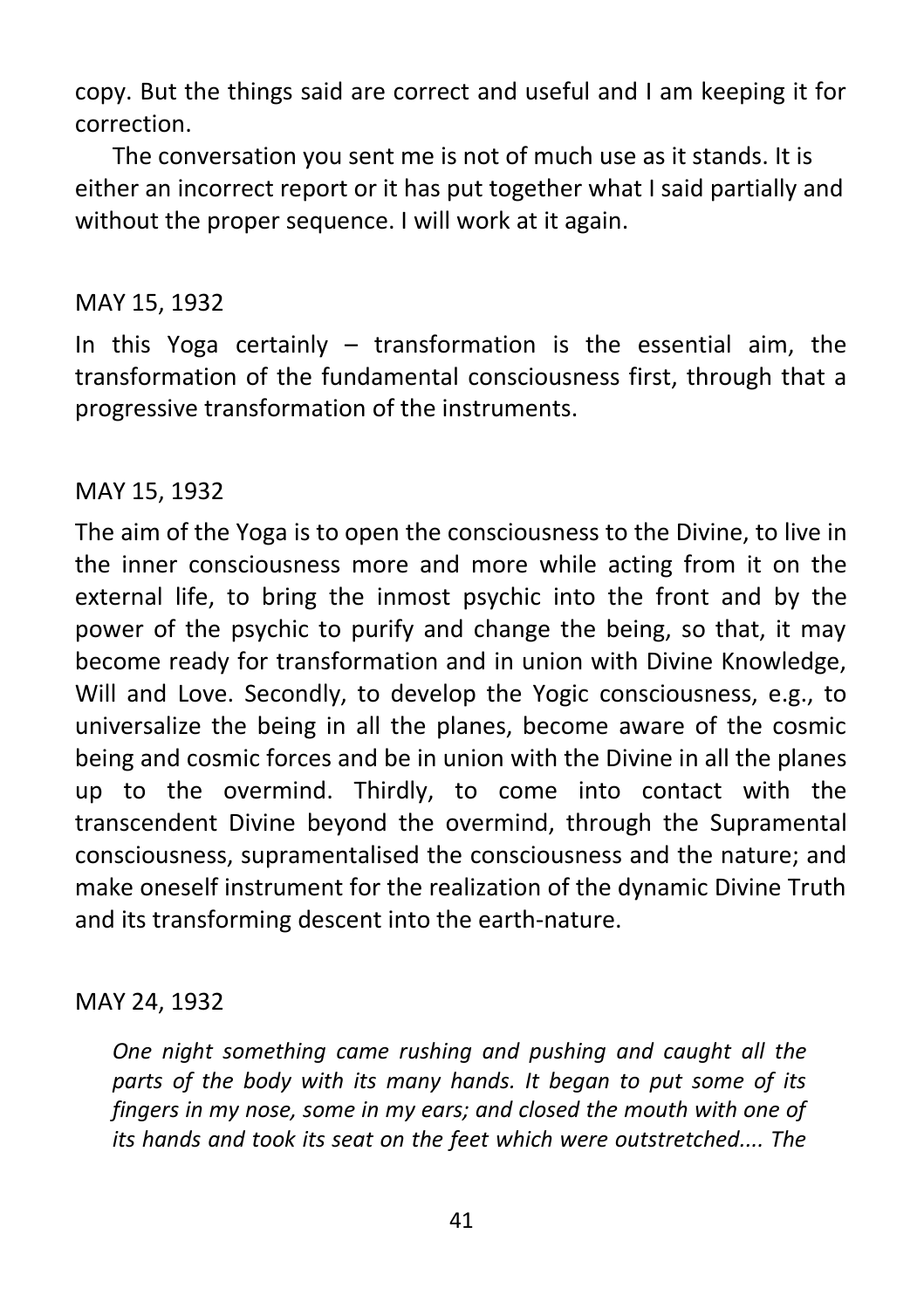*whole body and breath were possessed. Neither could I move nor breathe nor shout. Everything was under a crushing pressure....*

*I began to observe the nature of the powerful being that was sitting on my feet.... Became conscious... called for the supreme help and with a decisive Will I caught the leg of that being and threw it on the ground... and everything merged away... in the air... as if it was made of air....*

You did the right thing. Not to be afraid, to call in the protection and to act decisively – that is always what must be done against these vital attacks.

#### MAY 27, 1932

Nothing depends on a name *at the present stage*. As for the work, the only one I could think of was one I would have had to prepare for you and I have not been able to make sufficient time to do it.

#### JULY 25, 1932

#### *Is stilling contradicted in this Yoga?*

It has a different function. The movements of the ordinary consciousness have to be mastered and quieted, and into the quietude, there has to be brought down a higher consciousness and its powers which will transform the nature.

#### JULY 25, 1932

#### *What is the difference between "*Chitta*" and "*Chit*"?*

*Chit* is the pure consciousness – as in Sat-Chit-Ananda.

*Chitta* is the stuff of mixed mental-vital-physical consciousness, out of which arise the movements of thought, emotion, sensation, impulse, etc. It is these that in Patanjali's system have to be stilled altogether so that, the consciousness may become immobile and go into *Samadhi*.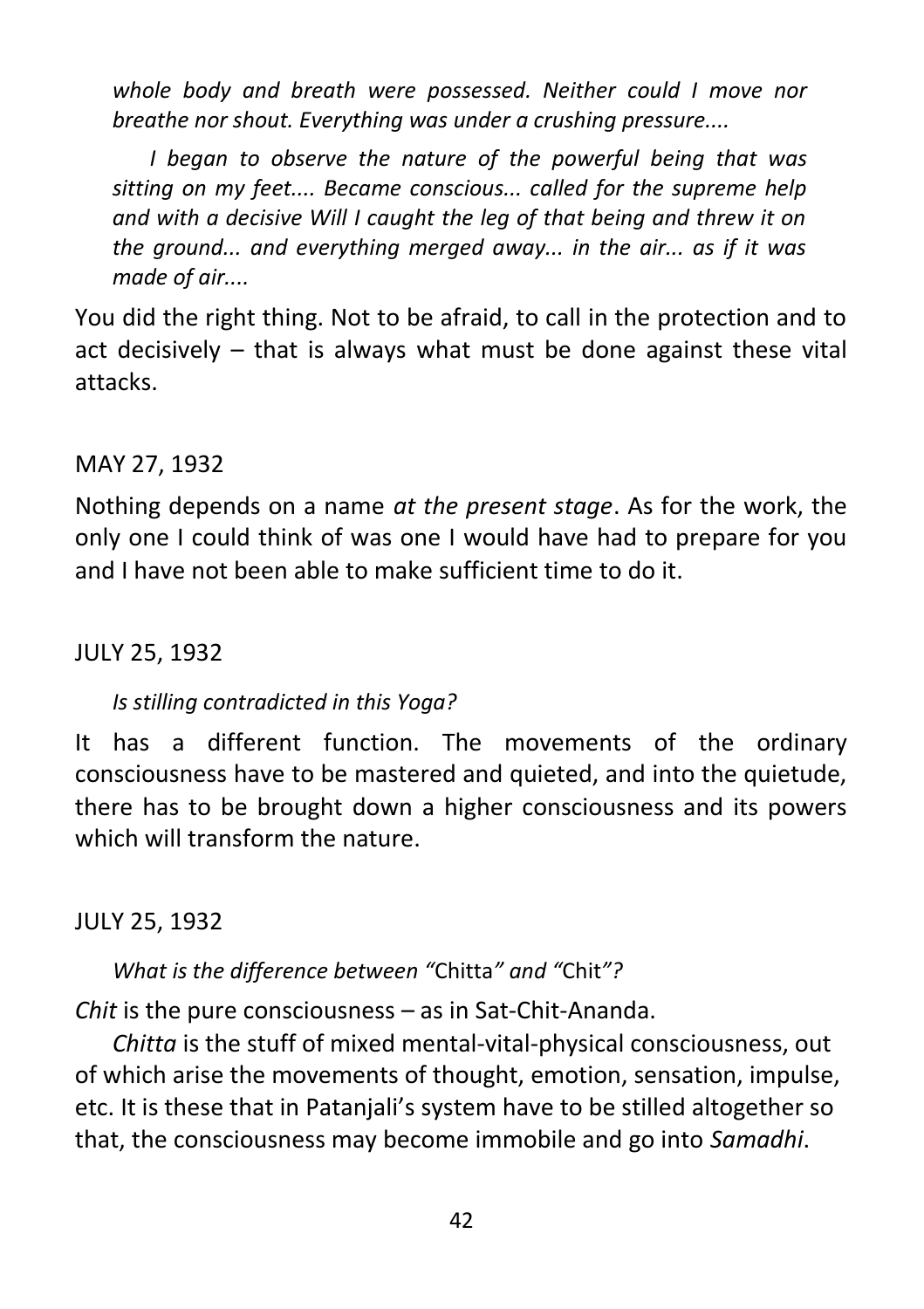#### JULY 26, 1932

*What is the difference between stilling, suppressing and controlling or mastering?*

If you suppress, you will have no movements of the *chitta* at all. All will be immobile, until you remove the suppression – or will be so immobile that there cannot be anything else than immobility.

If you still, the *chitta* will be quiet; whatever movements there are will not disturb the quietude.

If you control or master, then the *chitta* will be immobile when you want, active when you want, and its action will be such that, what you want to get rid of, will go; only what you accept as true and useful will come.

#### JULY 26, 1932

*If Divine Will is being done in the universe, then, where is the place at all for any individual (egoistic) initiation for the Divine creation?*

The Divine does not act in the void, but through instruments, embodiments or channels. If creation is intended, there will have to be prepared those who can be part of the creation and at the same time the means of developing it

JULY 26, 1932

*What are the main disadvantages of negative means from the positive point of view?*

The negative means are not evil. They are useful for their object which is to get away from Life. But, from the positive point of view, they are disadvantageous, because, they get rid of the powers of the being instead of divinizing them for the transformation of Life.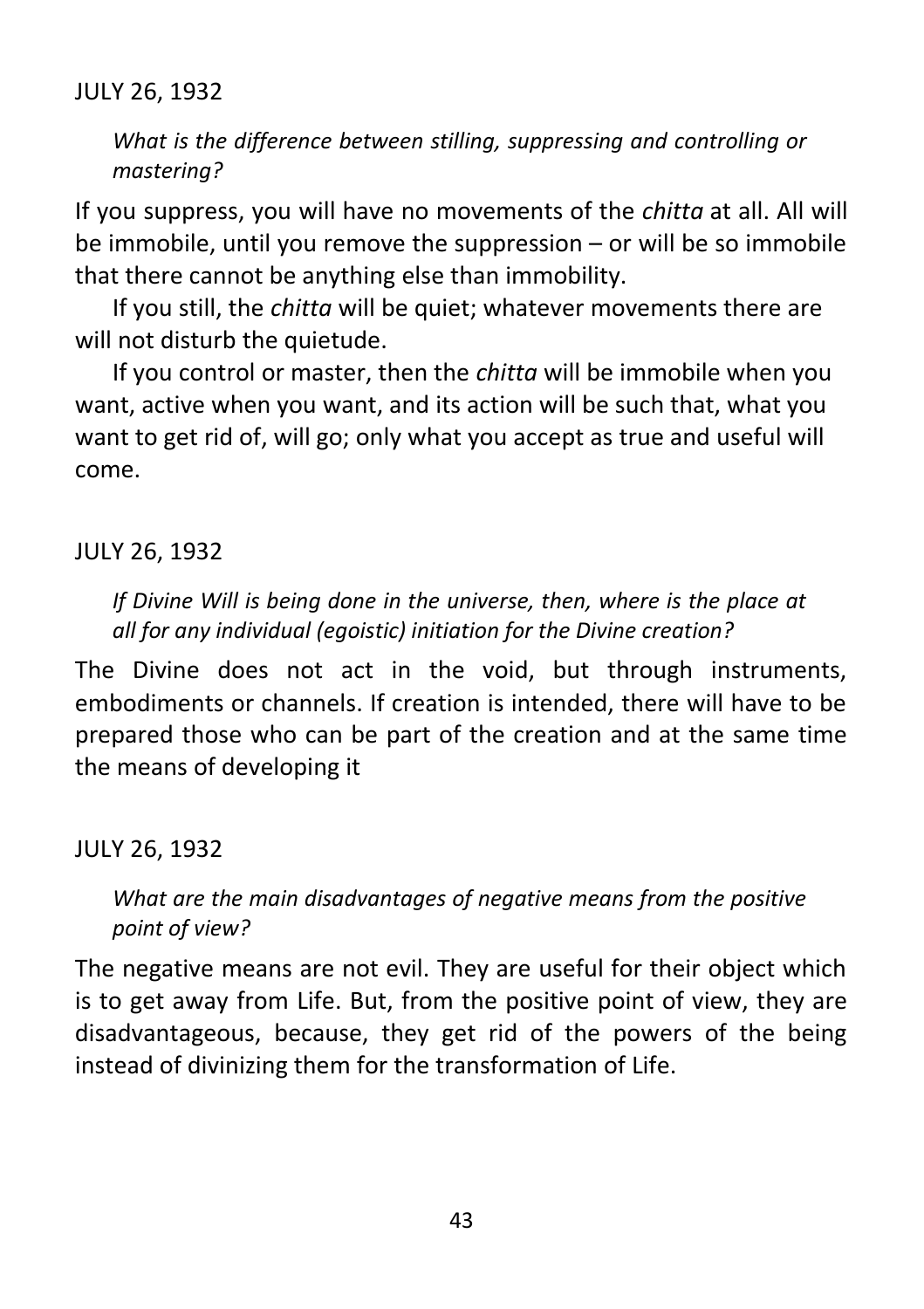#### JULY 27, 1932

The Supermind has nothing to do with passing into a blank. It is the mind overpassing its own limits and following a negative and quietistic way to do it that reaches the big blank. The Mind, being the Ignorance, has to annul itself in order to enter into the Supreme Truth – or, at least, so it thinks. But, the Supermind being the Truth-consciousness and the Divine Knowledge, has no need to annul itself for the purpose.

#### JULY 27, 1932

*Can there be anything like the will of the instrument in the practical field?*

As long as there is egoism, the egoistic will is there. And as long as there is Ignorance, there will be a will of the instrument in the practical field. If the ignorant egoistic will is to be considered as a manifestation of the Divine Will, then there is no utility in Yoga – in that case the Yogi and the ordinary man stand on the same footing; they are both the Divine and their Will is the Divine Will.

#### AUGUST 7, 1932

The work I thought of was some copying work for me; but it failed for two reasons:

1. Illegibility of my handwriting and chaotic confusion of my manuscript.

2. Want of time (the matter being urgent) for anybody to read the illegibility and extract order out of the chaos, except a veteran expert like Nolini

#### AUGUST 7, 1932

Supermind is not *the* Purushottama consciousness, it is in *a* Purushottama consciousness, a certain level and power of being which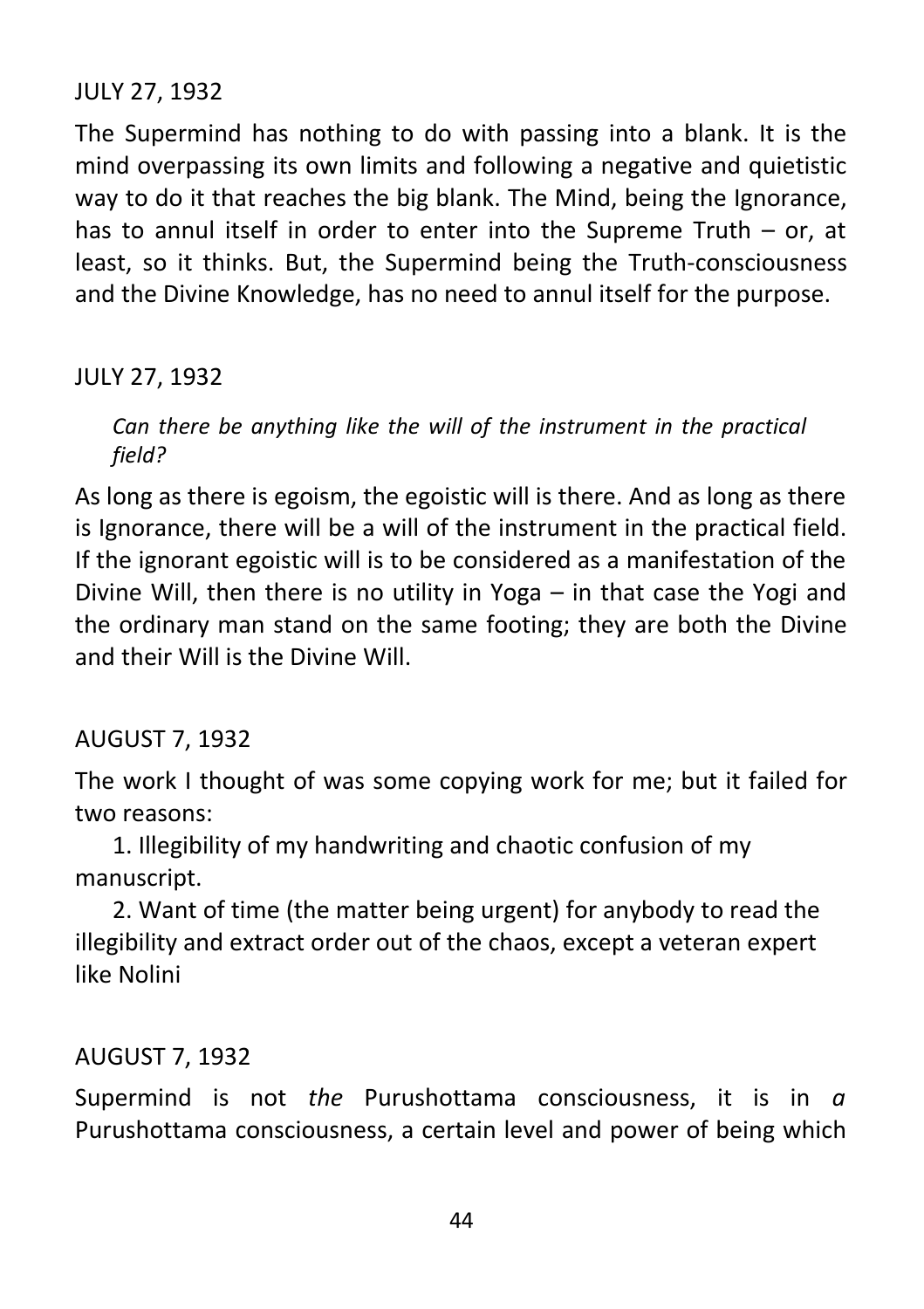he can share with his "eternal portions" *Anshah Sanatanah*, provided they can climb out of the Ignorance. As for embodying, it is certainly difficult, but, not impossible.

#### AUGUST 7, 1932

I quite agree with your postscript; that kind of thing means a maximum of talk with a minimum of profit, and sometimes the reactions are opposite.

#### SEPTEMBER 12, 1932

The value does not depend upon my writing to you or not, but on whether you are able to receive anything from us and whether you can profit spiritually by what you receive....

#### OCTOBER 5, 1932

I have read only a part of what you have sent to me; when I have finished it, I shall have something to write. It is only afterwards that I can decide about the work.

#### OCTOBER 24, 1932

It is better to take medicine as a help. D. has sent no detailed report or recommendations as yet – he merely mentioned the illness in his book. Perhaps he is still consulting his authorities.

#### OCTOBER 25, 1932

The Mother had said to D. that the doctor should see you for diagnosis. If it has not been done already, you should go to him to-morrow. It is no use neglecting a thing of that kind.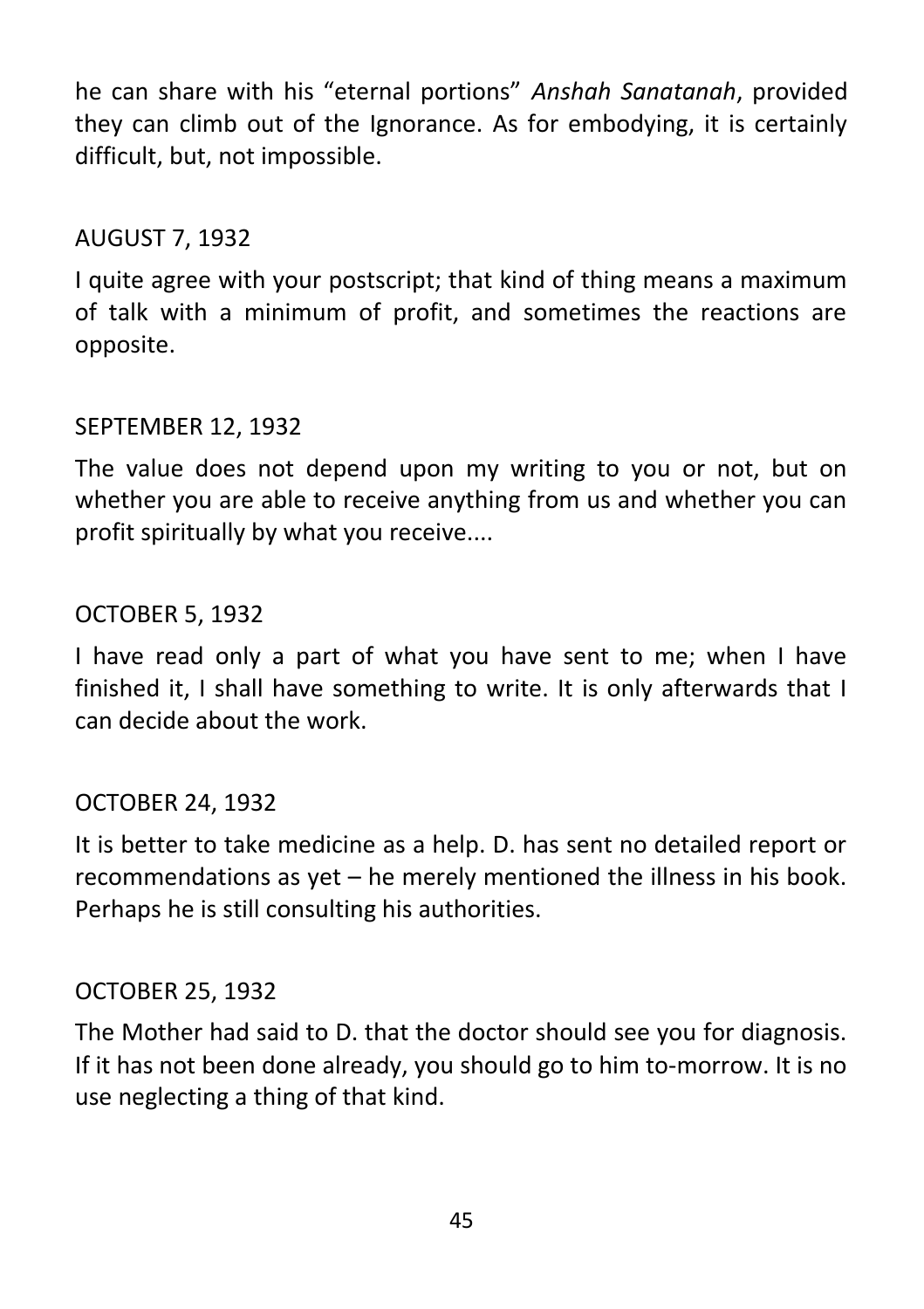#### OCTOBER 31, 1932

*I think this will be the last illness of my life. It is both a feeling and a conviction to me. I am very keen about it and want to clear it out absolutely by the help from above and the help from below – the material help.*

*I am calling down the higher power to clear the physical perfectly. This may bring out dormant elements, but, ultimately it comes out to go for ever. This is my psychological understanding of the present illness.*

*You know my invocations, from my prayers to the Supreme – from the collections of my experiences which are with you.*

*Shall I do this or not? Is it safe and advisable?*

I think it is not safe to clear things in that way.

#### NOVEMBER 1, 1932

*If it is not to be done in that way, then, how it is to be done? How long to remain under the bondage of the physical?*

*By this way, you know I am victorious in mind and vital; then, why can't it be done in the same way?*

The method you speak of is, I understand, that of raising up the difficulties in order to know and exhaust or destroy them. It is inevitable once one enters into the Yoga that the difficulties should rise up and they go on rising up so long as anything of them is left in the system at all. It may be thought then that it is better to raise them oneself in a mass so as to get the thing done once for all. But though it may succeed in some cases, it is not even in the mental and vital a safe or certain method. Exhaustion, of course is impossible; the things that create the difficulties are cosmic forces, forces of the cosmic Ignorance, and cannot be exhausted. People talk of their getting exhausted because after a time they lose strength and dwindle, but that is only by force of the constant rejection by the *Purusha* and by force of a divine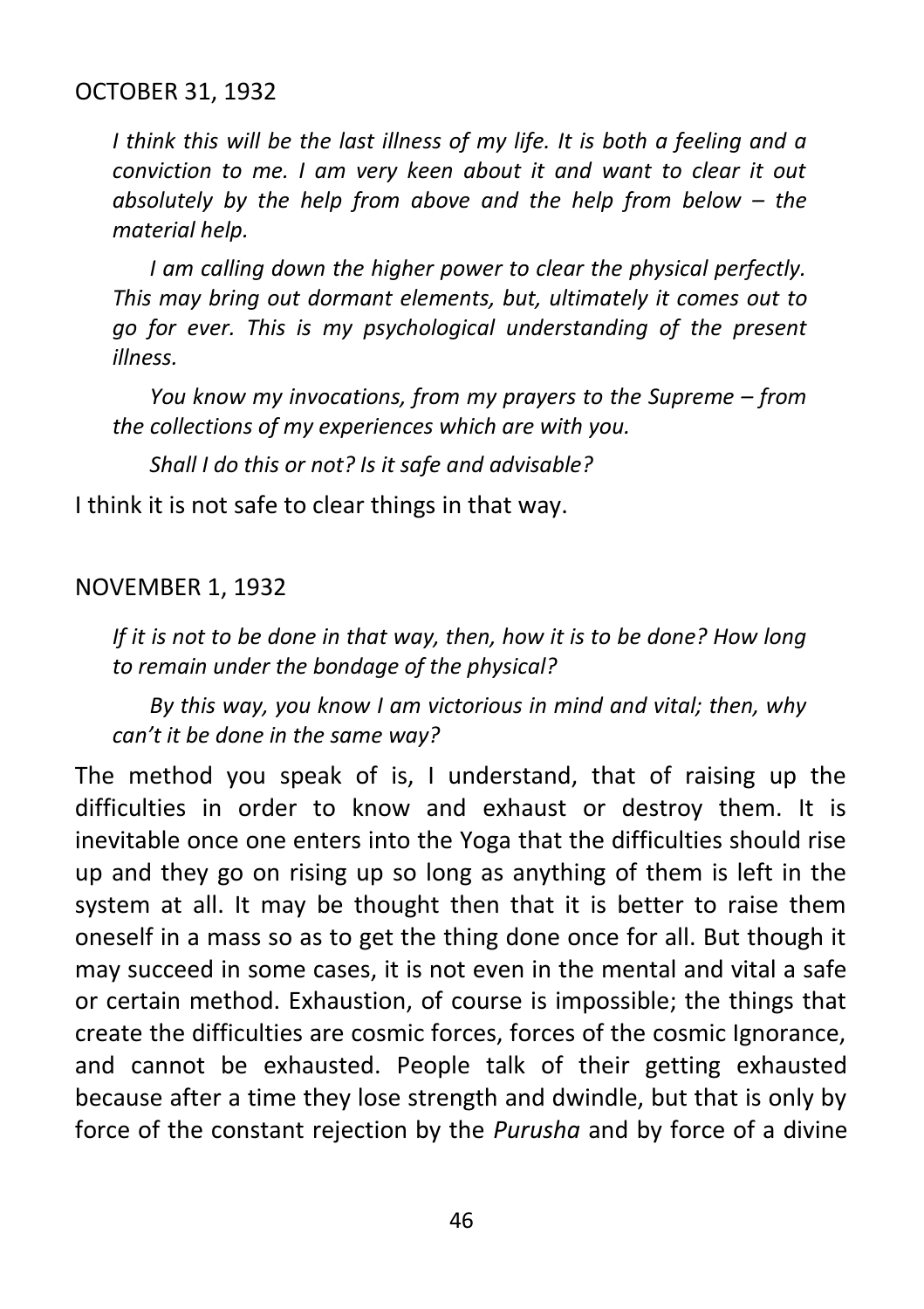intervention aiding this rejection and dissolving or destroying the difficulty each time it shows its face. Even so, the idea of getting rid of difficulties in a lump seldom works; something remains and returns until suddenly there comes a divine intervention which is final or else a change in consciousness which makes the return of the difficulty impossible. Still in the mental and vital it can be done.

In the physical it is much more dangerous because here it is the physical *Adhar* itself that is attacked and a too great mass of physical difficulties may destroy or disable or permanently injure. The only thing to do here is to get the physical consciousness (down to the most material parts) open to the Power, then to make it accustomed to respond and obey and to each physical difficulty as it arises apply or call in the Divine Power to throw out the attacking force. The physical nature is a thing of habits; it is out of habit that it responds to the forces of illness; one has to get into it the contrary habit of responding to the Divine Force only. This of course so long as a highest consciousness does not descend to which illness is impossible.

#### NOVEMBER 6, 1932

*In our yoga one is to pass through many planes and zones, not known to the past yogas. How can one know that they are transitional stages? How can one save oneself from misunderstanding and struggle resulting from it?*

All these experiences are of the same nature and what applies to one applies to another. Apart from some experiences of a personal character, the rest are either idea-truths, such as pour down into the consciousness from above when one gets into touch with certain planes of being, or strong formations from the larger mental and vital worlds which, when one is directly open to these worlds, rush in and want to use the sadhaka for their fulfilment. These things, when they pour down or come in, present themselves with a great force, a vivid sense of inspiration or illumination, much sensation of light and joy, an impression of widening and power. The sadhaka feels himself freed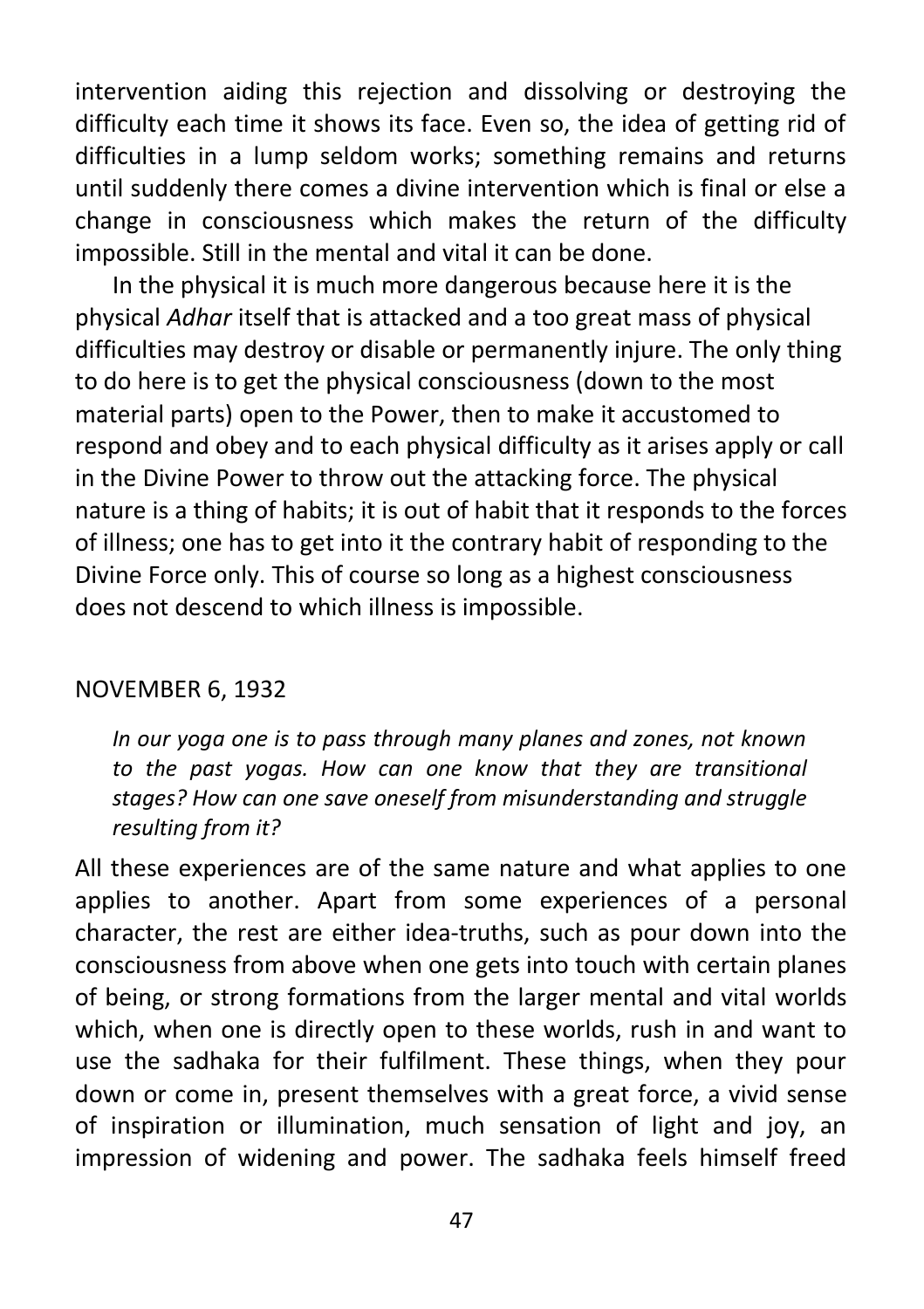from the normal limits, projected into a wonderful new world of experience, filled and enlarged and exalted; what comes associates itself, besides, with his aspirations, ambitions, notions of spiritual fulfilment and yogic *siddhi*; it has represented itself even as that realization and fulfilment. Very easily he is carried away by the splendour and the rush, and thinks that he has realized more than he has truly done, something final or at least something sovereignly true. At this stage the necessary knowledge and experience are usually lacking which would tell him that this is only a very uncertain and mixed beginning; he may not realize at once that he is still in the cosmic Ignorance not in the cosmic Truth, much less in the Transcendental Truth, and that whatever formative or dynamic idea-truths may have come down into him are partial only and yet further diminished by their presentation to him by a still mixed consciousness. He may fail to realize also that if he rushes to apply what he is realizing or receiving as if it were something definitive he may either fall into confusion and error or else get shut up in some partial formation in which there may be an element of Spiritual Truth, but it is likely to be outweighed by more dubious mental and vital accretions that deform it altogether. It is only when he is able to draw back (whether at once or after a time) from his experiences, stand above them with the dispassionate witness consciousness, observe their real nature, limitations, composition, mixture that he can proceed on his way towards a real freedom and a higher, larger and truer *siddhi*. At each step this has to be done. For whatever comes in this way to the sadhaka of this yoga, whether it be from Overmind or Intuition or Illumined Mind or some exalted Life Plane or from all these together, it is not definitive and final; it is not the Supreme Truth in which he can rest, but only a stage. And yet these stages have to be passed through, for the Supramental or the Supreme Truth cannot be reached in one bound or even in many bounds; one has to pursue a calm, patient, steady progress through many intervening stages without getting bound or attached to their lesser Truth or Light or Power or Ananda. This is in fact an intermediary state, a zone of transition between the ordinary consciousness in mind and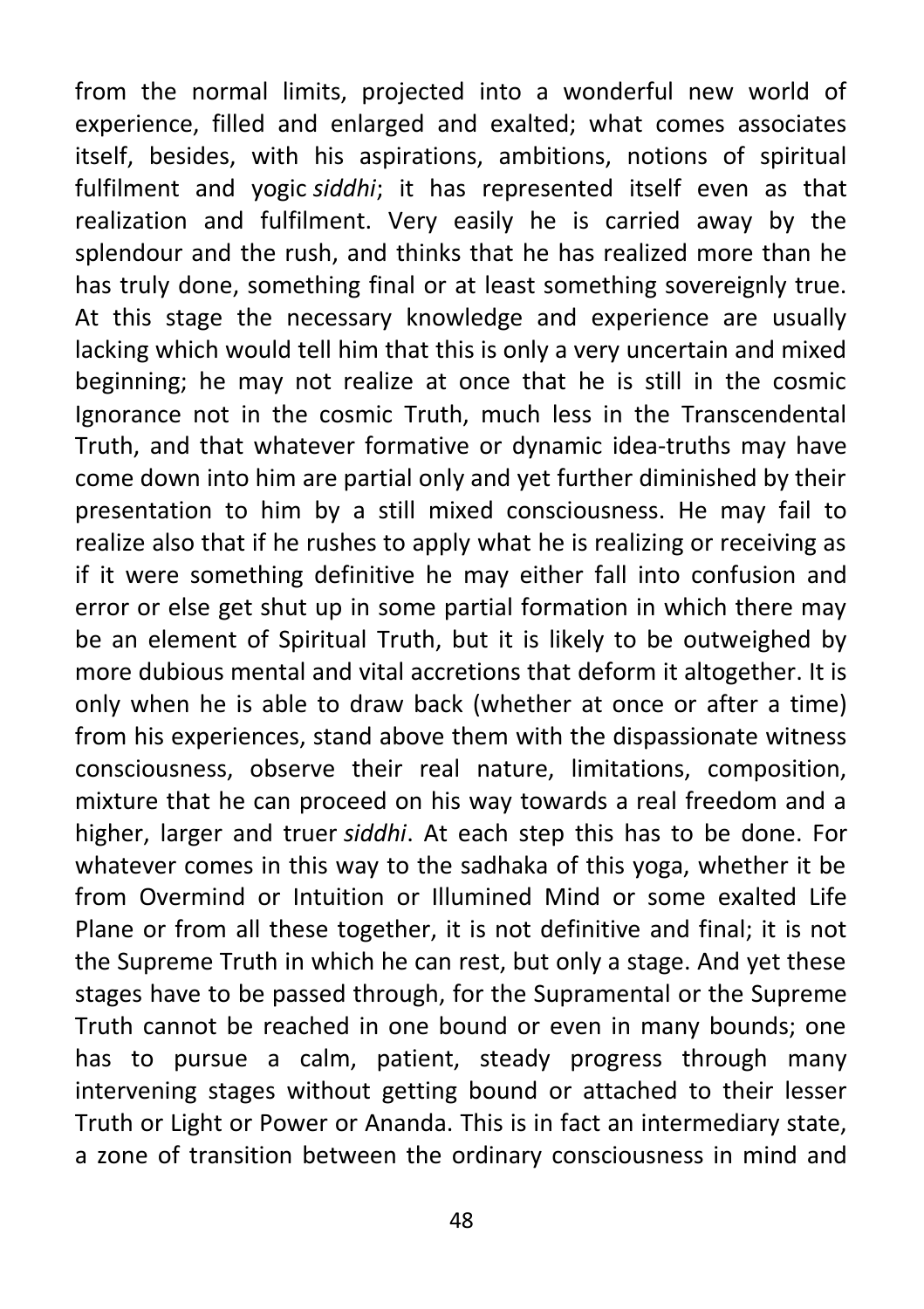the true Yoga knowledge. One may cross without hurt through it, perceiving at once or at an early stage its real nature and refusing to be detained by its half-lights and tempting but imperfect and often mixed and is leading experiences; one may go astray in it, follow false voices and a mendacious guidance, and that ends in a spiritual disaster; or one may take up one's abode in this intermediate zone, care to go no farther and build there some half-truth which one takes for the whole truth or become the instrument of the powers of these transitional planes,– that is what happens to many sadhakas and yogis. Overwhelmed by the first rush and sense of power of a supernormal condition, they get dazzled with a little light which seems to them a tremendous illumination or a touch of force which they mistake for the full Divine Force or at least a very great Yoga Shakti; or they accept some intermediate power (not always a Power of the Divine) as the Supreme and intermediate consciousness as the supreme realization. Very readily they come to think that they are in the full cosmic consciousness when it is only some front or small part of it or some larger Mind, Life-Power or subtle physical ranges with which they have entered into dynamic connection. Or they feel themselves to be an entirely illumined consciousness, while in reality they are receiving imperfectly things from above through a partial illumination of some mental or vital plane; for what comes is diminished and often deformed in the course of transmission through these planes; the receiving mind and vital of the sadhaka also often understands or transcribes ill what has been received or throws up to mix with it its own ideas, feelings, desires, which it yet takes to be not its own but part of the Truth it is receiving because they are mixed with it, imitate its form, are lit up by its illumination and get from this association and borrowed light an exaggerated value.

There are worse dangers in this intermediate zone of experience. For the planes to which the sadhaka has now opened his consciousness,– not as before getting glimpses of them and some influences, but directly, receiving their full impact,– send a host of ideas, impulses, suggestions, formations of all kinds, often the most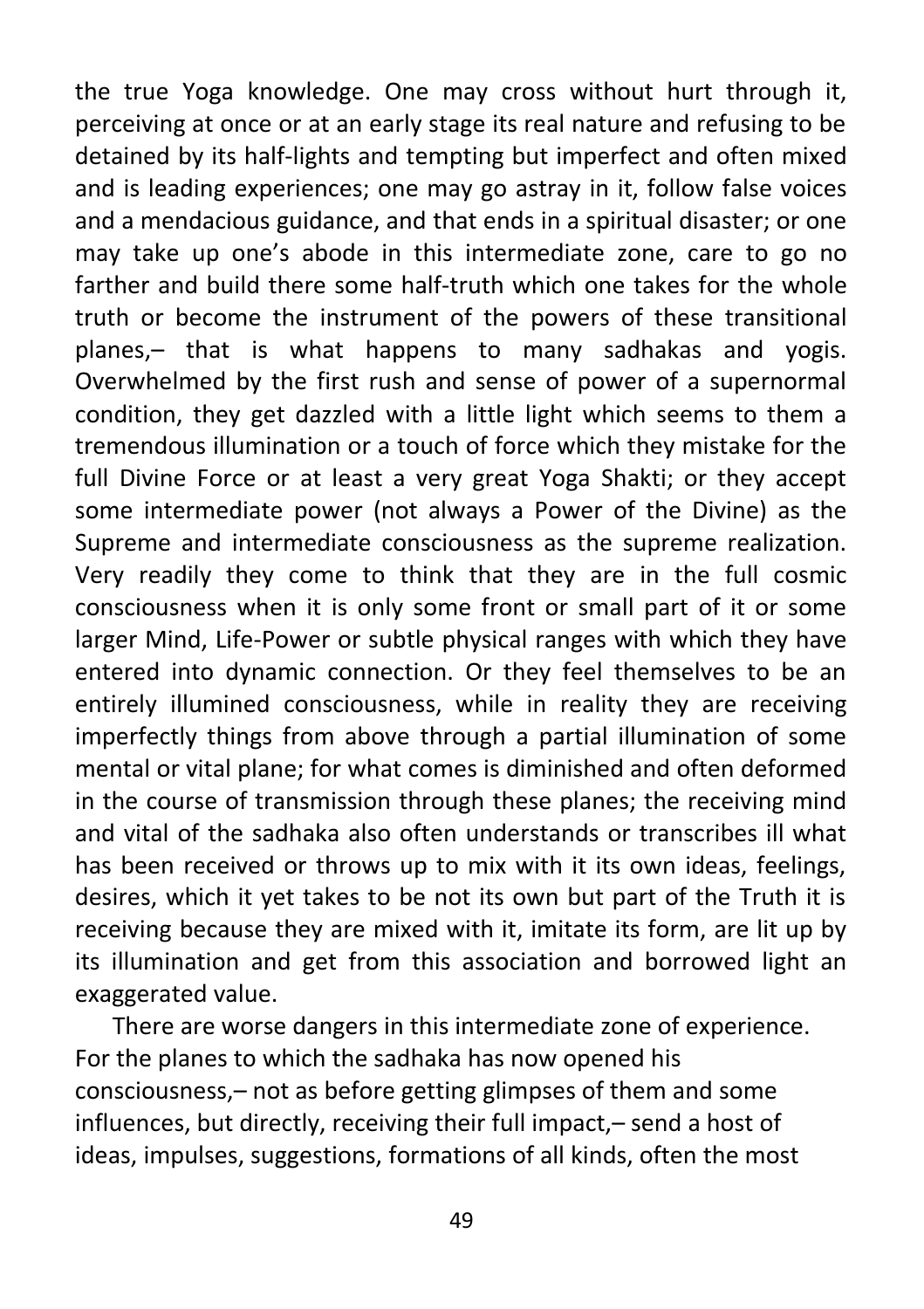opposite to each other, inconsistent or incompatible but presented in such a way as to slur over their insufficiencies and differences, with great force, plausibility and a wealth of argument or a convincing sense of certitude. Overpowered by this sense of certitude, vividness, appearance of profusion and richness, the mind of the sadhaka enters into a great confusion which it takes for some larger organization and order; or else, it whirls about in incessant shifting and changes which it takes for a rapid progress, but which lead nowhere. Or there is the opposite danger that he may become the instrument of some apparently brilliant but ignorant formation; for these intermediate planes are full of little gods or strong *daityas* or smaller beings who want to create, to materialize something or to enforce a mental and vital formation in the earth life and are eager to use or influence or even possess the thought and will of the sadhaka and make him their instrument for the purpose. This is quite apart from the well-known danger of actually hostile beings whose sole purpose is to create confusion, falsehood, corruption of the sadhana and disastrous unspiritual error. Anyone allowing himself to be taken hold of by one of these beings, who often take a divine Name, will lose his way in the yoga. On the other hand, it is quite possible that the sadhaka may be met at his entrance into this zone by a Power of the Divine which helps and leads him till he is ready for greater things; but still that itself is no surety against the errors and stumblings of this zone; for nothing is easier than for the powers of these zones or hostile powers to imitate the guiding Voice or Image and deceive and mislead the sadhaka or for himself to attribute the creations and formations of his own mind, vital or ego to the Divine. For this intermediate zone is a region of half-truths – and that by itself would not matter, for there is no complete truth below the Supermind; but the half-truth here is often so partial or else ambiguous in its application that it leaves a wide field for confusion, delusion and error. The sadhaka thinks that he is no longer in the old small consciousness at all, because he feels in contact with something larger or more powerful, and yet the old consciousness is still there, not really abolished. He feels the control or influence of some Power, Being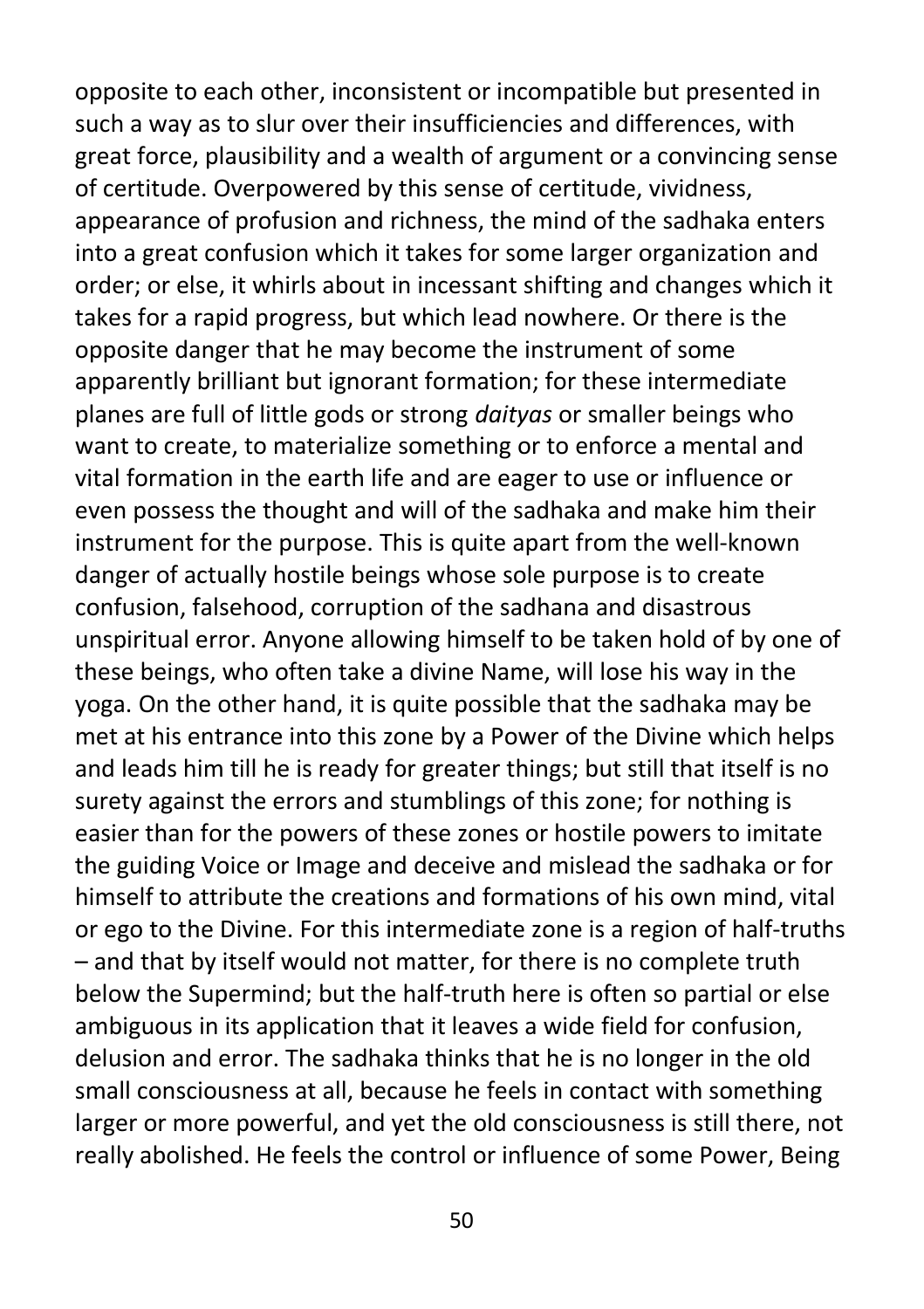or Force greater than himself, aspires to be its instrument and thinks he has got rid of ego; but this delusion of egolessness often covers an exaggerated ego. Ideas seize upon him and drive his mind which are only partially true and by over-confident misapplication are turned into falsehoods; this vitiates the movements of the consciousness and opens the door to delusion. Suggestions are made, sometimes of a romantic character, which flatter the importance of the sadhaka or are agreeable to his wishes and he accepts them without examination or discriminating control. Even what is true, is so exalted or extended beyond its true pitch and limit and measure that it becomes the parent of error. This is a zone which many sadhakas have to cross, in which many wander for a long time and out of which a great many never emerge. Especially if their sadhana is mainly in the mental and vital, they have to meet here many difficulties and much danger; only those who follow scrupulously a strict guidance or have the psychic being prominent in their nature pass easily as if on a sure and clearly marked road across this intermediate region. A central sincerity, a fundamental humility also save from much danger and trouble. One can then pass quickly beyond into a clearer Light where if there is still much mixture, incertitude and struggle, yet the orientation is towards the cosmic Truth and not to a half-illumined prolongation of Maya and ignorance.

I have described in general terms with its main features and possibilities this state of consciousness just across the border of the normal consciousness, because it is here that these experiences seem to move. But different sadhakas comport themselves differently in it and respond sometimes to one class of possibilities, sometimes to another. In this case it seems to have been entered through an attempt to call down or force a way into the cosmic consciousness – it does not matter which way it is put or whether one is quite aware of what one is doing or aware of it in these terms, it comes to that in substance. It is not the Overmind which was entered, for to go straight into the Overmind is impossible. The Overmind is indeed above and behind the whole action of the cosmic consciousness, but one can at first have only an indirect connection with it; things come down from it through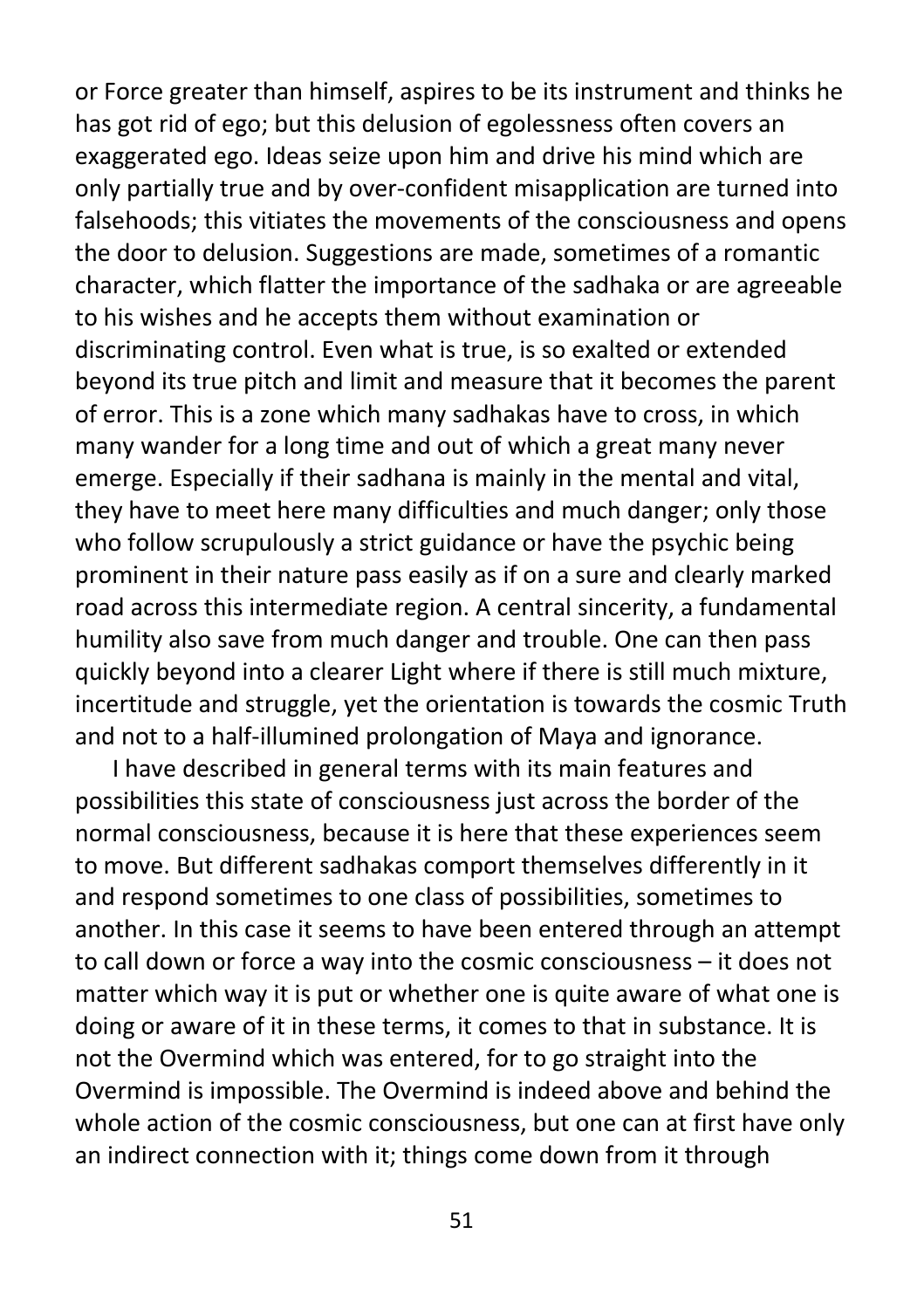intermediate ranges into a larger mind-plane, subtle physical plane and come very much changed and diminished in the transmission, without anything like the full power and truth they have in the Overmind itself on its native level. Most of the movements come not from the Overmind, but down from higher mind ranges. The ideas with which these experiences are penetrated and on which they seem to rest their claim to truth are not of the Overmind, but of the higher Mind or sometimes of the illumined Mind; but they are mixed with suggestions from the lower mind and vital regions and badly diminished in their application or misapplied in many places. All this would not matter; it is usual and normal, and one has to pass through it and come into a clearer atmosphere where things are better organized and placed on a surer basis. But the movement was made in a spirit of excessive hurry and eagerness, of exaggerated self-esteem and self-confidence, of a premature certitude, relying on no other guidance than that of one's own mind or of the "Divine" as conceived or experienced in a stage of very limited knowledge. But the sadhaka's conception and experience of the Divine, even if it is fundamentally genuine, is never in such a stage complete and pure; it is mixed with all sorts of mental and vital ascriptions and all sorts of things are associated with this Divine guidance and believed to be part of it which come from quite other sources. Even supposing there is any direct guidance, most often in these conditions the Divine acts mostly from behind the veil,– it is only occasional and the rest is done through a play of forces; error and stumbling and mixture of Ignorance take place freely and these things are allowed because the sadhaka has to be tested by the world-forces to learn by experience, to grow through imperfection towards perfection – if he is capable of it, if he is willing to learn, to open his eyes to his own mistakes and errors, to learn and profit by them so as to grow towards a purer Truth, Light and Knowledge.

The result of this state of mind is that one begins to affirm everything that comes in this mixed and dubious region as if it were all the Truth and the sheer Divine Will, the ideas or the suggestions that constantly repeat themselves are expressed with a self-assertive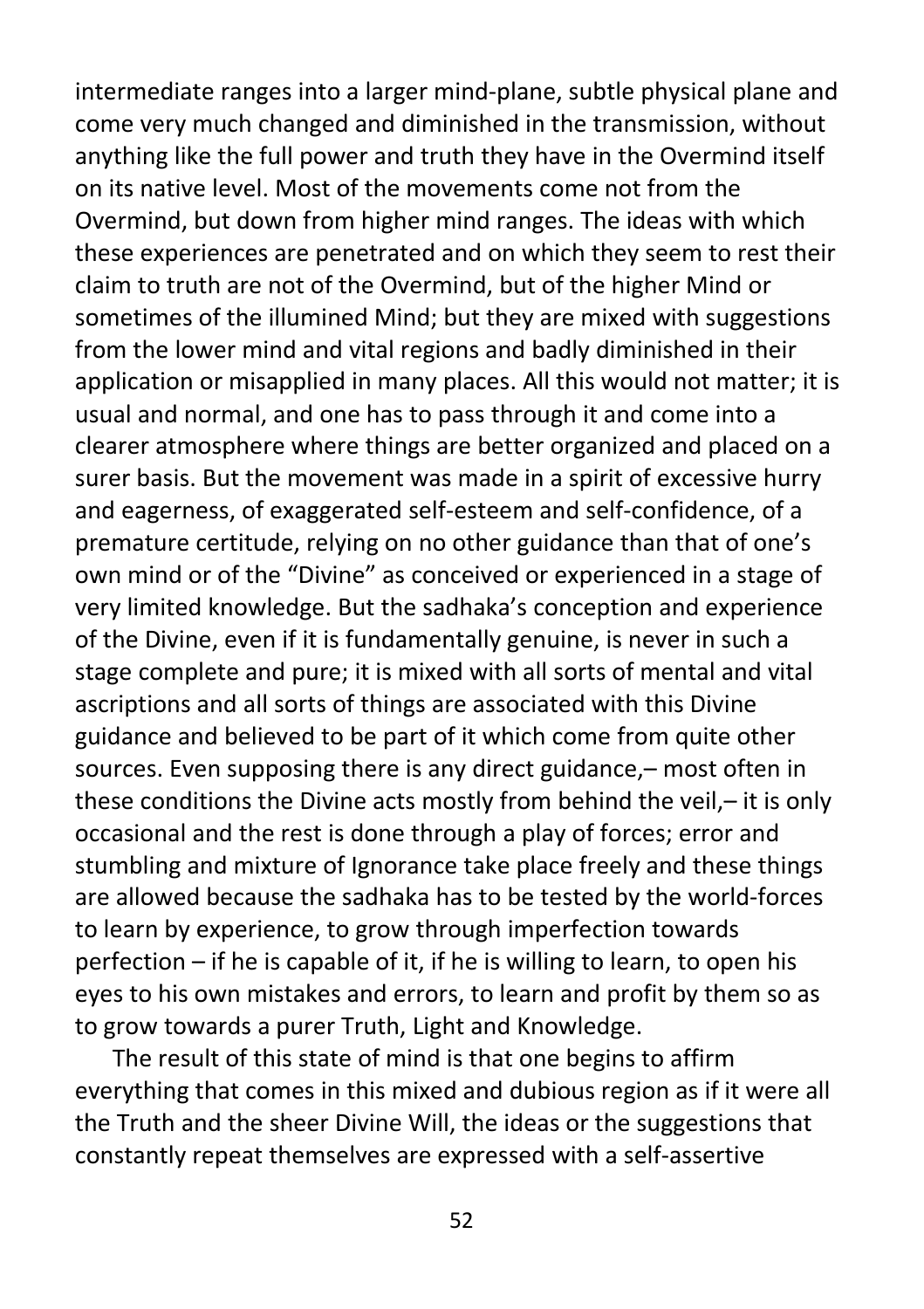absoluteness as if they were Truth entire and undeniable. There is an impression that one has become impersonal and free from ego, while the whole tone of the mind, its utterance and spirit are full of vehement self-assertiveness justified by the affirmation that one is thinking and acting as an instrument and under the inspiration of the Divine. Ideas are put forward very aggressively that can be valid to the mind, but are not spiritually valid; yet they are stated as if they were spiritual absolutes. For instance, equality which in that sense – for *yogic samata* is a quite different thing – is a mere mental principle, the claim to a sacred independence, the refusal to accept anyone as guru or the opposition made between the Divine and the human Divine, etc., etc. All these ideas are positions that can be taken by the mind and the vital and turned into principles which they try to enforce on the religious or even the spiritual life, but they are not and cannot be spiritual in their nature. There also begin to come in suggestions from the vital planes, a pullulation of imaginations romantic, fanciful or ingenious, hidden interpretations, pseudo-intuitions, would-be initiations into things beyond, which excite or bemuse the mind and are often so turned as to flatter and magnify ego and self-importance, but are not founded on any well-ascertained spiritual or occult realities of a true order. This region is full of elements of this kind and, if allowed, they begin to crowd on the sadhaka; but if he seriously means to reach the Highest, he must simply observe them and pass on. It is not that there is never any truth in such things, but for one that is true there are nine imitative falsehoods presented and only a trained occultist with the infallible tact born of long experience can guide himself without stumbling or being caught through the maze. It is possible for the whole attitude and action and utterance to be so surcharged with the errors of this intermediate zone that to go further on this route would be to travel far away from the Divine and from the yoga.

Here the choice is still open whether to follow the very mixed guidance one gets in the midst of these experiences or to accept the true guidance. Each man who enters the realms of yogic experience is free to follow his own way; but this yoga is not a path for anyone to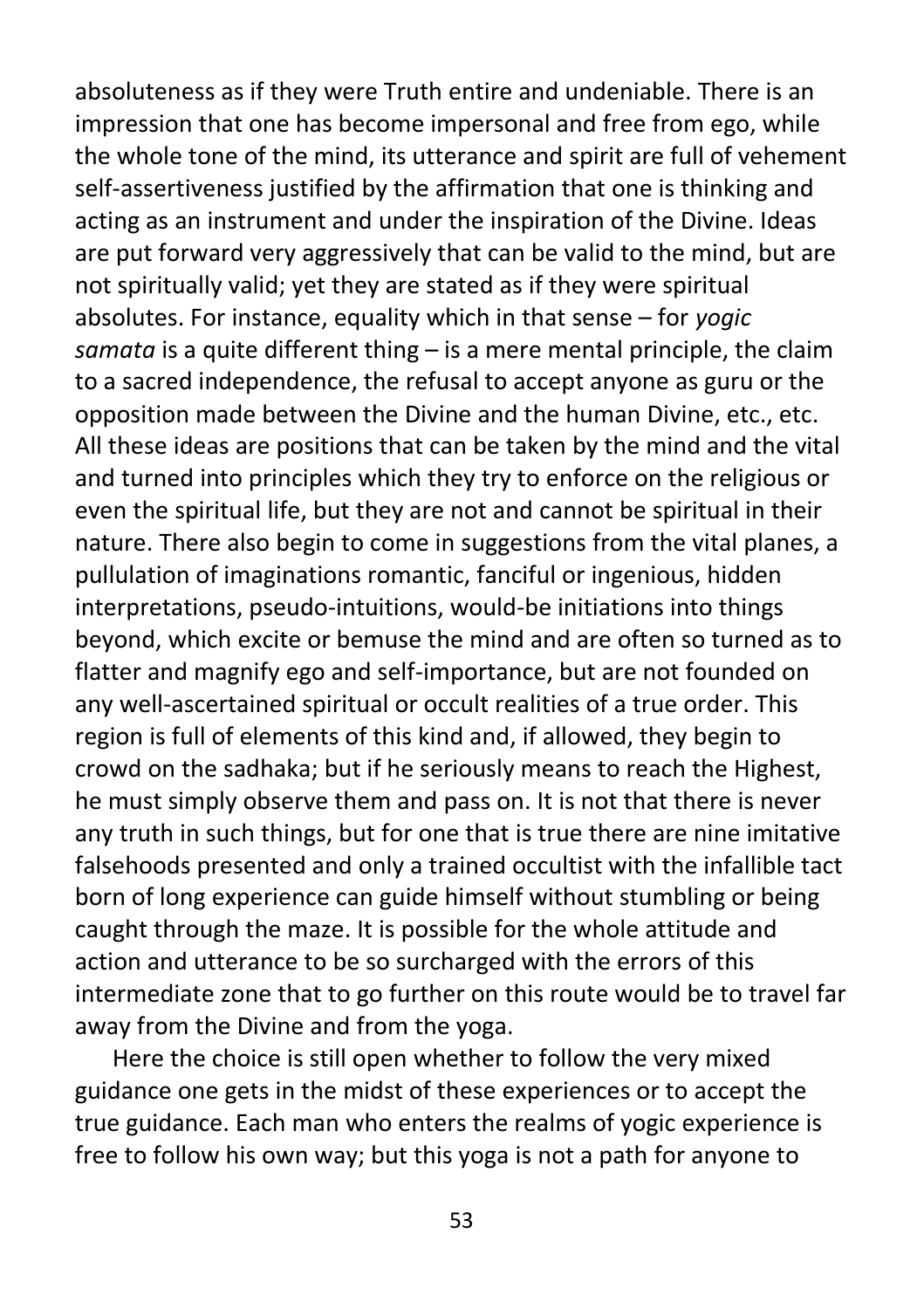follow, but only for those who accept to seek the aim, pursue the way pointed out upon which a sure guidance is indispensable. It is idle for anyone to expect that he can follow this road far,– much less go to the end by his own inner strength and knowledge without the true aid or influence. Even the ordinary long-practised yogas are hard to follow without the aid of the guru; in this which as it advances goes through untrodden countries and unknown entangled regions, it is quite impossible. As for the work to be done it is also not a work for any sadhaka of any path; it is not, either, the work of the "Impersonal" Divine – who, for that matter, is not an active Power but supports impartially all work in the universe. It is a training ground for those who have to pass through the difficult and complex way of this yoga and none other. All work here must be done in a spirit of acceptance, discipline and surrender, not with personal demands and conditions, but with a vigilant conscious submission to control and guidance. Work done in any other spirit results in an unspiritual disorder, confusion and disturbance of the atmosphere. In it too difficulties, errors, stumblings are frequent, because in this yoga people have to be led patiently and with some field for their own effort, by experience, out of the ignorance natural to Mind and Life to a wider spirit and a luminous knowledge. But the danger of an unguided wandering in the regions across the border is that the very basis of the yoga may be contradicted and the conditions under which alone the work can be done may be lost altogether. The transition through this intermediate zone – not obligatory, for many pass by a narrower but surer way – is a crucial passage; what comes out of it is likely to be a very wide or rich creation; but when one founders there, recovery is difficult, painful, assured only after a long struggle and endeavour.

#### NOVEMBER 7, 1932

*If everything else is falsehood except the Supramental Truth, how can the lower Overmind be a passage to the possibility of the Supermind?*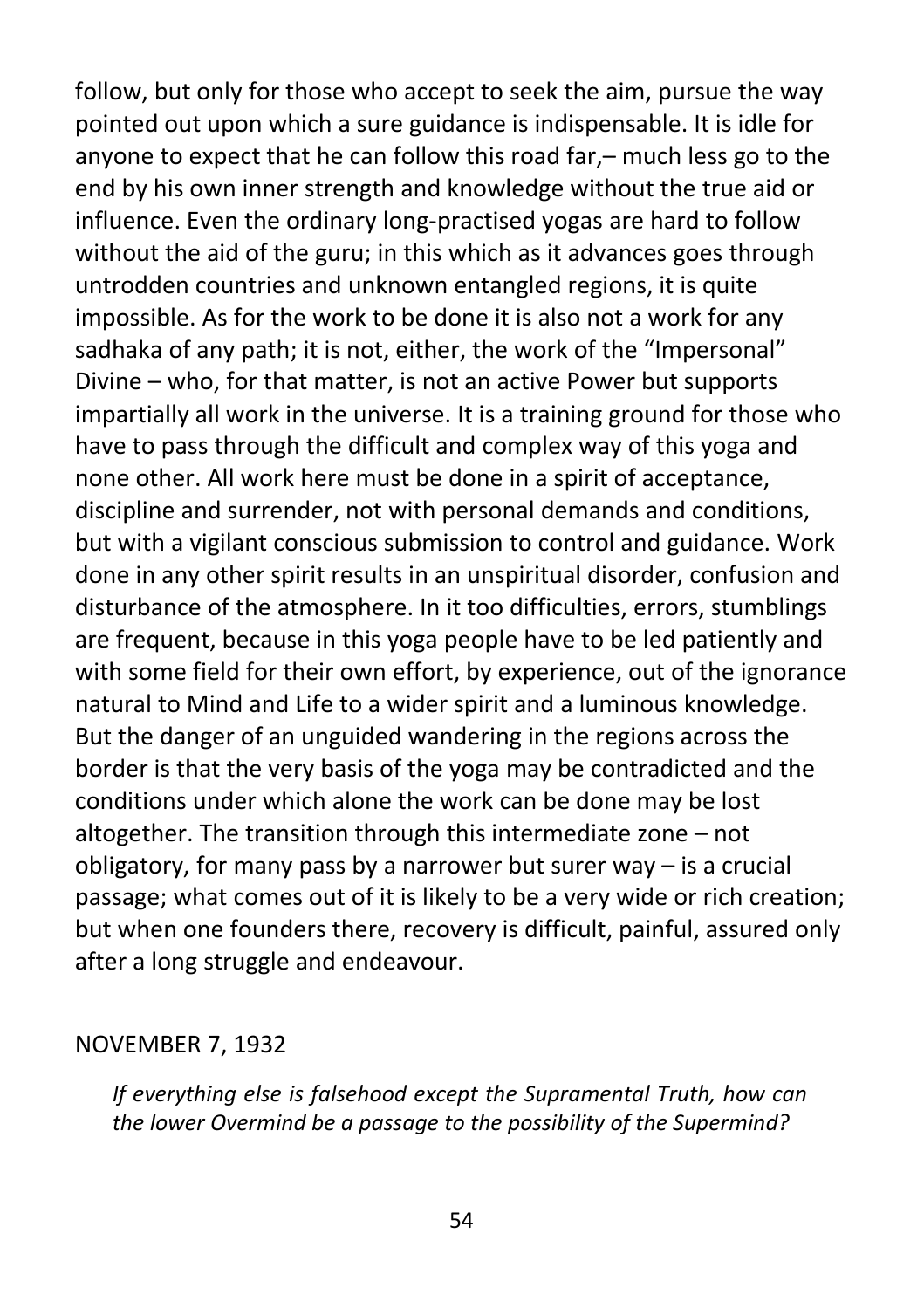I have not said that everything is falsehood except the Supramental Truth. I said that there was no complete Truth below the Supramental. In the Overmind the Truth of Supermind which is whole and harmonious enters into a separation into parts, many truths fronting each other and moved each to fulfil itself, to make a world of its own or else to prevail or take its share in worlds made of a combination of various separated Truths and Truth-forces. Lower down in the scale, the fragmentation becomes more and more pronounced, so as to admit of positive error, falsehood, ignorance, finally inconscience like that of Matter. This world here has come out of the Inconscience and developed the Mind which is an instrument of Ignorance trying to reach out to the Truth through much limitation, conflict, confusion and error. To get back to Overmind, if one can do it completely, which is not easy for physical beings, is to stand on the borders of the Supramental Truth with the hope of entry there.

#### NOVEMBER 12, 1932

... Do not be overeager for experiences; – for experiences you can always get, having once broken the barrier between the physical mind and the subtle planes. What you have to aspire for most is the improved quality of the recipient consciousness in you – discrimination in the mind, the unattached impersonal witness look on all that goes on in you and around you, purity in the vital, calm, equanimity, enduring patience, absence of pride and the sense of greatness – and more especially, the development of the psychic being in you – surrender, self-giving, psychic humility, devotion. It is a consciousness made up of these things, cast in this mould, that can bear without breaking, stumbling or deviation into error the rush of lights, powers and experiences from the Supraphysical planes. An entire perfection in these respects is hardly possible until the whole nature from the higher mind to the subconscient physical is made one in the light that is greater than Mind, but a sufficient foundation and a consciousness always self-observant, vigilant and growing in these things is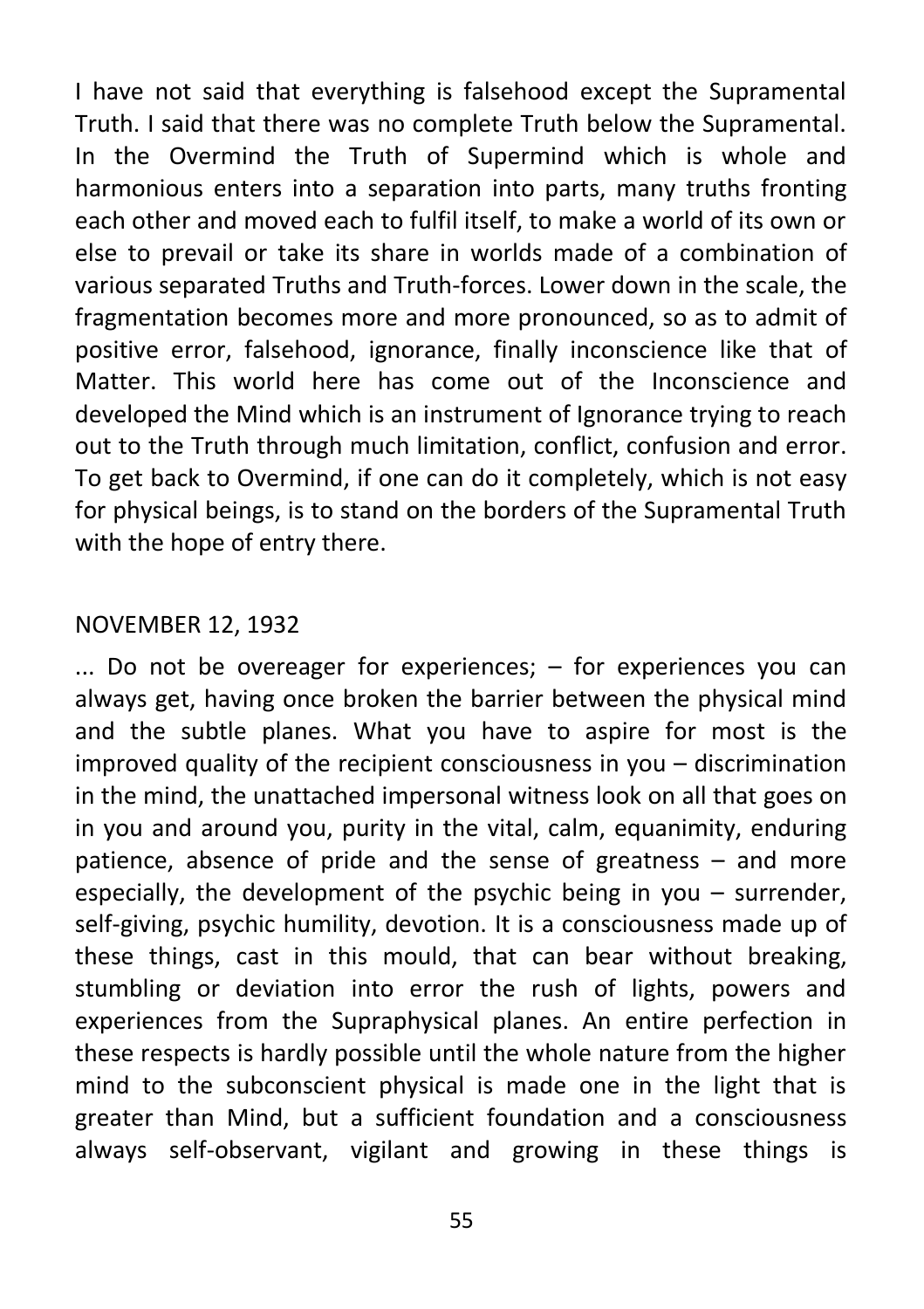indispensable – for perfect purification is the basis of the perfect *siddhi*.

#### NOVEMBER 13, 1932

I have not said that to reach the overmind is impossible; I have only said that it is difficult. Difficulty is not a reason why things should not be done.

It is not easy for a physical being to reach the highest truth because its consciousness is something ignorant that has emerged out of the material inconscience and is very much tied to and hampered by the obscurity of its origin – in addition to the mental and vital difficulty of ego and desire. Yoga itself is not easy; if it were so, it would be multitude and not only a few that would be practising it.

#### DECEMBER 6, 1932

......The only creation for which there is any place here is the Supramental, the bringing of the Divine Truth down on the earth not only into the mind and vital but into the body and into the Matter. Its object is not to remove all "limitations" on the expansion of the ego or to give a free field and make unlimited room for the fulfilment of the ideas of the human mind or the desires of the ego-centered life force. None of us is here to "do as we like", or to create a world in which we shall at last be able to do as we like: We are here to do what the Divine' wills and to create a world in which the Divine Will can manifest its Truth, no longer deformed by human ignorance or perverted and mistranslated by the vital desire. The work which the sadhaka of the Supramental Yoga has to do is not his own work for which he can lay down his own conditions, but the work of the Divine which he has to do according to the conditions laid down by the Divine. Our Yoga is not for our own sake but for the sake of the Divine. It is not our personal manifestation that we are to seek, the manifestation of the individual ego freed from all bounds and from all bonds, but the manifestation of the Divine, of that manifestation our own spiritual liberation,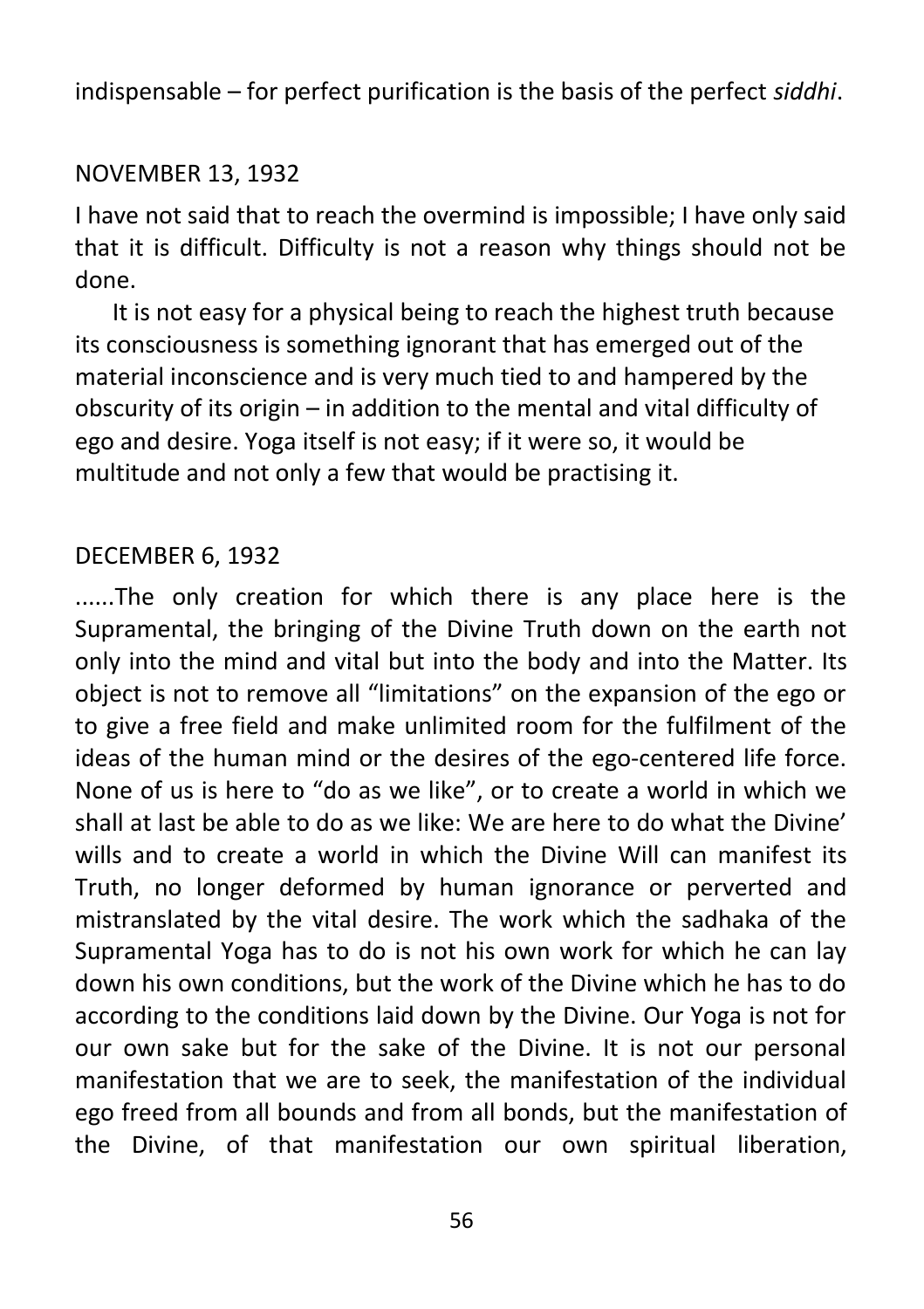perfection, fullness is to be a result and a part, but not in any egoistic sense or for any ego-centered or self-seeking purpose. This liberation, perfection, fullness too are not to be for our own sake, but for the sake of the Divine. I emphasize this character of the creation, because a constant forgetfulness of this simple and central truth, a conscious, half-conscious or wholly ignorant confusion about it has been at the root of the most of the vital revolts that have spoiled many an individual sadhana here and disturbed the progress of the general inner work and the spiritual atmosphere.

The Supramental Creation, since it is to be a creation upon earth, must be not only an inner change, but a physical and external manifestation also. And it is precisely for this part of the work, the most difficult of all, that surrender is most needful; for this reason that it is the actual descent of the Supramental Divine into Matter and working of the Divine Presence and Power there that can alone make the physical and external change possible. Even the most powerful selfassertion of human will and endeavour is impotent to bring it about...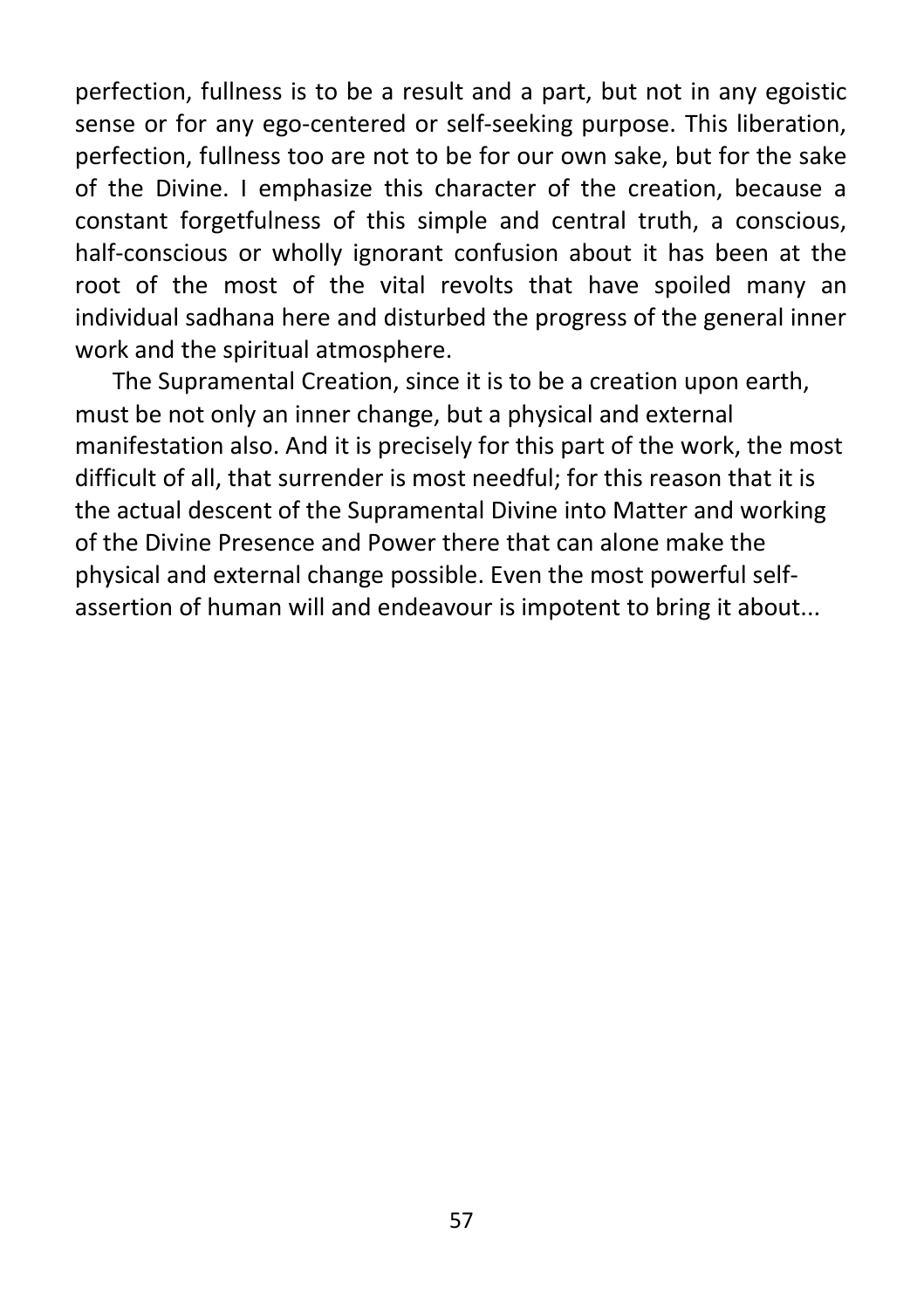## <span id="page-61-0"></span>**1933 February thru December**

#### FEBRUARY 16, 1933

*Neither calm nor disturbance; neither joy nor sorrow; no individuality nor universality, but everything melting away in an unimaginable vastness which is behind and beyond everything...*

*This state which cannot be called static nor can it be called dynamic, but such state, which is neither a state conditioned or limited by any word but which is beyond all conditions or meanings attached to it, because it is none of these conditions and yet all.*

*I do not live in this limited body all the time, but I feel a living presence in each and every atom, which links the whole universe with one inconceivable unity in universal multiplicity...*

*There does not exist any "I", but the hierarchy of the universal planes full of the one reality, the sole support – the Divine Presence.*

*There are rainbow colours on all planes above which I stand and observe. Even here on the one hand the living Presence of the Divine tries to beguile this pose of mine by its sweetness; and on the other hand, the unseemliness and the impurity of things try to drag and disturb, but nothing really touches me. There is no desire to nullify the coming vibrations nor is there any opening through which they can penetrate.... complete aloofness... complete freedom... no fear of death or of ego....*

If your description is accurate, it is a realization or reflection – one cannot say easily which – of the state of consciousness of the Neutral Witness. These experiences are always felt in the subtle consciousness somewhere. To make it a reality in the exterior being and in the physical consciousness is a very difficult and laborious affair – it means an application to every movement, act, happenings, impact in life  $-$  in an active life. Those who make this neutral state their aim, usually draw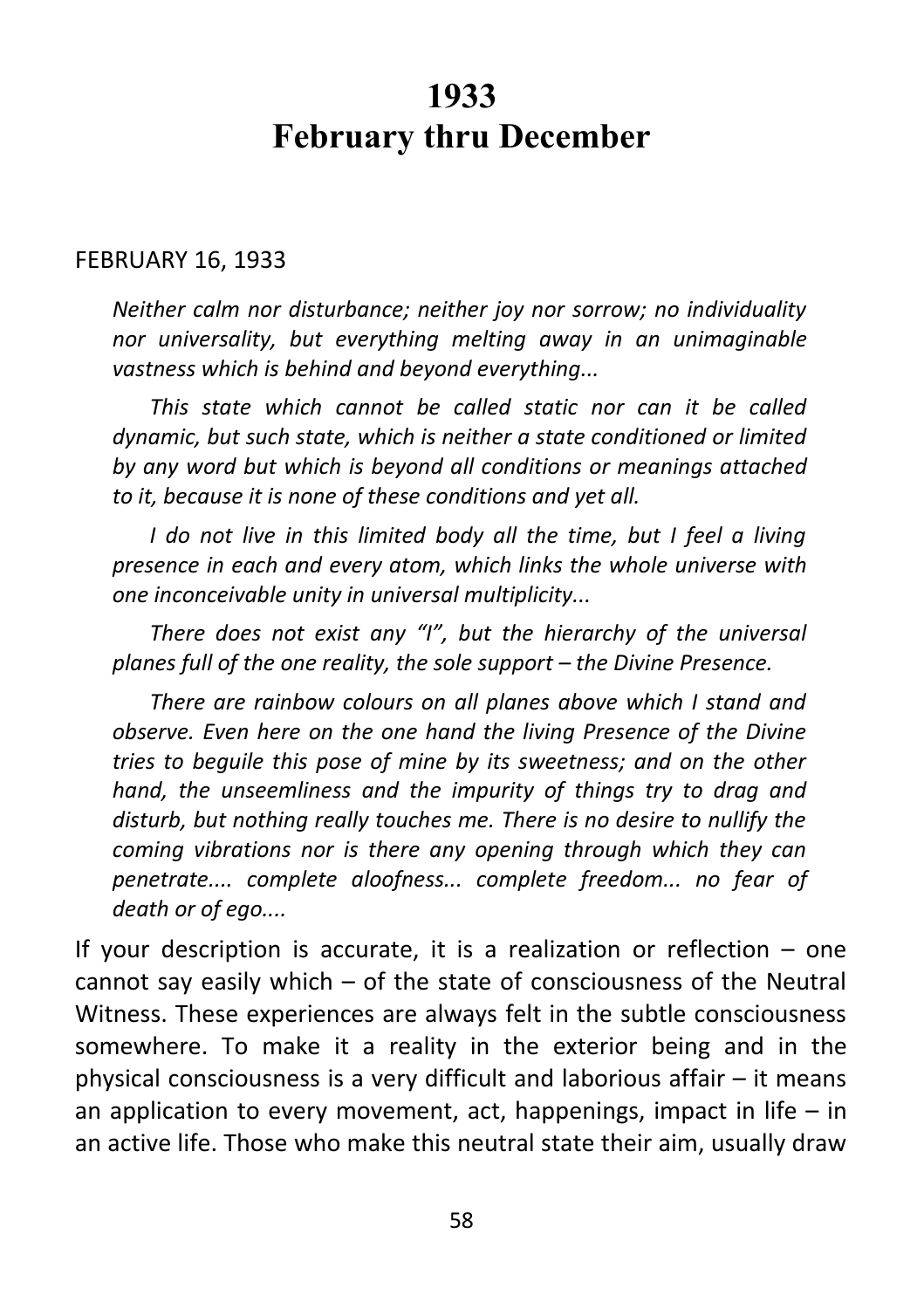back from active life and remain within

#### MARCH 10, 1933

You are not to take any letter written to you. It is the collections that were asked for of messages, etc.; as it is found that things unauthorized, inaccurate, not mine, are often included and afterwards they get copied and end by being circulated even outside the Ashram. Also things that are quite private or are not intended to circulate leak out in this way, since some people are unscrupulous in copying (like P who took things he was asked not to take). A control and sifting is necessary, therefore, so that we may know what there is in these collections.

#### NOVEMBER 21, 1933

*(1) It is true that there is a surrender beyond mind, vital and physical surrender which Krishna asks Arjuna to attain by saying –* nistraigunyo bhavarjuna*?*

Naturally, the whole being must surrender, not the mind, vital and body alone.

*(2) Is this surrender the same as the psychic surrender?*

No, it is the surrender of the self on the higher planes.

*(3) Is this surrender final among all surrenders?*

Neither is complete without the other. The psychic brings about the surrender of the manifested nature  $-$  the self on the higher plane surrenders to the Divine all the spiritual possibilities including that of *Moksha*.

*(4) Can anybody pass beyond the barrier of the gunas and ego?*

It is the double surrender that makes one free from the *gunas*. If only the higher self is free from the *gunas* and other parts remain their subject, then there is not the full liberation.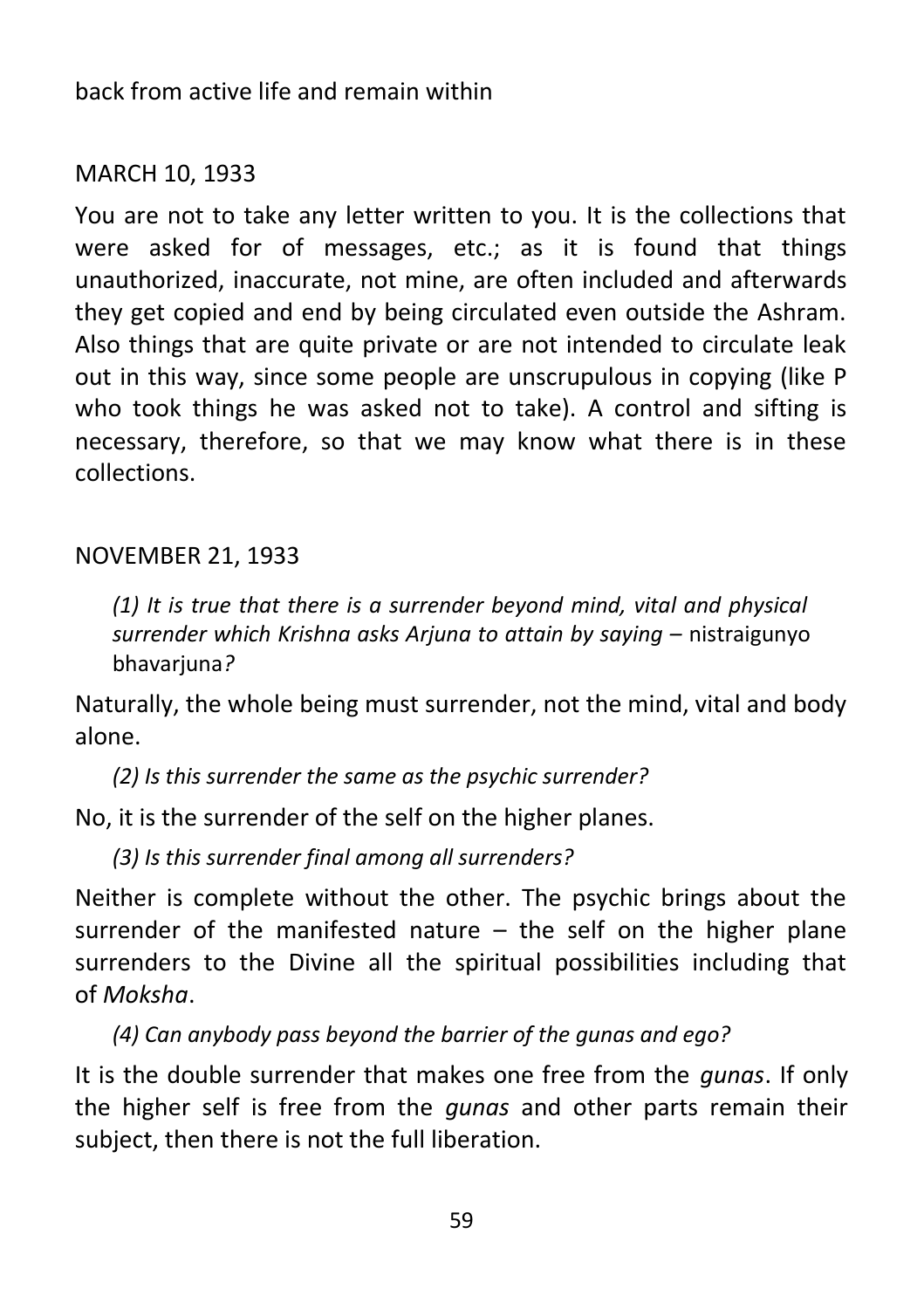*(5) Surrender to the Divine and surrender to the Guru are said to be two different things. Is this true?*

No. In surrendering to the Guru, it is to the Divine in him that one surrenders – if it were only to the human entity it would be ineffective. But it is the consciousness of the Divine Presence that makes the Guru a real Guru, so that even if the disciple surrenders to him thinking of the human being to whom he surrenders, that Presence will still make it effective.

*(6) Does surrender to the impersonal (formless) Divine leave the parts of the being subject to* gunas *and ego to a certain extent?*

Yes – because the static parts would be formless, the active nature would be still in the play of the *gunas*. Many think they are free from ego because they get the sense of the formless existence. They do not see that the egoistic elements remain in their action just as before.

*(7) What makes the surrender to the Guru so grand and glorious as to call it the surrender beyond all surrenders?*

Because through it you surrender not only to the impersonal, but to the personal,– not only to Divine in self but to the Divine outside you; you get a chance for the surpassing of the ego not only by retreat into the self where ego does not exist, but in the personal nature where it is the ruler. It is the sign of the will to complete, surrender to the total Divine.

Of course it must be a genuine spiritual surrender for all this to be true.

#### DECEMBER 28, 1933

*Mahatma Gandhi wrote to me as follows:*

*After receiving your letter, I enquired and came to know that there was an invitation from Pondicherry and most probably I shall have to go there. If I come, I would very much wish to see Sri Aurobindo. So, see if you can arrange for an interview, without much trouble. Personally I am going to ask for it when my coming is finally decided.*

December 25, 1933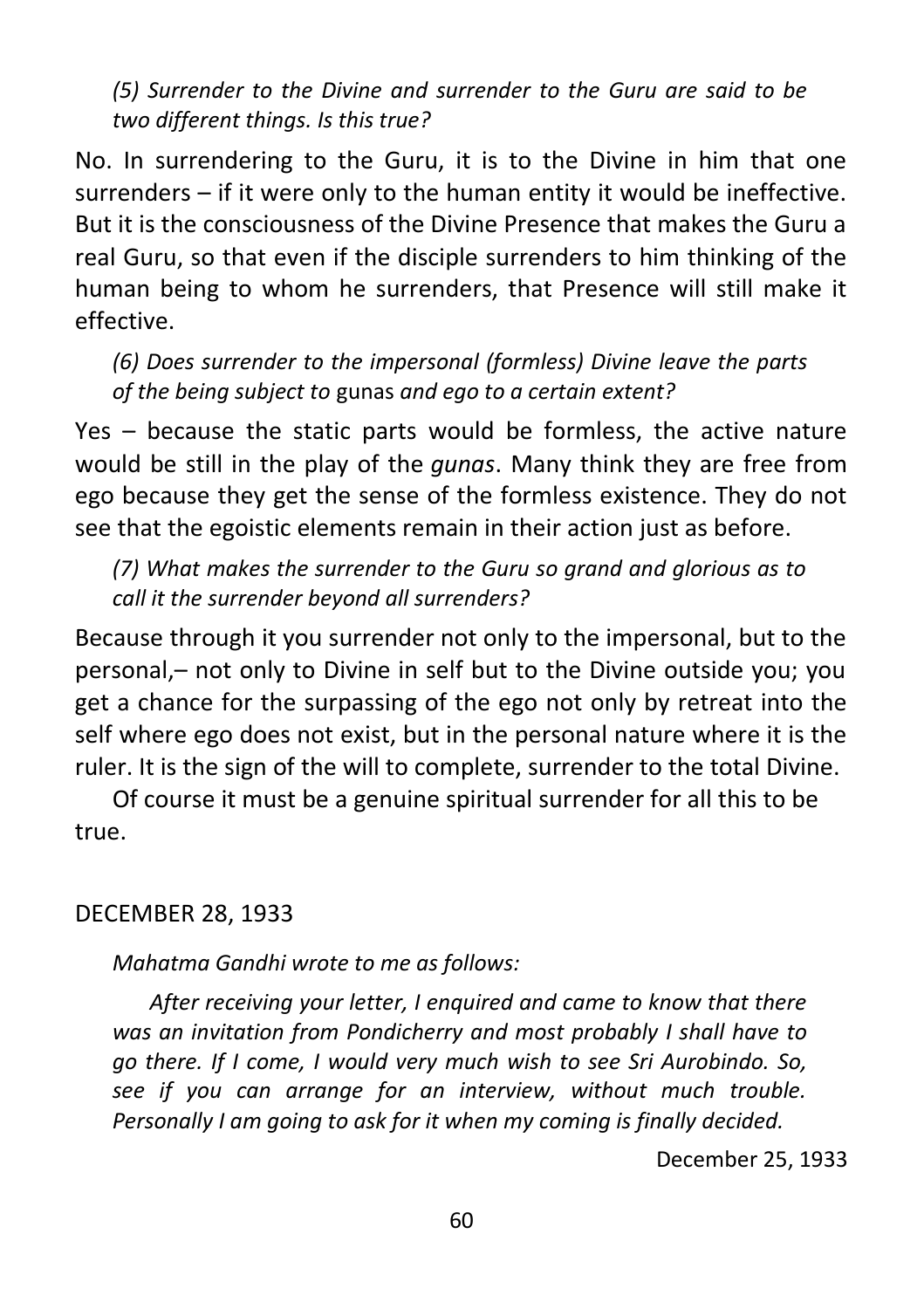*The following reply was sent through me:*

*... I am unable to see him because for a long time past I have made it an absolute rule not to have any interview with anyone. I do not even speak with my disciples and only give a silent blessing to them three times a year. All requests for an interview from others, I have been obliged to refuse. The rule has been imposed on me by the necessity of my sadhana and is not at all a matter of convenience or anything else. The time has not come when I can depart from it.*

#### DECEMBER 28, 1933

*[On a Proposed Visit by Mahatma Gandhi][1](#page-64-0)*

*Here is a postcard from Gandhi. If you think he can receive something from you, please grant him permission to meet you.*

You will have to write that I am unable to see him because for a long time past I have made it an absolute rule not to have any interview with anyone – that I do not even speak with my disciples and only give a silent blessing to them three times a year. All requests for an interview from others I have been obliged to refuse. This rule has been imposed on me by the necessity of my sadhana and is not at all a matter of convenience or anything else. The time has not come when I can depart from it.

<span id="page-64-0"></span><sup>1</sup> 1934. Mohandas Karamchand Gandhi (1869–1948) visited Pondicherry on 17 February 1934. At that time he was temporarily retired from politics. As he related in his letter to Sri Aurobindo (part of which is reproduced above Sri Aurobindo's reply of 7 January 1934), he had been anxious to meet Sri Aurobindo since he returned to India from South Africa in 1915. In order to arrange a meeting, he wrote to Govindbhai Patel, a disciple of Sri Aurobindo's who previously had been connected with Gandhi's movement. (There is some evidence that Govindbhai had written earlier to Gandhi to suggest a meeting.) On 2 January 1934 Gandhi wrote directly to Sri Aurobindo.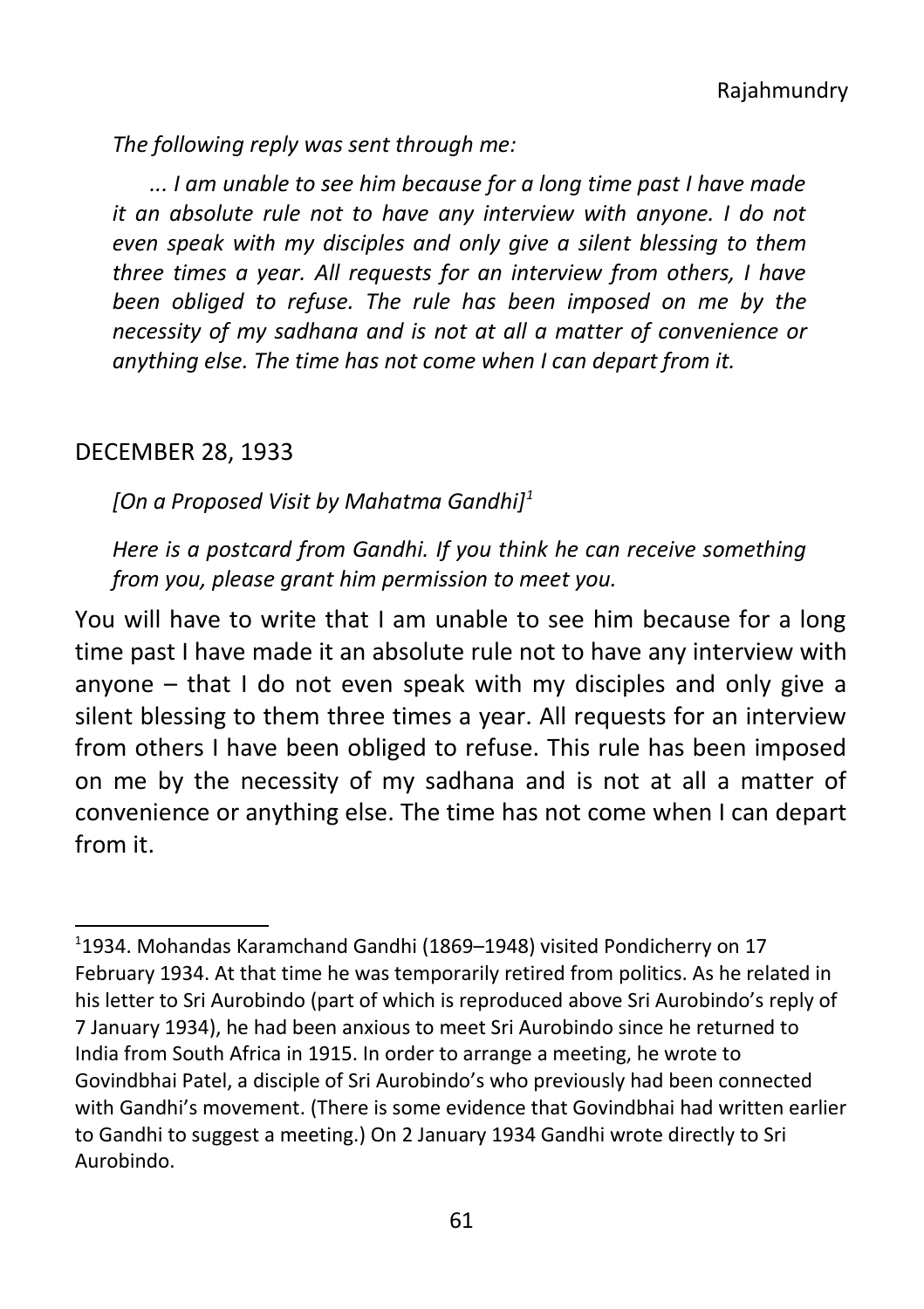## <span id="page-65-0"></span>**1934 January thru February**

#### JANUARY 1934

*Mahatma Gandhi wrote to Sri Aurobindo directly again if he could see him if his retirement was not a vow. When I enquired, Sri Aurobindo wrote to me as follows:*

In the letter he simply expressed the desire he had for a long time to meet me and asked me to see him if my retirement was not a vow. I have written that I cannot depart from the rule so long as the reason for it lasts.

#### JANUARY 9, 1934

*[On a Proposed Visit by Mahatma Gandhi]*

*I hear that you have already sent him the answer. Has he really written anything? [Rest of letter missing.]*

In the absence of the letter I cannot say. In his letter he simply expressed the desire he had long had to meet me and asked me to see him if my retirement was not a vow. I have written that I cannot depart from the rule so long as the reason for it lasts.

#### JANUARY 12, 1934

*[On a Proposed Visit by Mahatma Gandhi]*

*Gandhi writes that he has not yet received Sri Aurobindo's answer.*

*I hear that he asked at least a line in Sri Aurobindo's hand; and that Sri Aurobindo has written a full letter in his own hand – which he does not usually do. Is this a fact?*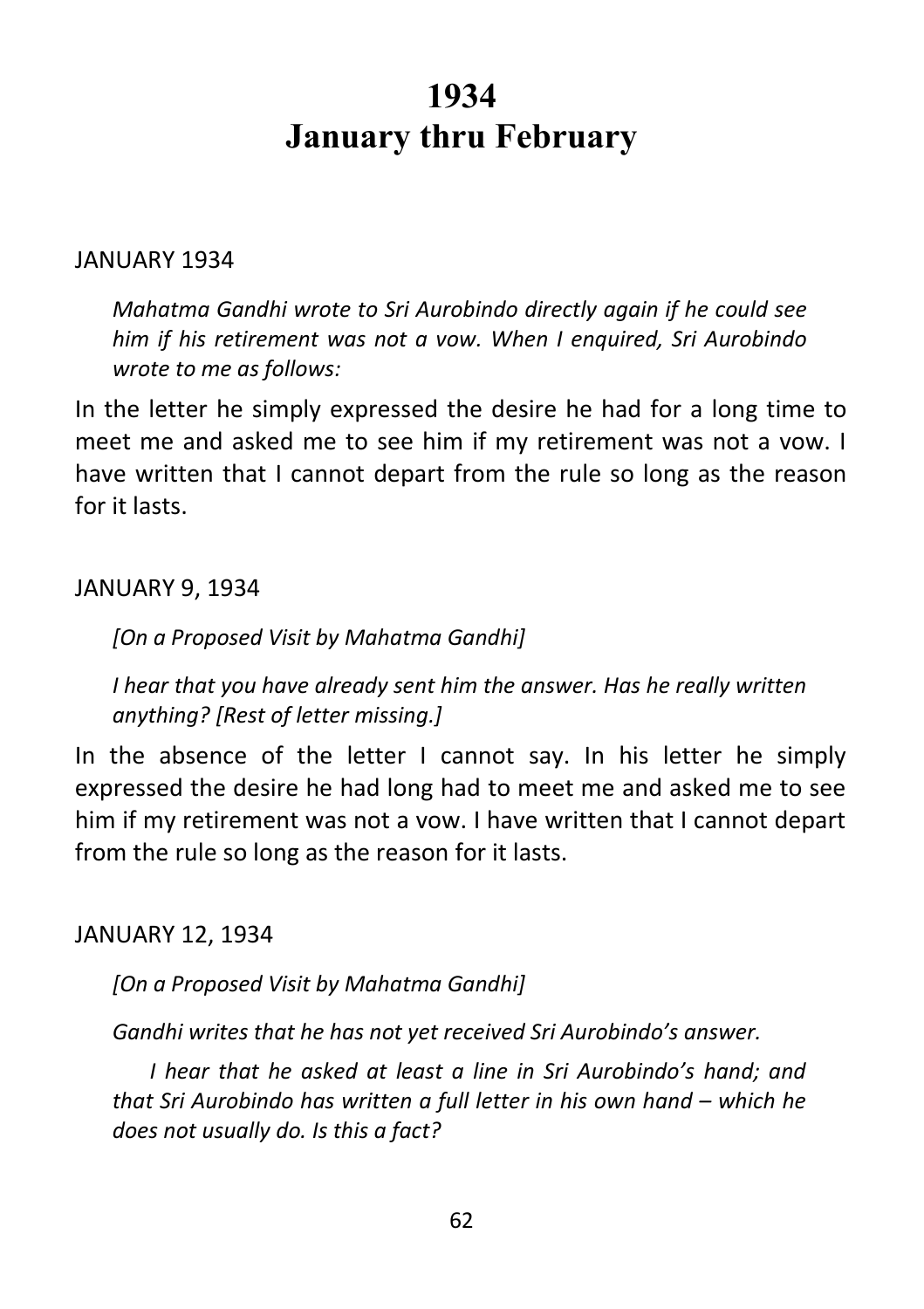Yes. I wrote to him a short letter explaining the nature of my retirement and regretting that I could not break my rule so long as the reason for it existed. It was addressed to Bangalore I believe and ought to have reached him, unless it has been pocketed by the C.I.D. I suppose even if he had left Bangalore it would have been forwarded to him. You can write and inform him of the fact.

#### JANUARY 15, 1934

*Mahatma Gandhi wrote to me that he had not yet received any answer from Sri Aurobindo. This was his second letter enquiring about the answer to his long letter to Sri Aurobindo. When I informed Sri Aurobindo of this enquiry, he sent me the following reply:*

I wrote to him a short letter explaining the nature of my retirement and regretting that I could not break my rule so long as the reason for it existed. It was addressed to Bangalore, I believe, and ought to have reached him, unless it has been pocketed by the C.I.D. I suppose even if he had left Bangalore it could have been forwarded to him. You can write and inform him of the fact.

#### JANUARY 24, 1934

*[On a Proposed Visit by Mahatma Gandhi]*

*I am sure he will prolong his stay to see the Mother. And the Mother is Mother after all, let him have Her touch. I am sure he is not going to bother Mother by political topics. If he talks at all, he will talk about his search after Truth.*

With his programme it is impossible. Also I do not see any utility. You must on no account ask him to delay his departure, that is quite contrary to what we wish. His search for Truth is on fixed lines of his own and the Mother can say nothing to help him there – nor has he said that he wants any help – and the Ashram would hardly please him since it is run on quite unascetic lines contrary to his ideal.